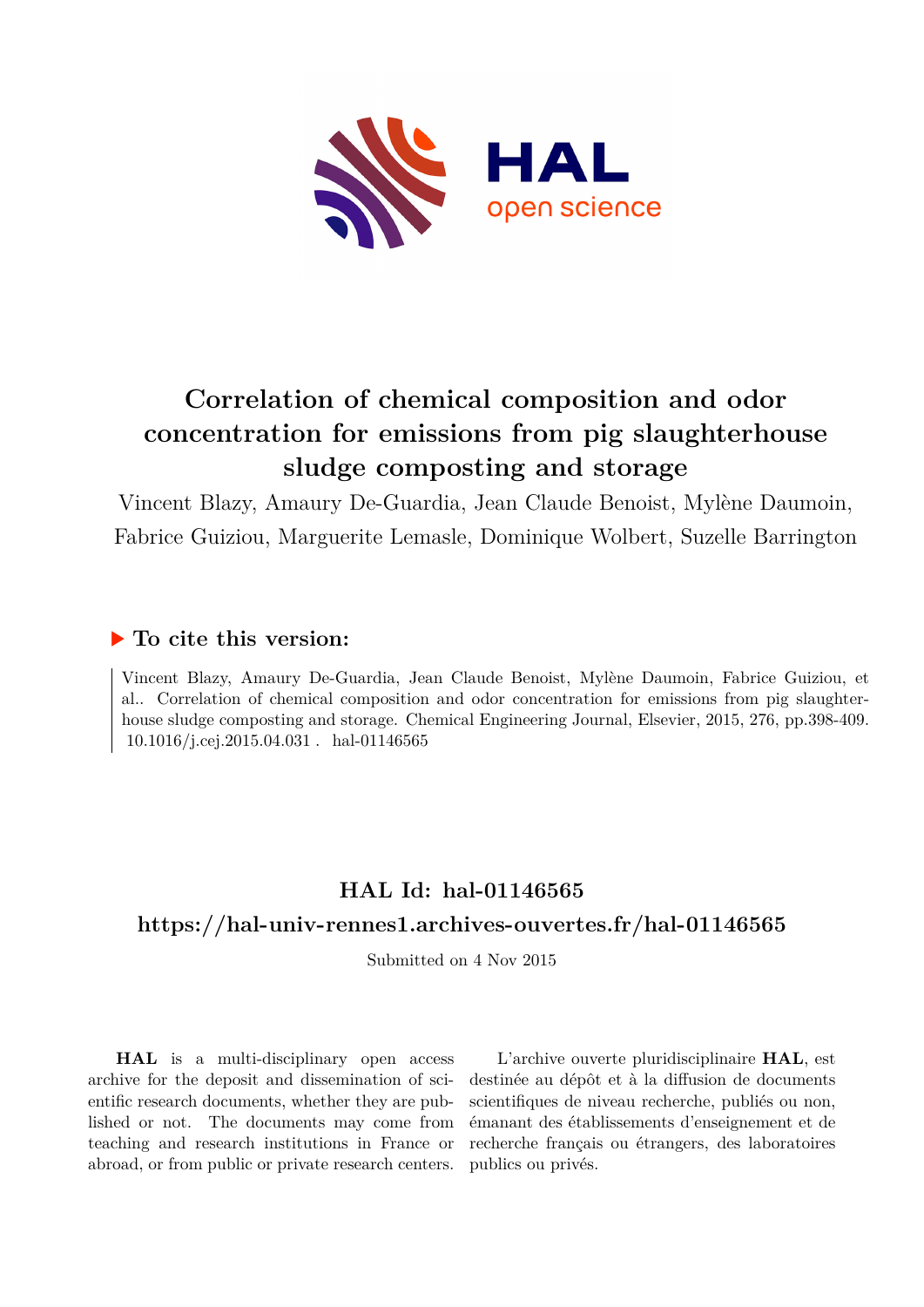| $\mathbf{1}$   | Correlation of chemical composition and odor concentration for emissions from pig                                                                              |
|----------------|----------------------------------------------------------------------------------------------------------------------------------------------------------------|
| $\overline{2}$ | slaughterhouse sludge composting and storage                                                                                                                   |
| 3              | V. Blazy <sup>*A</sup> , A. De-Guardia <sup>A</sup> , J.C Benoist <sup>A</sup> , M. Daumoin <sup>A</sup> , F. Guiziou <sup>A</sup> , M. Lemasle <sup>B</sup> , |
| 4              | D.Wolbert <sup>B</sup> , S. Barrington <sup>A,C</sup> ,                                                                                                        |
| 5              |                                                                                                                                                                |
| 6              | A Irstea, UR GERE, 17 Avenue de Cucillé, CS 64427, F-35044 Rennes, France.                                                                                     |
| $\overline{7}$ | Laboratoire Sciences Chimiques de Rennes - équipe Chimie et Ingénierie des Procédés,                                                                           |
| 8              | UMR 6226 CNRS, ENSCR, Avenue du Général Leclerc, 35700 Rennes, France.                                                                                         |
| 9              | $\sigma$ Concordia University, Department of Building, Civil and Environmental Engineering,                                                                    |
| 10             | 1455 de Maisonneuve, Montréal, QC H3G 1M8, Canada.                                                                                                             |
| 11             |                                                                                                                                                                |
| 12             | *Corresponding author: Phone: +33 2 99 29 91 57; fax: +33 2 23 48 21 15.                                                                                       |
| 13             | E-mail address: vincent.blazy@irstea.fr (V. Blazy)*, amaury.de-guardia@irstea.fr (A. De-                                                                       |
| 14             | Guardia), jean-claude.benoist@irstea.fr (J.C. Benoist), mylene.daumoin@irstea.fr (M.                                                                           |
| 15             | Daumoin, France), fabrice.guiziou@irstea.fr (F. Guiziou), marguerite.lemasle@ensc-                                                                             |
| 16             | rennes.fr (M. Lemasle), dominique.wolbert@ensc-rennes.fr (D.Wolbert),                                                                                          |
| 17             | suzellebarrington@sympatico.ca (S. Barrington).                                                                                                                |

#### Abbreviations :

BA, bulking agent ; CH<sub>3</sub>SH, methanethiol ; GC-MS, gas chromatograph coupled with a mass spectrometer ; H2S, hydrogen sulfide; MDL, sampling and GC-MS method detection limit; NH3, ammonia ; OAV, odor activity value of a gaseous odorous compound defined as the ratio of its concentration to its odor detection threshold; OC, odor concentration of a gas volume measured by olfactometry and corresponding to the number of dilution required in order its odor is not detected anymore ;  $OC_{INT}$ , bound of the confidence interval of the odor concentration measure,  $OAV_{MAX}$ , odor activity value of the compound exhibiting the highest concentration to ODT ratio in a gaseous mixture;  $\text{OAV}_{\text{MAX2}}$ : odor activity value of the compound exhibiting the second highest concentration to ODT ratio in a gaseous mixture;  $OAV<sub>SUM</sub>$ , summation of the odor activity values of every odorous compound contained in a gaseous mixture ; ODT, odor detection threshold ; PSS, pig slaughterhouse sludge ; RSH, mercaptan ; TMA, trimethylamine ; RD, Relative Deviation ; VOC, volatile organic compound.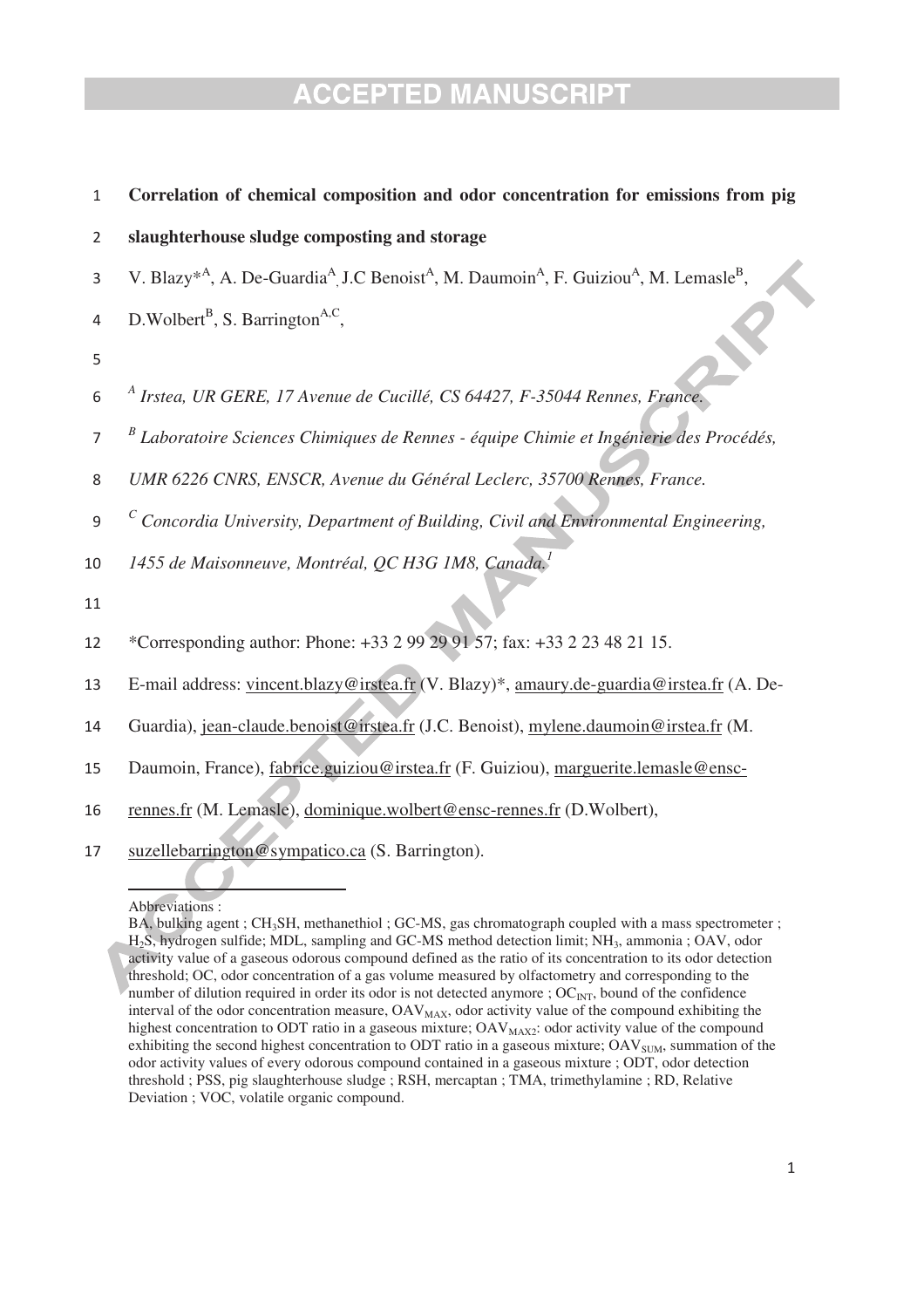#### 18 **Abstract**

19

| 20 | The objective of this study was to correlate the chemical composition and the odor                       |
|----|----------------------------------------------------------------------------------------------------------|
| 21 | concentration of emissions produced during storage and composting of pig slaughterhouse                  |
| 22 | sludge (PSS). Seven experimental conditions were monitored using composting reactors                     |
| 23 | with forced aeration and cells designed to simulate storage. Sixty six gas samples were                  |
| 24 | collected and characterized by both GC-MS and olfactometry. Two types of correlation                     |
| 25 | were investigated between the chemical composition and the odor concentration (OC) of                    |
| 26 | every gas sample. The odor activity value for a given emitted compound (OAV) was                         |
| 27 | computed as the ratio of its chemical concentration to its odor detection threshold (ODT).               |
| 28 | The correlation OAV <sub>MAX</sub> considered that the OC of a gas sample was equal to its highest       |
| 29 | OAV whereas the correlation OAV <sub>SUM</sub> considered that the odor of the gas sample was            |
| 30 | equal to the sum of the OAV of every compound contained in the gas sample. As per                        |
| 31 | Standard EN 13725, both OAV <sub>MAX</sub> and OAV <sub>SUM</sub> were compared using a confidence level |
| 32 | for OC defined as [OC/1.65 to 1.65 x OC]. Whereas $OAV_{MAX}$ values were within the                     |
| 33 | confidence level of OC for 62% of the 66 gas samples, OAV <sub>SUM</sub> values were within this         |
| 34 | confidence level for only 53%. Validating OAV <sub>MAX</sub> as a satisfying correlation between         |
| 35 | chemical composition and OC, only three compounds among the 66 identified namely                         |
| 36 | trimethylamine, hydrogen sulfide and methanethiol, accounted for the prediction of OC                    |
| 37 | measured during composting and storage of PSS.                                                           |

- 38
- 39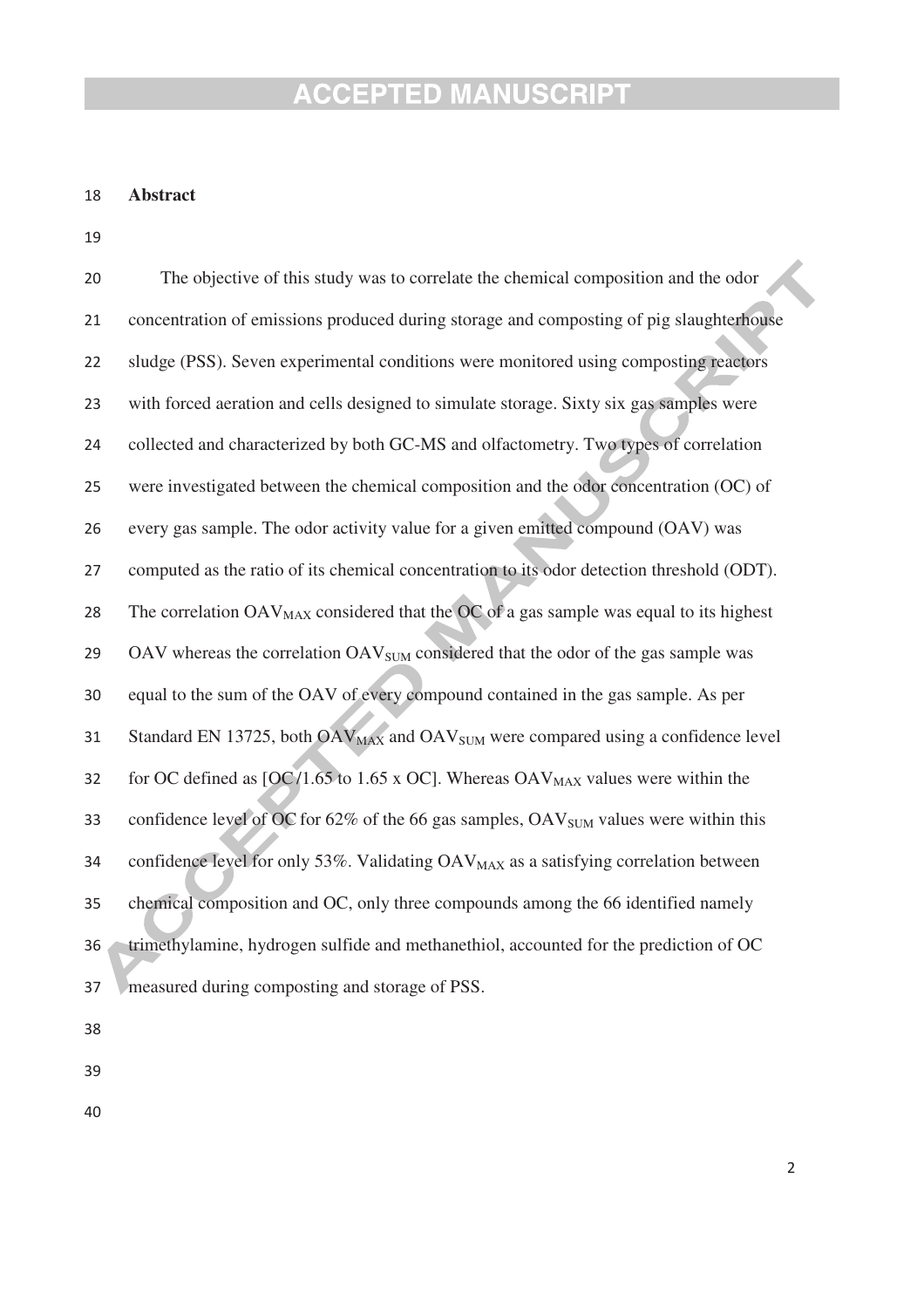#### 41 **Highlights**

- 42 PSS composting and storage gas samples were determined by chemical and olfactory
- 43 analyses
- 44 For gas samples, correlations between the chemical composition and its OC was

45 investigated

- 46  $OAV_{MAX}$  assumed that OC was equal to the sample's highest OAV value
- 47 OAV<sub>SUM</sub> assumed that OC was equal to the sum of all OAV for sample
- 48 The 3 most odorant compound offered a good prediction of the olfactory results.
- 49 *Keywords: gaseous emission, odor, chemical composition, composting, storage, pig*
- 50 *slaughter house sludge*

51

#### 52 **1. Introduction**

| 54 | Odor emissions from composting plants are a common source of annoyance. Odorous               |
|----|-----------------------------------------------------------------------------------------------|
| 55 | nuisance can have significant impact on environmental health [1] and the quality of life.     |
| 56 | Negative neighbourhood reactions to composting odors may lead to temporary or definite        |
| 57 | closure and a lack of acceptance of new facilities [2]. Good management of composting         |
| 58 | operations can help minimize odor impacts, although odor generation cannot be avoided         |
| 59 | [3]. Odor management should take into account operational conditions such as composting       |
| 60 | facility aeration process, levels of confinement, emission sources identification, collecting |
| 61 | and treatment of gaseous emissions [4]. Such difficulties in controlling compost facility     |
| 62 | odor nuisance demonstrate the lack of efficiency of present and often expensive solution      |
| 63 | technologies.                                                                                 |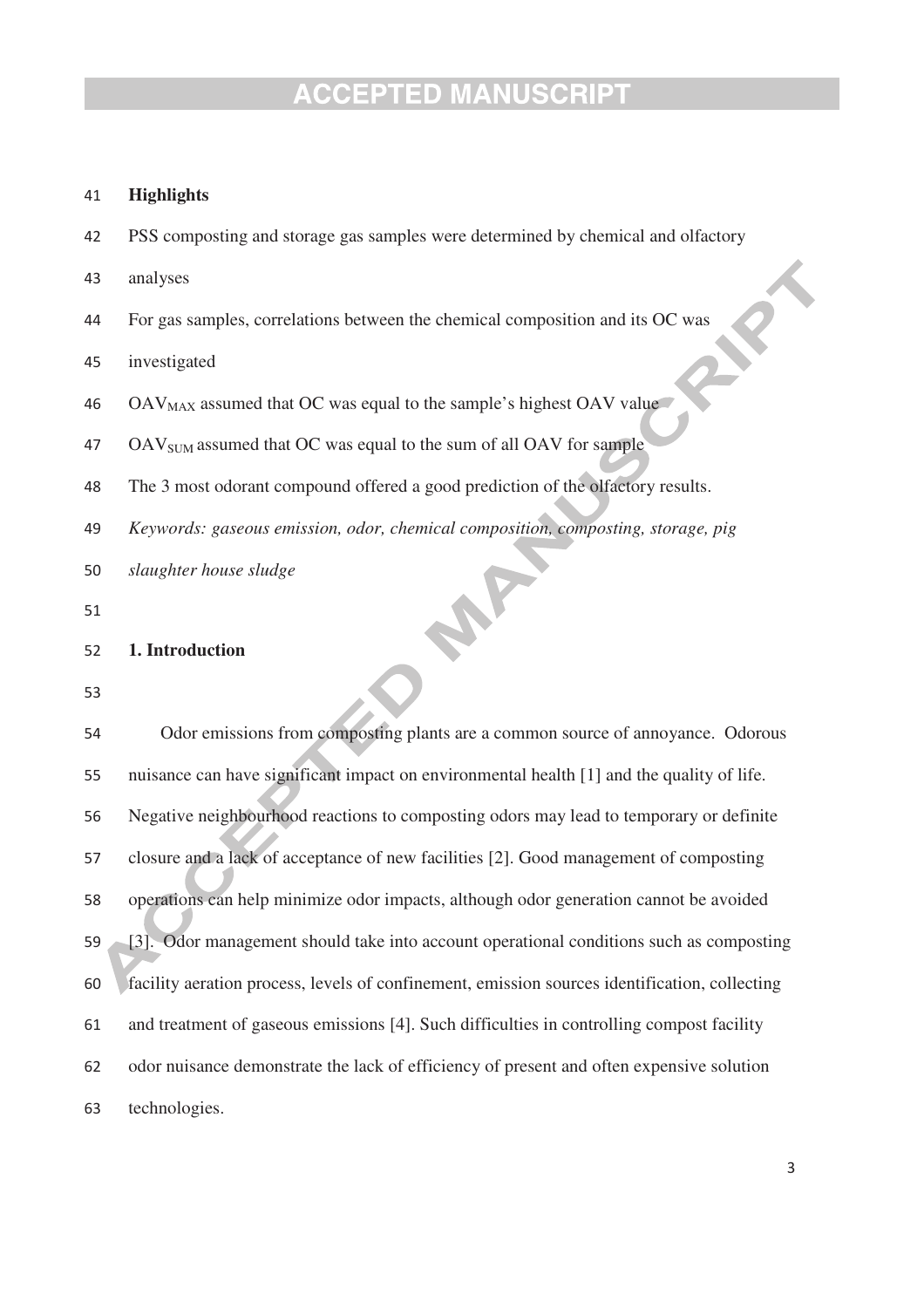using analysis of specific indicator compounds, and; iii) specific sensors for online odor 64 Cost-effective strategies for solving odor problems require the identification of the 65 major contributing odorants compounds as found in the gaseous mixture released [5]. This 66 requires the correlation of the emission's chemical composition and its odor concentration. 67 Targeting the most responsible compounds, such correlation can provide criteria for the 68 development of: i) odor prevention and abatement strategies; ii) odor characterization 69 70 monitoring.

71 The first main step towards linking the chemical composition of a sample and its odor 72 concentration is to define how to integrate the odorous potential of an individual compound 73 in a complex odor mixture. Indeed, each compound contributes to a different extent to 74 overall odor concentration [6]. Based on the odor detection threshold (ODT-the minimal 75 concentration of a single compound which is perceived by 50% of the population), the odor 76 activity value (OAV) has been widely used [6-11]. It was defined as the ratio of the 77 chemical concentration to the odor detection threshold of a single targeted compound 78 within a sample. The odor activity value is a dimensionless value also interpreted as the 79 theoretical dilution factor required to reach the odor detection threshold of the compound. 80 Thus, the first step in achieving this correlation consists in linking the odor activity value of 81 individual compound (or their theoretical dilutions factors) to the dilution factor required by 82 olfactometry to reach the threshold dilution for the complex emission. This dilution factor 83 is equivalent to its odor concentration, or OC, as defined by EN 13 725 [12]. A first 84 mathematical function used to correlate the odor activity value (OAV) and the odor 85 concentration (OC) consisted in numerically adding the OAV of all individual compound 86 identified in the emission ( $OAV<sub>SUM</sub>$ ). The value  $OAV<sub>SUM</sub>$  was used by Gallego et al. [11] to

 $\overline{4}$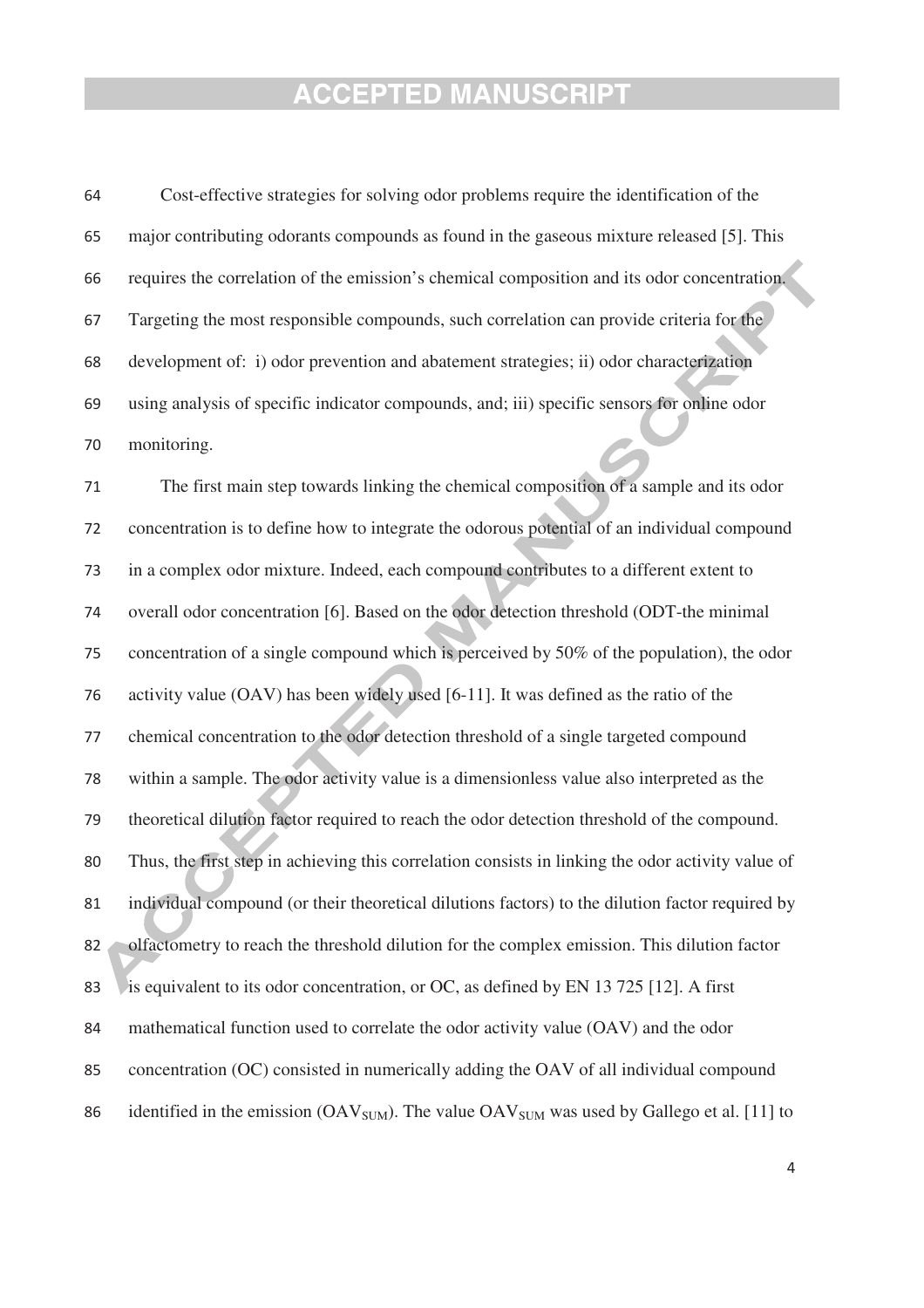| 87  | predict the concentration of composting odors in the absence of olfactometry. For odorous              |
|-----|--------------------------------------------------------------------------------------------------------|
| 88  | emissions produced by food and industrial wastes, Kim and Park [9] found a strong                      |
| 89  | correlation between OC and OAV <sub>SUM</sub> . In contrast, for odor emissions from cattle shelters,  |
| 90  | Parker et al. [6] found a poor correlation ( $R^2$ = 0.16 to 0.52) between OC and OAV <sub>SUM</sub> . |
| 91  | Taking into account potential synergic effects between a large numbers of compounds,                   |
| 92  | multivariate analyses coupled with regression methods were widely investigated. These                  |
| 93  | complex methods were directly used by: Noble et al. [13] for mushroom composting;                      |
| 94  | Hanajima et al. [14] for swine manure; Mao et al. [15] and Tsai et al. [2] for food waste,             |
| 95  | and; Defoer et al. [16] for green waste. Multivariate analyses were also used to correlate             |
| 96  | odor to odorant compounds for swine facilities [17-18] or the headspace above stored slurry            |
| 97  | [19-20]. These investigations produced no clear correlation allowing for the prediction of             |
| 98  | composting or livestock odor. Indeed, each model led to a specific relationship [16] and               |
| 99  | moreover, showed no cause-and-effect relationship [5] between the odor concentration and               |
| 100 | the chemical composition of the gaseous samples. These drawbacks indicated the                         |
| 101 | complexity of the human sensory perception and the limits of these methods.                            |
| 102 | The objective of this study was to find a simpler and generic model to correlate the                   |
| 103 | chemical composition and the odor concentration of emissions produced during composting                |
| 104 | under forced aeration and during storage. Pig slaughterhouse sludge (PSS) was the waste                |
| 105 | studied in this experiment. Seven laboratory experiments were monitored to simulate                    |
| 106 | composting and storage of PSS. Sixty six gas samples were collected and characterized by               |
| 107 | both GC-MS and olfactometry. Two types of correlation were investigated to link the                    |
| 108 | chemical composition and the odor concentration (OC) of every gas sample: the first was                |
| 109 | the sum of the odor activity values (OAV <sub>SUM</sub> ), defined earlier, and; the second was        |

-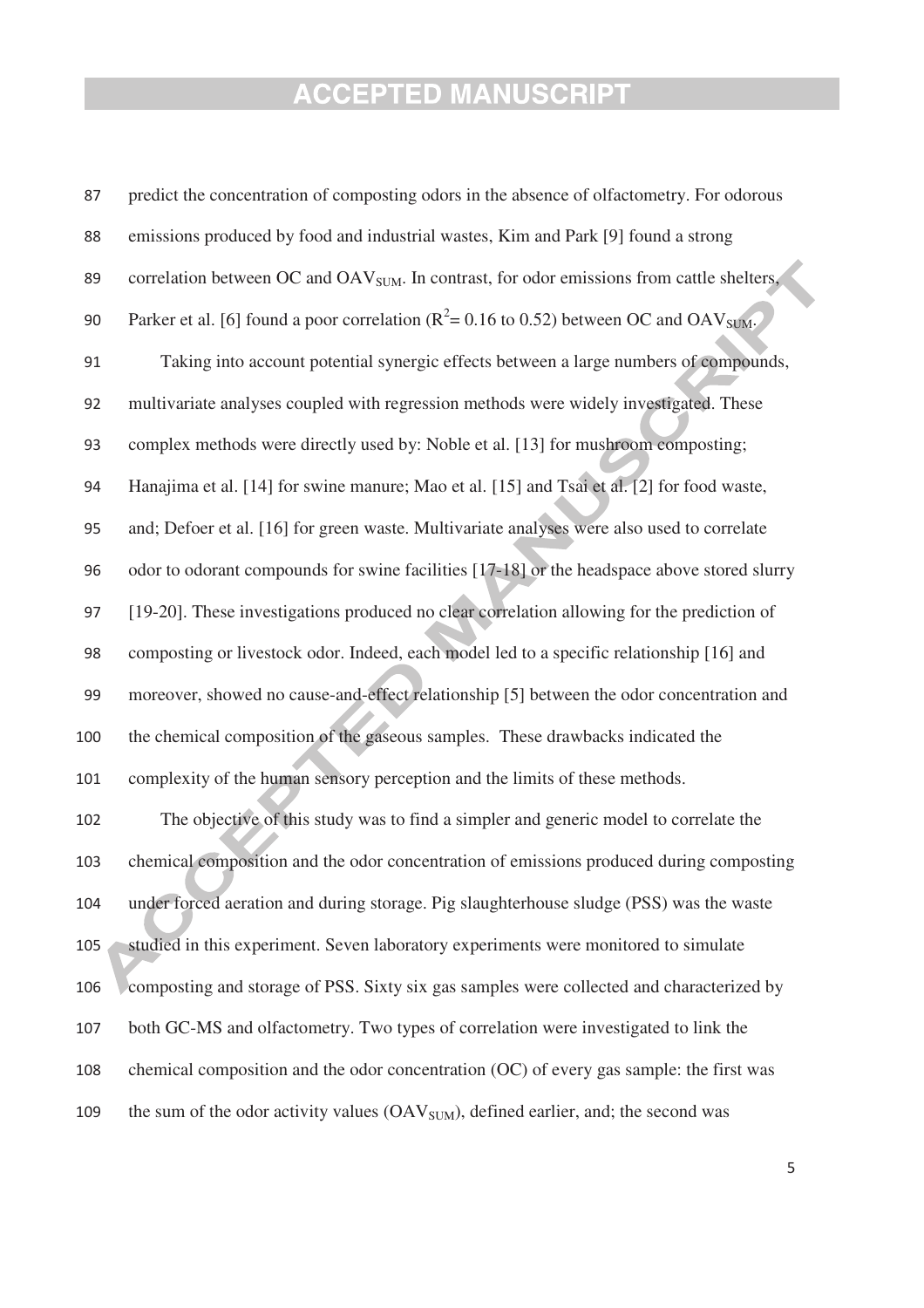110  $OAV<sub>MAX</sub>$  consisting of the highest  $OAV$  value associated with an individual compound

111 within the sample.

112

- 113 **2. Materials and methods**
- 114
- 115 2.1. Experimental conditions
- 116

**82.25** 117 The composting experiments were performed in 300 L reactors consisting of insulated 118 stainless cylinders, 800 mm in height and 700 mm in diameter. Immediately after loading 119 the reactors, a low aeration rate of 1.3 L.h<sup>-1</sup>.kg<sup>-1</sup> of wet sludge was applied during 5 days. 119 120 Thereafter, the aeration rate was increased to  $9.3 \text{ L.h}^{-1}$ .kg<sup>-1</sup> wet sludge and maintained 121 constant till the end of the experiment. A rotameter (FL-821-V, OMEGA Engineering Inc., 122 Stamford, USA) regulated the in-coming airflow while a volumetric gas meter measured 123 the flow (Gallus 2000,Actaris, Liberty Lake, USA). The reactor were equipped to 124 continuously monitor the compost temperature and its total mass using respectively two 125 Pt100 probes and weigh sensors. Concentrations in  $O_2$  and  $CO_2$  were continuously 126 measured in both the in-coming and out-going airflows using respectively a paramagnetic 127 analyzer (MAGNOS 206, ABB, Zurich, Switzerland) and an IR spectrometric analyzer 128 (URAS 26, ABB, Zurich, Switzerland). Every 10 days, the compost was turned. The 129 composting treatment was stopped after 36 days. 130 The composting experiments were carried out using PSS mixed with bulking agent. The 131 sludge was collected from the primary wastewater treatment process of a pig

132 slaughterhouse. The primary pig slaughterhouse sludge had collected at the plant, following

-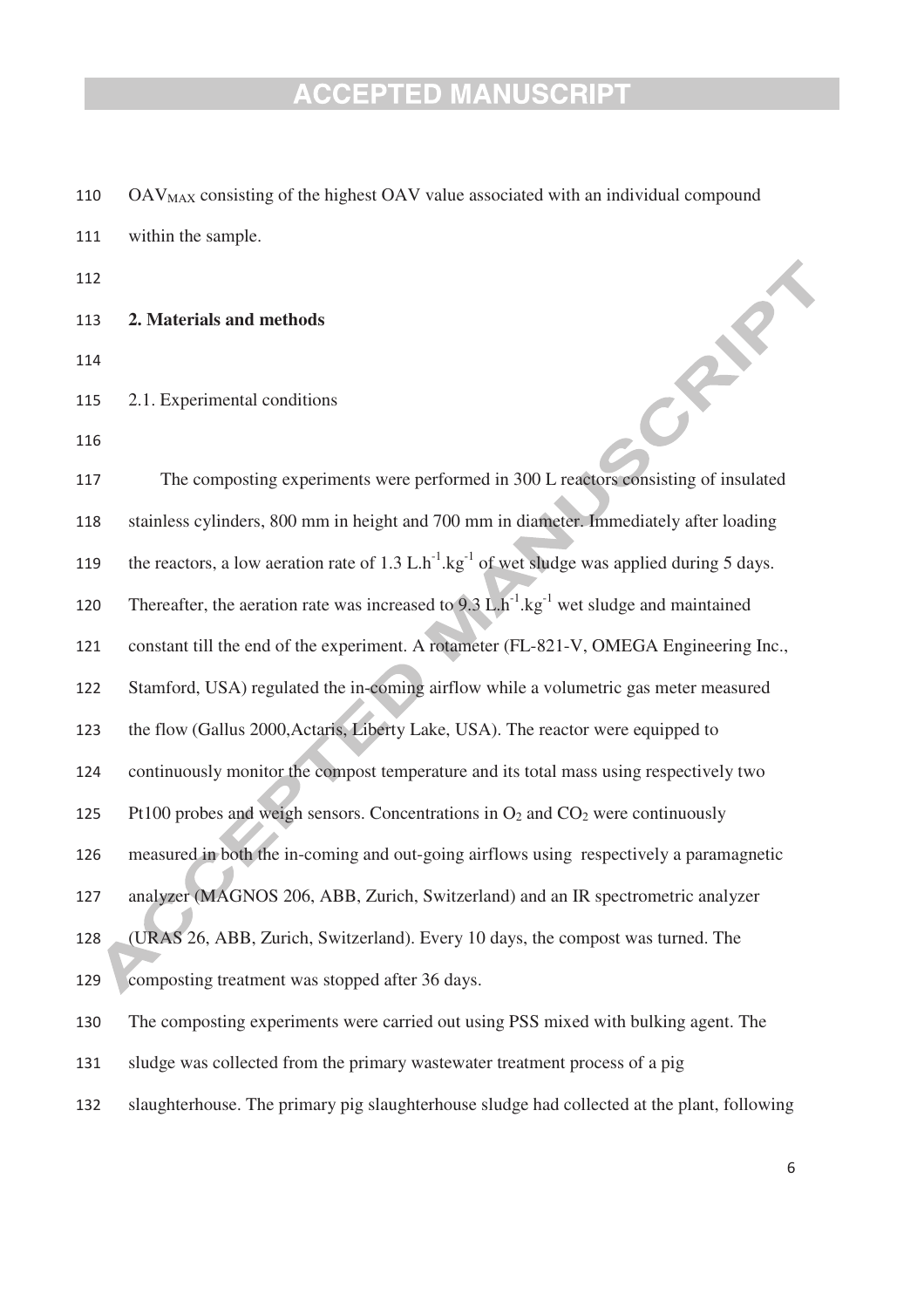plus wood chips) are provided in the supplementary materials 1. The wet mass BA/PSS 133 its sieving using 6 mm and 1 mm sieves, its coagulation and flotation, and its 134 centrifugation. At the laboratory, the sludge was stored in bags at -18°C. The content of 135 each bag was dumped into opened bins to be thawed at 4°C, one week before being used. 136 The bulking agent (BA) consisted of oak and ekki wood chips with a particle size 137 ranging from 0 to 40 mm. The characteristics of the feedstock (pig slaughterhouse sludge 138 139 ratios applied were respectively 0.55 and 0.73 kg.kg<sup>-1</sup>. For a BA/PSS of 0.73 kg.kg<sup>-1</sup>, the 139 140 two moisture contents tested were 61.2 % to 63.7 %. 141 The storage cells were 28 L airtight stainless steel cylindrical vessels, with a height of 142 900 mm height and a diameter of 200 mm. The cover of the storage vessel was equipped 143 with an air inlet and outlet to sample the volume over the stored material. Each vessel was 144 filled with 720 mm of PSS with and without BA. A constant aeration rate of  $40 \text{ L} \cdot \text{h}^{-1}$  was 145 applied to the cell, for a value of 1.72 to 3.95 L.h<sup>-1</sup>.kg<sup>-1</sup> of wet material. The gas samples 146 were collected by connecting bags to the storage vessel ventilation exhaust port. The 147 vessels were emptied after 14 to 30 days of storage. 148 The storage vessels were filled with fresh PSS, fresh PSS mixed with BA, and PSS 149 composted for 15 and 30 days. The PSS composts were obtained from the composting 150 experiments carried out with a BA/PSS ratio of  $0.83 \text{ kg}$ .kg<sup>-1</sup> and under an aeration rate of 151  $\sim$  6.05 L.h<sup>-1</sup>.kg<sup>-1</sup> of wet sludge. For the storage experiments with PSS composts, the larger 152 wood chip particles were removed from the PSS + BA composted mixture using a rotary

sieve with 10 mm openings.

154

153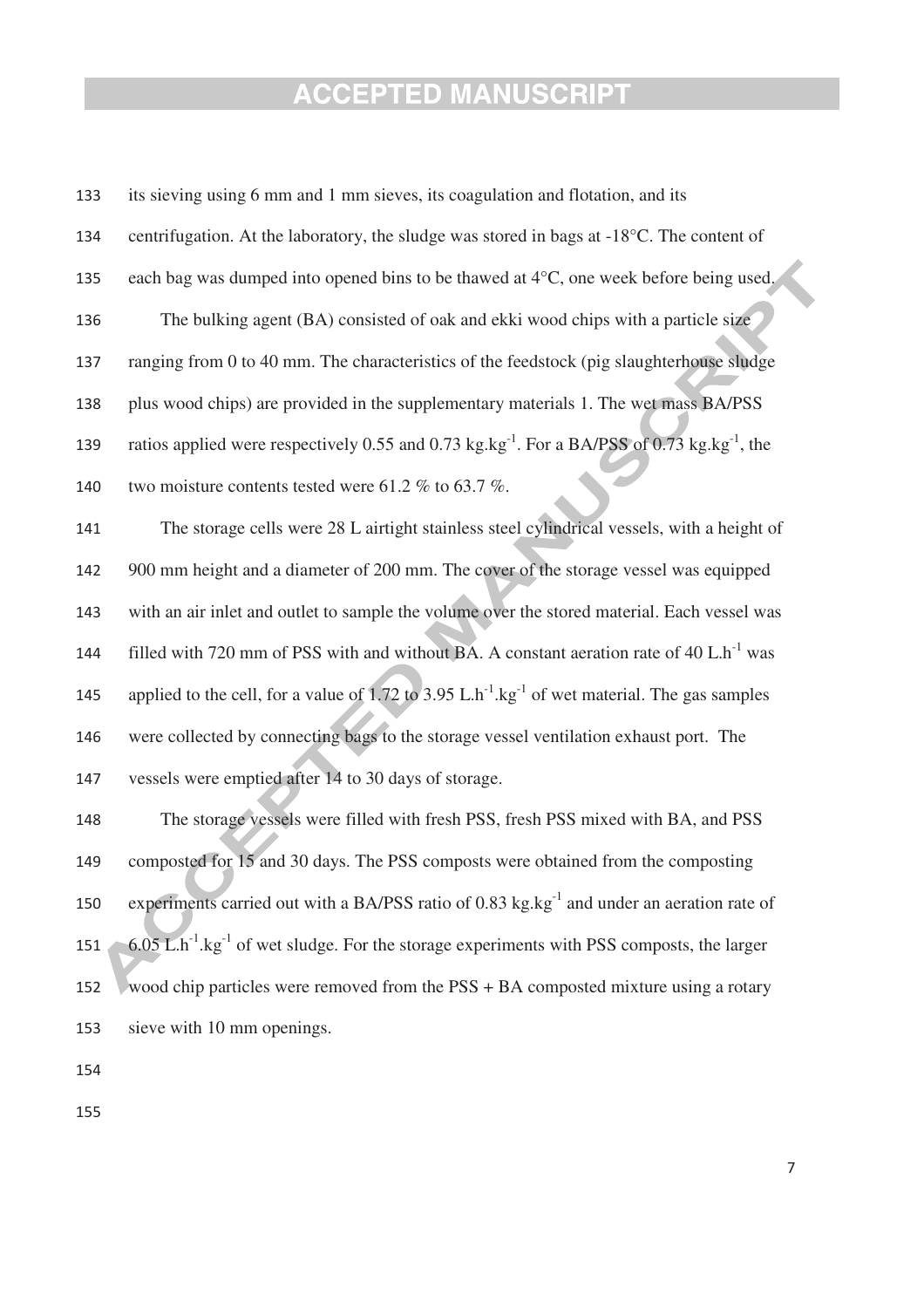#### 156 **Table 1**

157 Mixtures compositions and experimental conditions

158

[12]), with a volume of 35 to 70 L, depending on the expected odor concentration. 159 2.2. Gas sampling, pre-dilution and preparation before odor measurement 160 The samples were collected manually using single-use Nalophan bags (EN 13 725 161 162 Nalophan bags were directly connected to the reactor exhaust or to the storage vessel 163 sampling port. It took from 30 to 60 minutes to fill the Nalophan bags depending on their 164 volume and the treatment aeration rate. A glass bottle condenser was placed between the 165 reactor exhaust and the bag used for sampling, to remove condensate, during the initial 166 period of composting when hot moist gases were released. Gaseous emissions were 167 sampled every two days from the start, still the end of each experiment. For each sampling 168 session, two to three Nalophan bags were filled to duplicate or triplicate the measurement 169 results. The analysis of several samples at any given time enhanced the accuracy of the 170 odor concentration measurements.

171 To limit deterioration, chemical composition and odor concentrations measurements 172 were conducted within 4 to 6 hours of collection. When possible, both analyses were 173 carried out in less than few hours. The removal of water before sampling and the use of 174 sampling bags could lead to odorant losses [8, 21], and consequently odor emission 175 underestimation. It has been demonstrated that sample odor decreased when stored over 24 176 hours. Indeed, the recovery of odorants stored in sampling Tedlar bags [22-23-24], or 177 Tedlar versus Nalophan [25-26-27] was analyzed after 4 to 24hours, to show that most 178 odorants can be lost after 24 hours [12]. Less than 5 and 10% of the odor of methanethiol,

 -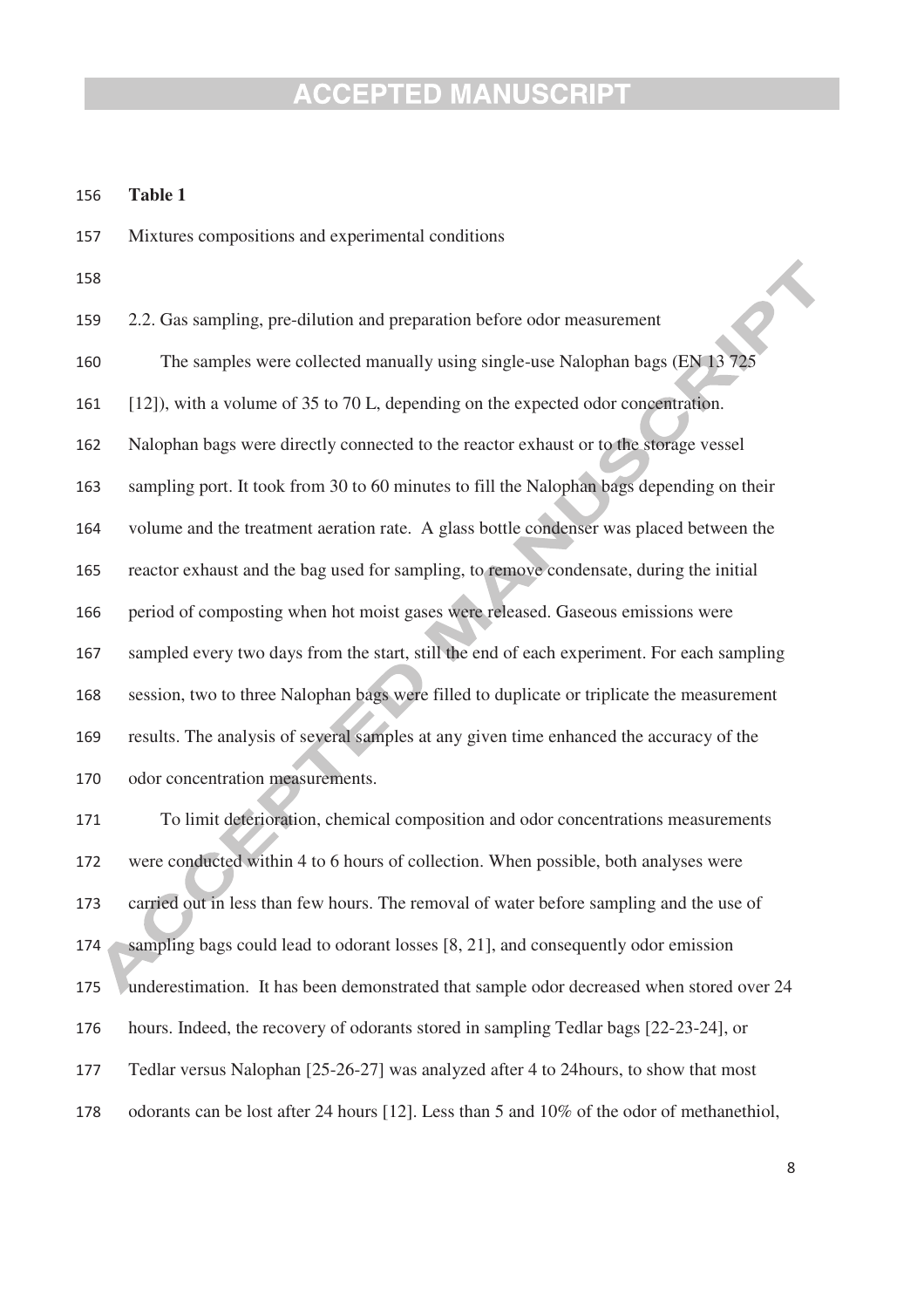chemical composition and odor concentration from the same sampling bag could be 179 dimethyl sulfide and hydrogen sulfide was lost respectively in Tedlar and Nalophan bags, 180 after 4 to 8 hours of storage [25-26-27]. Even though the recovery of odorants in sampling 181 bags is an important issue and can lead to odor concentration underestimation, Van 182 Harreveld [28] showed that odor is stable in Nalophan bags for a period of 4 to 12 hours. 183 Since sample bags were analyzed within 4 to 6 hours and because of similar treatment, 184 185 compared and considered to represent the emission sampled. 186 Since gaseous emissions from the raw compost required a large dilution level before 187 olfactometry, namely 131,000 folds, samples had to be pre-diluted, using three methods 188 providing a range of 12.6 to 500. The first method consisted in directly connecting to the 189 olfactometer, a double orifice probe mixing the gas sample with dry clean air, where the 190 size of the respective orifices provided a dilution ratio of 100. The dilution rate of the probe 191 was controlled using a Gilibrator 2 calibration system (Gilian, Clearwater, USA). The 192 second method consisted in precisely measuring 250 mL of gas sample using a glass 193 sampling bulb with a PTFE stopcock (Supelco, Bellefonte, USA). Using the olfactometer, 194 the 250 ml volume was then injected into a Nalophan bag containing 5, 30 or 35L of dry 195 clean air for a dilution rate of respectively of 21, 121 or 141. Thus, the accuracy of the 196 dilution was determined by that of the olfactometer airflow controls. The third dilution 197 method consisted in withdrawing a diluted sample from a Nalophan bag using a gas tight 198 syringe (Supelco) and then injecting into a new Nalophan bag filled with a known volume 199 of clean air. The pre-diluted rate was applied to the odor concentration level measured by 200 olfactometry. According to Wardencki [29], the collection and storage of gas samples in a 201 glass bulb leads to a significant loss of hydrogen sulfide and methanethiol. However, in this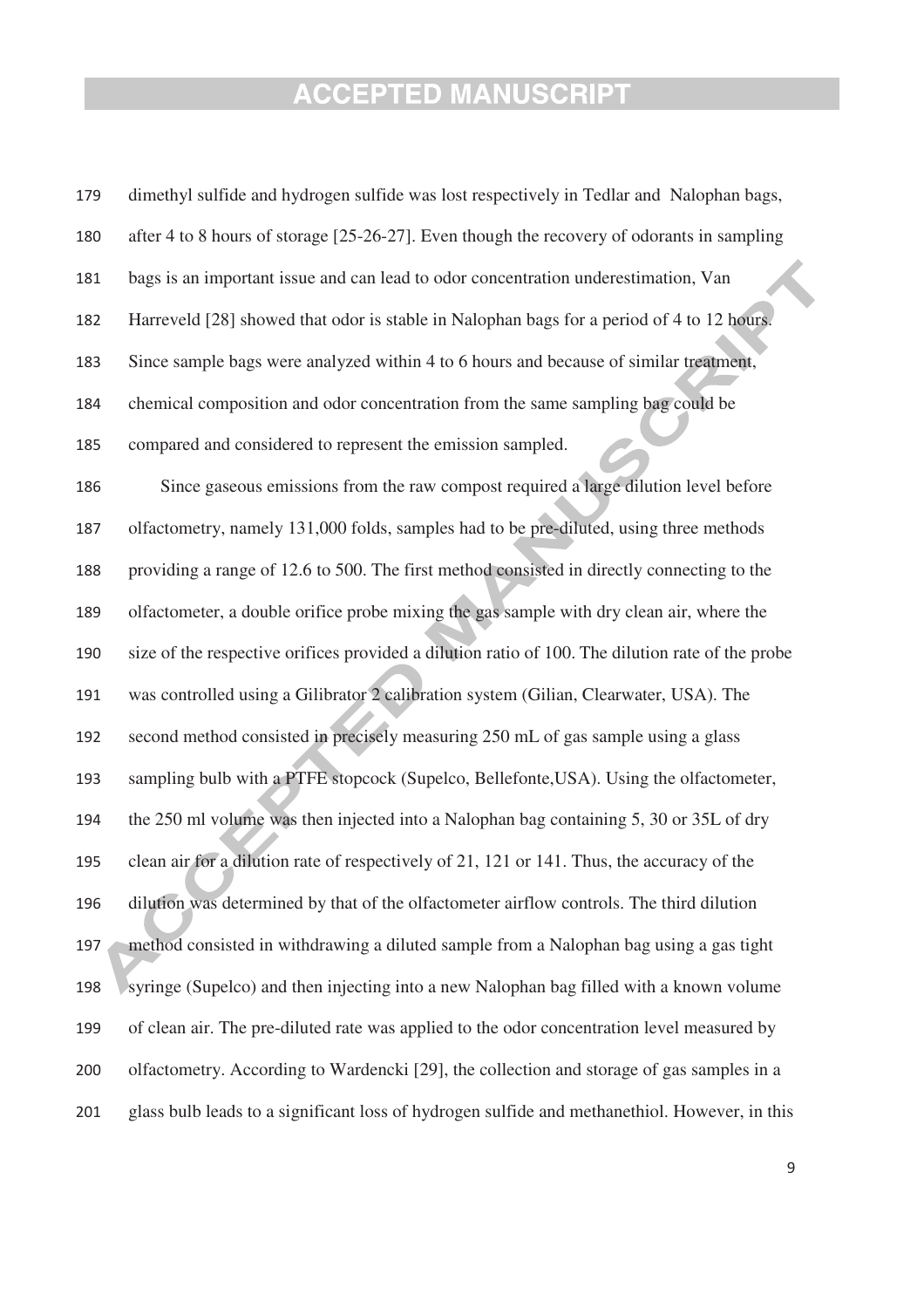| 202 | study, glass bulbs or glass syringes were sparsely used even to stored samples for less than  |
|-----|-----------------------------------------------------------------------------------------------|
| 203 | few minutes before being mixed with dry and odorless gas in Nalophan bags. Moreover, as       |
| 204 | described below for the composting experiments, a glass condenser preceded the hydrogen       |
| 205 | sulfide and mercaptan traps. Because a similar treatment was used for all samples,            |
| 206 | hydrogen sulfide and mercaptan odor concentration could be compared.                          |
| 207 | When possible, a pure and a pre-diluted bag were analyzed to verify the dilution              |
| 208 | accuracy and adjust the dilution coefficient for olfactometric characterization. This         |
| 209 | coefficient was computed by dividing the carbon mass from each compound of the two            |
| 210 | bags. Pre-dilution factor ranged from 3 % to 39 % with a mean value of 19.5 %, and the use    |
| 211 | of a correction factor improved the accuracy of the pre-dilution procedure. However, the      |
| 212 | relative OC deviation measured between two pre-diluted bags from the same sample ranged       |
| 213 | from 0 to 20.8% with a mean value of $10.3\%$ against 9.8% for the bags analyzed without      |
| 214 | pre-dilution. This low difference showed that even though the accuracy of the pre-dilution    |
| 215 | methods had to be corrected, their repeatability was quite satisfactory (data not shown). In  |
| 216 | decreasing order, the accuracy of the dilution methods are: gas tight syringe; glass sampling |
| 217 | bulb, and; dilution probes. Since many samplings required a dilution factor of over 100, the  |
| 218 | glass sampling bulb was mostly used. The tight syringe was used only once for each            |
| 219 | composting reactors, just before the composting airflow adjustment because of the low         |
| 220 | aeration rate resulting in highly concentrated samples required a dilutions factor of 200 to  |
| 221 | 500.                                                                                          |

222

223 2.3. Olfactory measurements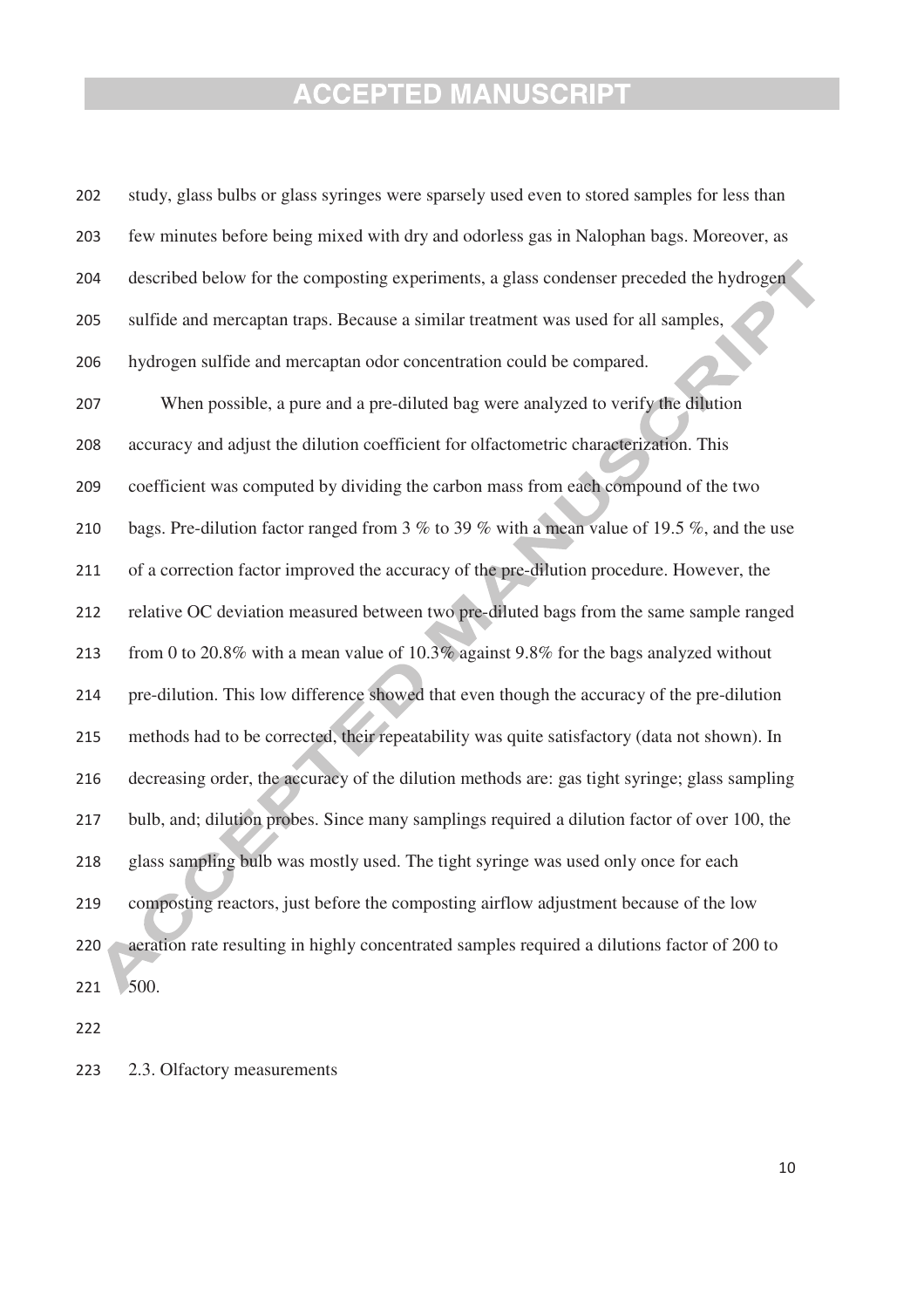224 The dynamic dilution olfactometer ONOSE-8 (Consumaj, Canada) was used to 225 determine the odor concentrations (OC) of the studied samples. The Onose-8 olfactometer 226 was designed to respect the EN 13725 [12] standards. The apparatus was calibrated using 227 the Gilibrator 2 calibration system (Gilian, Clearwater, USA) which handles a wide range 228 of flow rates.

The olfactory method consisted in firstly applying a dilution rate to the gas sample high 229 230 enough not to be detected by the 6 panellists. Then, the dilution rate was reduced until odor 231 was detected. The mass flow controllers of the ONOSE-8 provide a dilution scale ranging 232 from 16 to 131 000. Triple force-choice was the principle used where all trained panelists 233 have to identify among three ports that contaminated. The panelist group consisted of 19 234 persons, each being selected based on their sensitivity to the n-butanol reference gas as 235 described in the EN 13725 [12] standards. At least 6 odor panelists were selected for each 236 olfactometric session. Each bag, even from identical sampling, was presented three times to 237 the panel. The first presentation used a dilution step factor of 4, to rapidly introduce the 238 panelists to the odor stimuli. The result of this presentation was systematically removed and 239 not considered. Then, two additional series of ascending concentration ratios with a step 240 factor of 2 were presented to prevent olfactory adaptation or a loss of sensitivity. The 241 geometric mean of the panel detection thresholds from these two series was used to 242 compute the odor concentration of the sub-sample contained in the bag. The final odor 243 Concentration of the gas sample, expressed in OU.m<sup>-3</sup>, was the geometric mean of the odor 244 concentrations of the 2 to 3 bags analyzed. All the odor concentrations of each sample 245 analyzed are shown in the supplementary material 2. According to Hansen et al., [30-31], 246 olfactometer dilution systems can alter the odorous charge of a compound. Reduced sulfure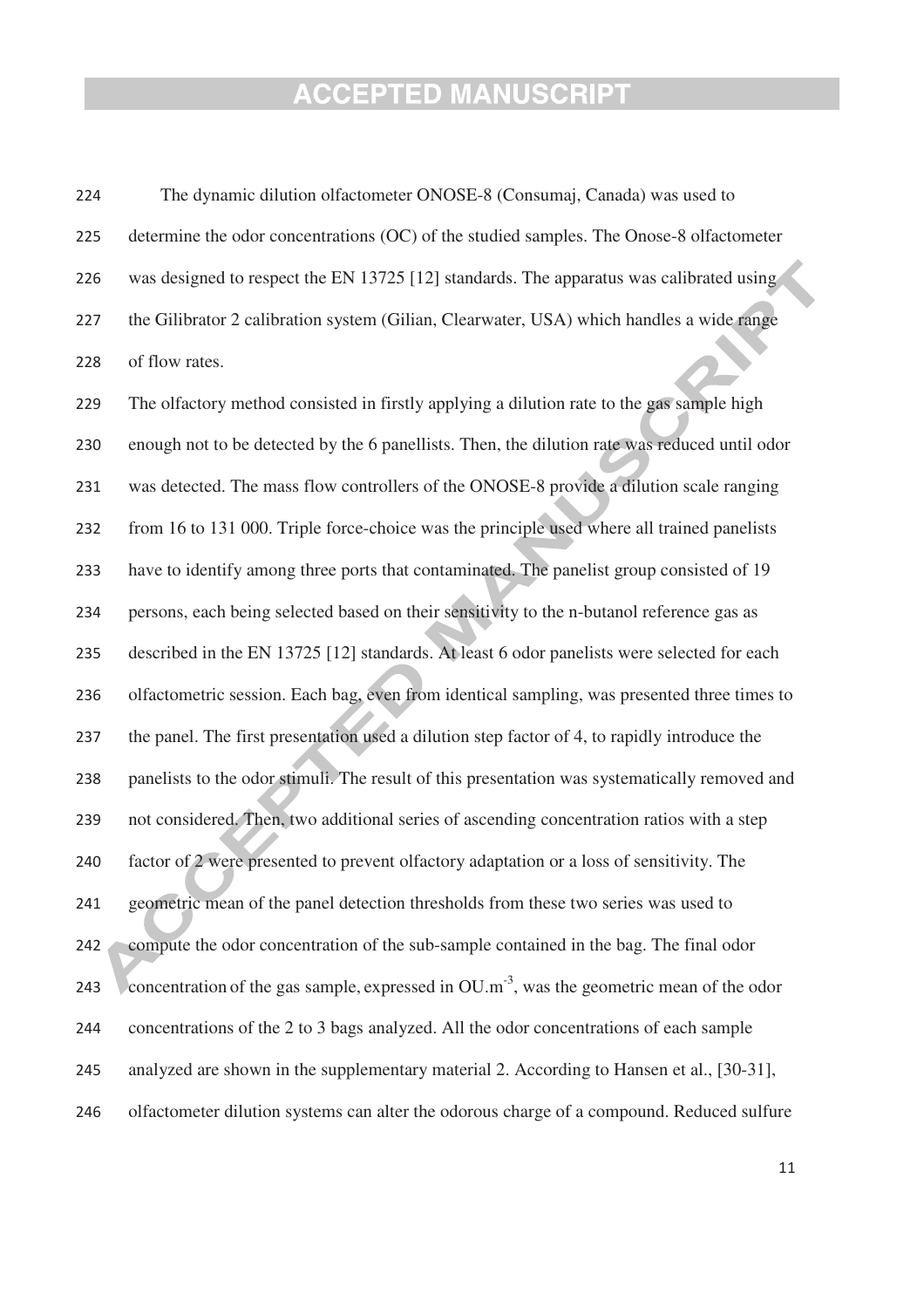| 247 | compounds, such as hydrogen sulfide, methanethiol and dimethyl sulfide, can be affected                           |
|-----|-------------------------------------------------------------------------------------------------------------------|
| 248 | differently when flowing through the olfactometer system, as they can suffer an average                           |
| 249 | loss of 55-60%, 27-35% and 9.3-21%, respectively. Furthermore, the recovery of other                              |
| 250 | odorants, such as carboxylic acids, trimethylamine and 3-methylphenol, were also                                  |
| 251 | significantly affected by the pulse duration leading to unstable signals within the 60-second                     |
| 252 | pulse. Although such losses were not investigated in this study, the Onose-8 olfactometer                         |
| 253 | offers accurate mass flow controllers with a limited error margin of $\pm 0.2\%$ (0% to 20% of                    |
| 254 | the total range) and $\pm 1\%$ (20% to 100% of the total range). Moreover, panelists were                         |
| 255 | invited to detect the odorous stimulus after the mass flow controllers showed a stable                            |
| 256 | signal. This precaution favors odorant recovery.                                                                  |
| 257 |                                                                                                                   |
| 258 | 2.4. Chemical characterization of gases                                                                           |
| 259 |                                                                                                                   |
| 260 | 2.4.1. Quantification of $NH_3$ , $H_2S$ and mercaptans emissions                                                 |
| 261 | Using airflow taps on the gas exhaust lines after the glass condenser, two gas lines                              |
| 262 | were placed in parallel: the first to trap ammonia $(NH_3)$ in sulfuric acid $(H_2SO_4, 1N)$ , and;               |
| 263 | the second to trap in series, hydrogen sulfide $(H_2S)$ in a formic/formate acid buffer solution                  |
| 264 | 0.1N with 10 mg.L <sup>-1</sup> lead nitrate (PbNO <sub>3</sub> ), and then mercaptans (RSH) in acid (0.1 N) with |
| 265 | 10 mg. $L^{-1}$ mercuric dichloride (HgCl <sub>2</sub> ). The aeration rate through each line, namely for the     |
| 266 | $NH3$ and $H2S$ traps, followed in series by the RSH trap, was fixed by a flow meter (FL-821-                     |
| 267 | V, OMEGA Engineering Inc., USA) at 80 L.h <sup>-1</sup> and measured using a volumetric gas meter                 |
| 268 | (Gallus 2000, USA).                                                                                               |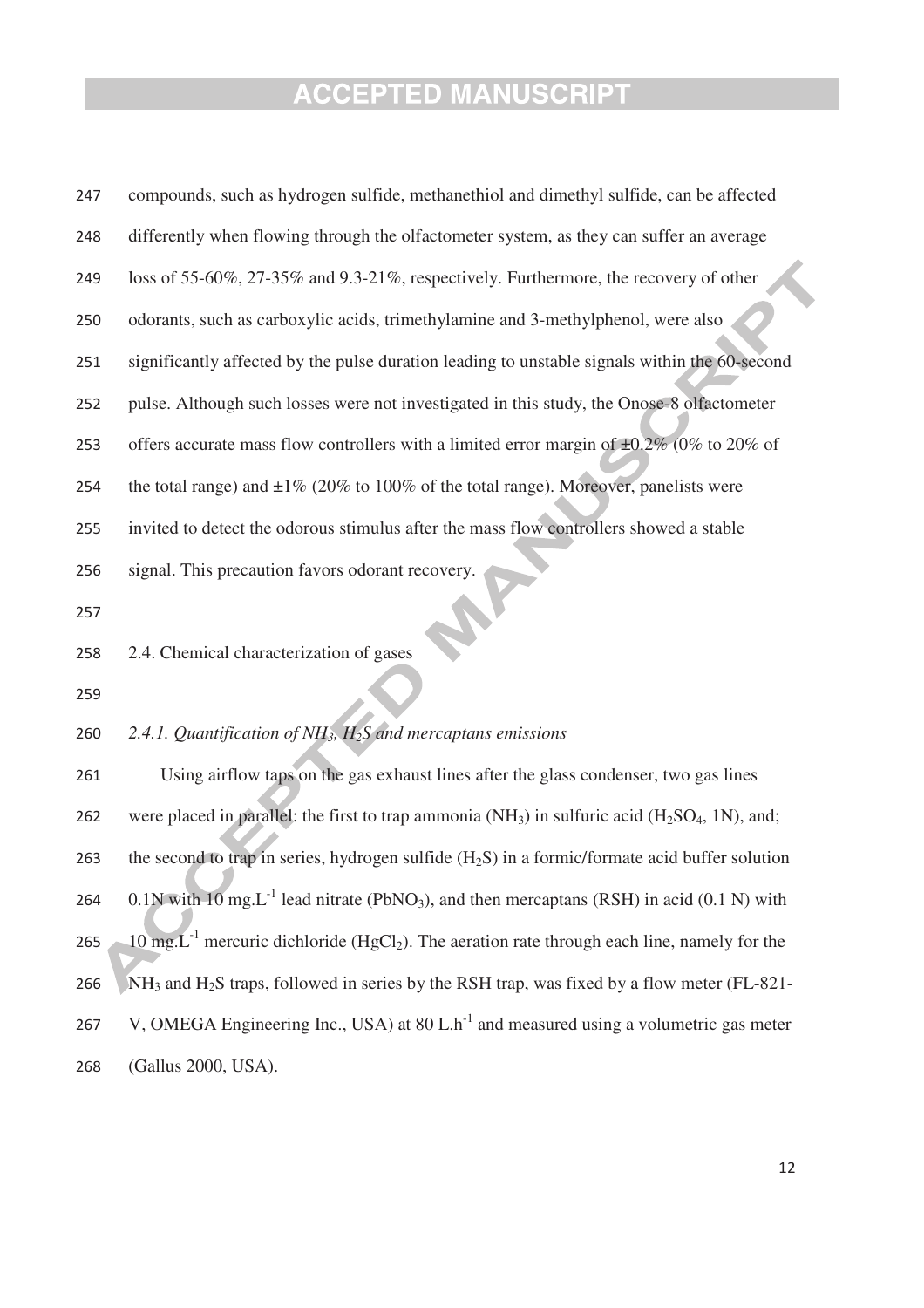| 269 | For the $NH_3$ traps, $NH_4^+/\text{NH}_3$ content was quantified by steam distillation (method                         |
|-----|-------------------------------------------------------------------------------------------------------------------------|
| 270 | modified from NFT 90-015-1 [32], Gerhardt Vapodest 50, Germany) into boric acid                                         |
| 271 | $(H_3BO_3, 40 g.L^{-1})$ and then back-titration with sulfuric acid (H <sub>2</sub> SO <sub>4</sub> , 0.2 N). Duplicate |
| 272 | results were validated by a coefficient of variation below 5%. The titration detection limit                            |
| 273 | was 0.014 mgN.mL <sup>-1</sup> of trap. Considering the mean trap volume of 200mL at a density of                       |
| 274 | 1023 $g.m^{-3}$ during a sampling period of 24h, the method detection limits for ammonia in the                         |
| 275 | exhaust gas was 0.286 mg.m <sup>-3</sup> . The reaction of $H_2S$ with PbNO <sub>3</sub> and of RSH with $HgCl_2$       |
| 276 | produced a PbS and Hg(SR) <sub>2</sub> precipitate recovered by filtration through glass fibre filters                  |
| 277 | (Satorius, France). The precipitates were dried at 55°C and weighed. In this study, all                                 |
| 278 | mercaptans emissions trapped in HgCl <sub>2</sub> were calculated as methanethiol leading to                            |
| 279 | $Hg(SCH3)2$ precipitate. This potentially led to under-estimating the odor contribution of                              |
| 280 | mercaptans since the odor detection threshold of methanethiol is higher than that of other                              |
| 281 | mercaptans such as ethanethiol, propanethiol, and 1- butanethiol. The concentrations of the                             |
| 282 | compounds analysed by chemical traps was computed as the mean values of their emissions                                 |
| 283 | between two odor sampling sessions.                                                                                     |
| 284 | For the composting experiments, the traps were changed every 24h for the first 15 days                                  |
| 285 | and then every time the gas was sampled for odor measurement. For the storage                                           |
| 286 | experiments, the traps were also changed every time the gas was sampled for odor                                        |
| 287 | measurement, namely every two days. Saturation was never observed for the NH <sub>3</sub> , H <sub>2</sub> S and        |

288 RSH traps.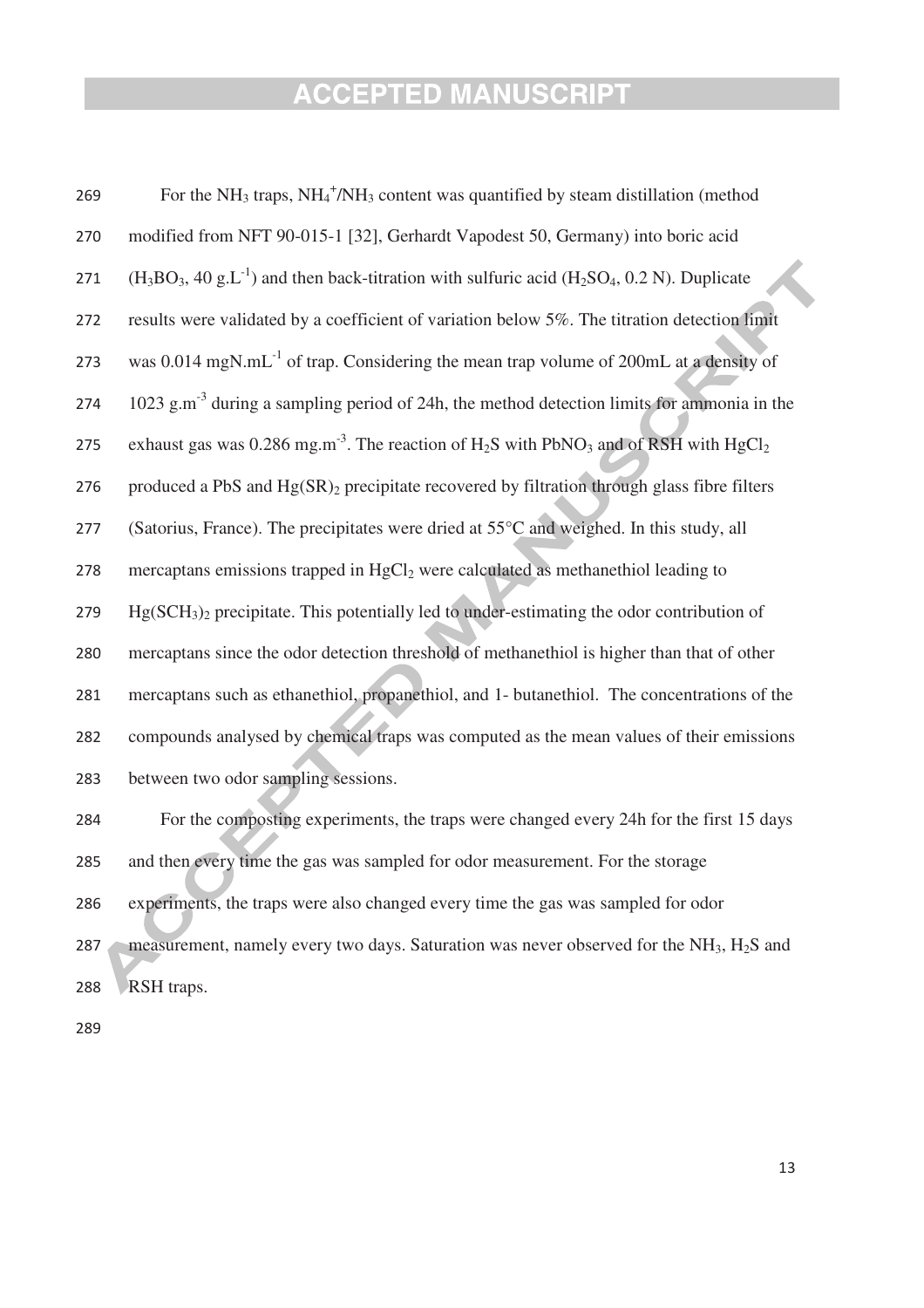#### 290 *2.4.2. VOCs identification and quantification*

| 291 | The chemical gas samples characterization included the identification and the                           |
|-----|---------------------------------------------------------------------------------------------------------|
| 292 | quantification of VOCs. Thus, the gas samples collected in Nalophan bags were                           |
| 293 | concentrated by passing through Carbotraps (Carbotrap 349, PerkinElmer, USA) using a                    |
| 294 | vacuum pump (Giliar, USA) equipped with a constant low flow module set at 50 mL min <sup>-1</sup> .     |
| 295 | Considering that VOCs concentrations were unknown, several Carbotraps were prepared                     |
| 296 | for each sample by passing different volumes, namely 500, 1000, 1500, 3000 mL.                          |
| 297 | Accordingly, such volumes were associated with detection limits of 80, 40, 26 and 13                    |
| 298 | $\mu$ g.m <sup>-3</sup> , respectively. The Carbotraps were stored at 4°C for less than one week before |
| 299 | being desorbed and analyzed by GC-MS [33].                                                              |
| 300 | The desorption was carried out by a Thermal Desorption unit (TurboMatrix 550,                           |
| 301 | Perkin Elmer) coupled with a Clarus 500 GC-MS detector (Perkin Elmer). Then, these were                 |
| 302 | separated through the capillary column (CP-WAX 58, 25m x 0.15mm; Film 0.25 Varian,                      |
| 303 | USA). Analytical conditions of thermal desorption and column separation, were provided                  |
| 304 | by Blazy et al. [34]. Chromatogram processing depended on the detection mode used by                    |
| 305 | mass spectrometry for detecting separated compounds. Indeed, 2 simultaneous acquiring                   |
| 306 | modes were used. A full scan (FS) acquisition (20-300 amu) allowed for the identification               |
| 307 | of compounds with 2 sets of criteria: (1) GC retention times and mass spectra matched with              |
| 308 | the calibrated compounds, and; (2) the mass spectra obtained from a reference library                   |
| 309 | (National Institute of Standards and Technology, NIST, Gaithersburg, USA). A quantitative               |
| 310 | assessment of VOCs was performed by a single ion resolution (SIR) acquisition which                     |
| 311 | quantified specific masses of compounds (m/z, major characteristic ion in the spectra) as               |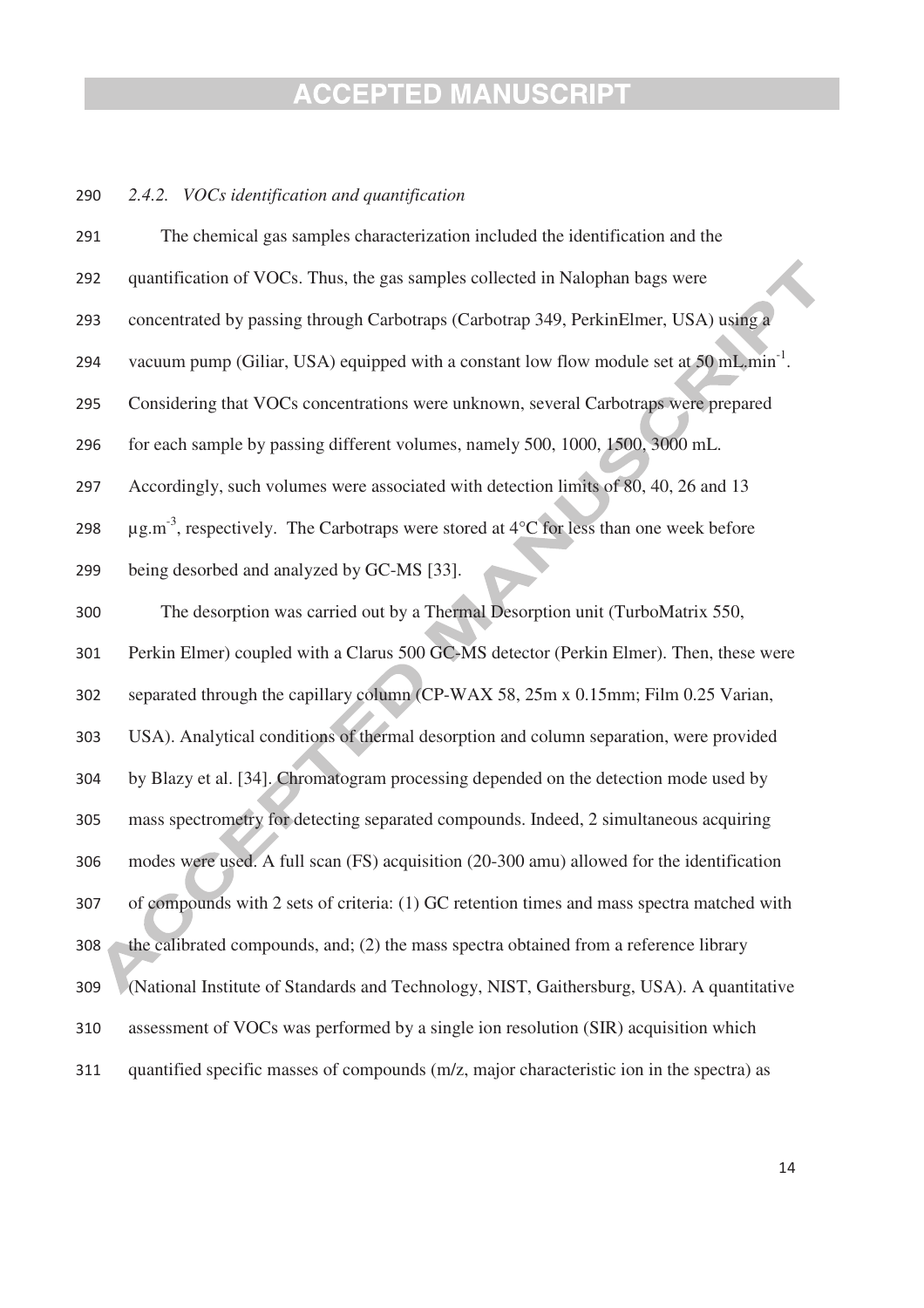312 area counts under peaks for separated VOCs. A calibration was performed to convert the 313 measured area into a compound mass.

bagged compound was trapped onto a Carbotrap and thereafter analyzed by GC-MS. The 314 The calibration procedure consisted in injecting into an  $N_2$  filled Tedlar bags, a known 315 volume of the compound of high purity (Acros Organics, Alfa Aesar or Sigma Aldrich) at a 316 concentrations of 13 to 5000  $\mu$ g.m<sup>-3</sup>. According to the method described previously, each 317 318 fact that the Tedlar bags could not recovery the total amount of injected compound lead to 319 an underestimation of the GC-MS quantification. Finally, the calibration curves were 320 obtained by plotting the GC integrated areas versus the concentration of the bagged 321 compound. A linear regression curve was obtained with the calibration data, except with 322 light amines at low concentrations because of their poor detection by GC-MS, as expected. 323 This process also demonstrated that the thermal desorption allowed to recover a very high 324 percentage of the trapped VOCs.

325 The GC-MS was not calibrated for all identified compound. Non calibrated compounds 326 were quantified by assuming a response factor equal to 1000, which represents the average 327 value obtained with all of the calibrations.

328

#### 329 **3. Results and discussion**

330

331 3.1. Determination and evaluation of odor activity

332 The GC-MS analysis of the 66 samples yielded 39 compounds presented in the Table 2

- 333 along with: their CAS (Chemical Abstracts Service) number; the ion used for their
- 334 quantification; whether or not they associated with a calibration procedure and; their odor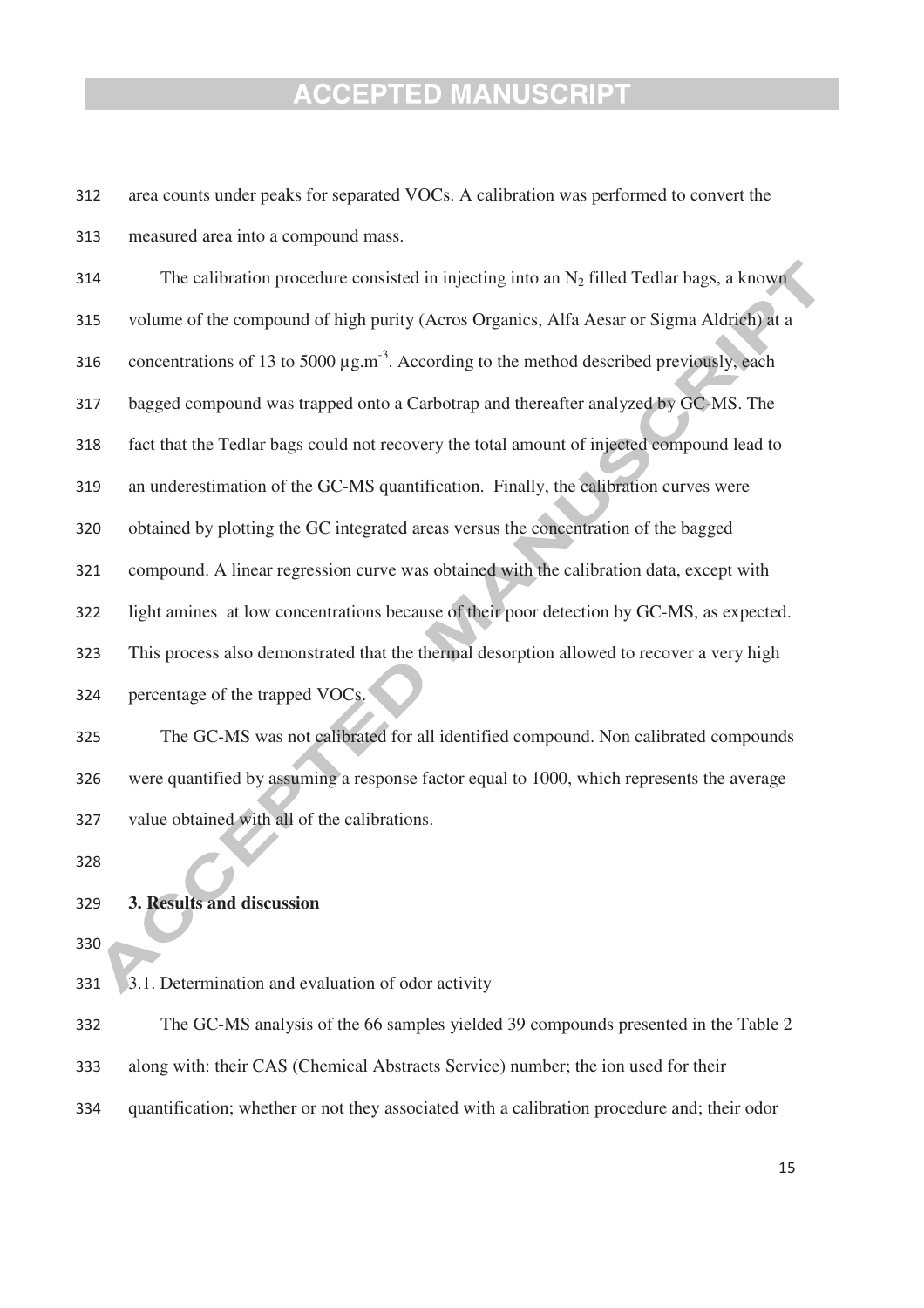| 335 | detection thresholds (ODT) as per a recent database [36]. When several odor detection               |
|-----|-----------------------------------------------------------------------------------------------------|
| 336 | thresholds were available for a single compound, only the most recent value was used. In            |
| 337 | general, recent odor detection threshold values were lower than the old ones, leading to            |
| 338 | higher odor activity values. However, the order of magnitude for many individual                    |
| 339 | compounds could be considerably different [6-11]. According to Parker et al [6], the                |
| 340 | central tendency of the odor detection threshold values was well descript by geometric              |
| 341 | means compared to harmonic means (which were lower) and arithmetic means (which were                |
| 342 | higher and influenced by the larger individual values). Thus when several recent odor               |
| 343 | detection threshold values were available, a geometric mean was used in order to obtain a           |
| 344 | central tendency of the odor activity value.                                                        |
| 345 | As highlighted for some compounds in Table 2, the GC-MS detection level (method                     |
| 346 | detection limit or MDL) was higher than the odor detection threshold, leading for some              |
| 347 | samples, to the under-estimation of the odor activity value. In Table 2, the ratio                  |
| 348 | (MDL <sub>MAX</sub> )/ODT indicates the level of underestimation for these compounds, where         |
| 349 | MDL <sub>MAX</sub> is the highest method detection limits observed during samples according the gas |
| 350 | volume passed throughout Carbotraps. Nevertheless, only trimethylamine (TMA) showed                 |
| 351 | an important odor activity value underestimation, with an MDL <sub>MIN</sub> /ODT and               |
| 352 | MDL <sub>MAX</sub> /ODT ranging between 217 and 11333, respectively. Sulfurs, aldehyde and alcohol  |
| 353 | compounds showed a maximal OAV underestimation of around 10, or even less. For such                 |
| 354 | compounds, the method detection limits showed low underestimation of odor activity value            |
| 355 | determination.                                                                                      |
|     |                                                                                                     |

356

357 **Table 2**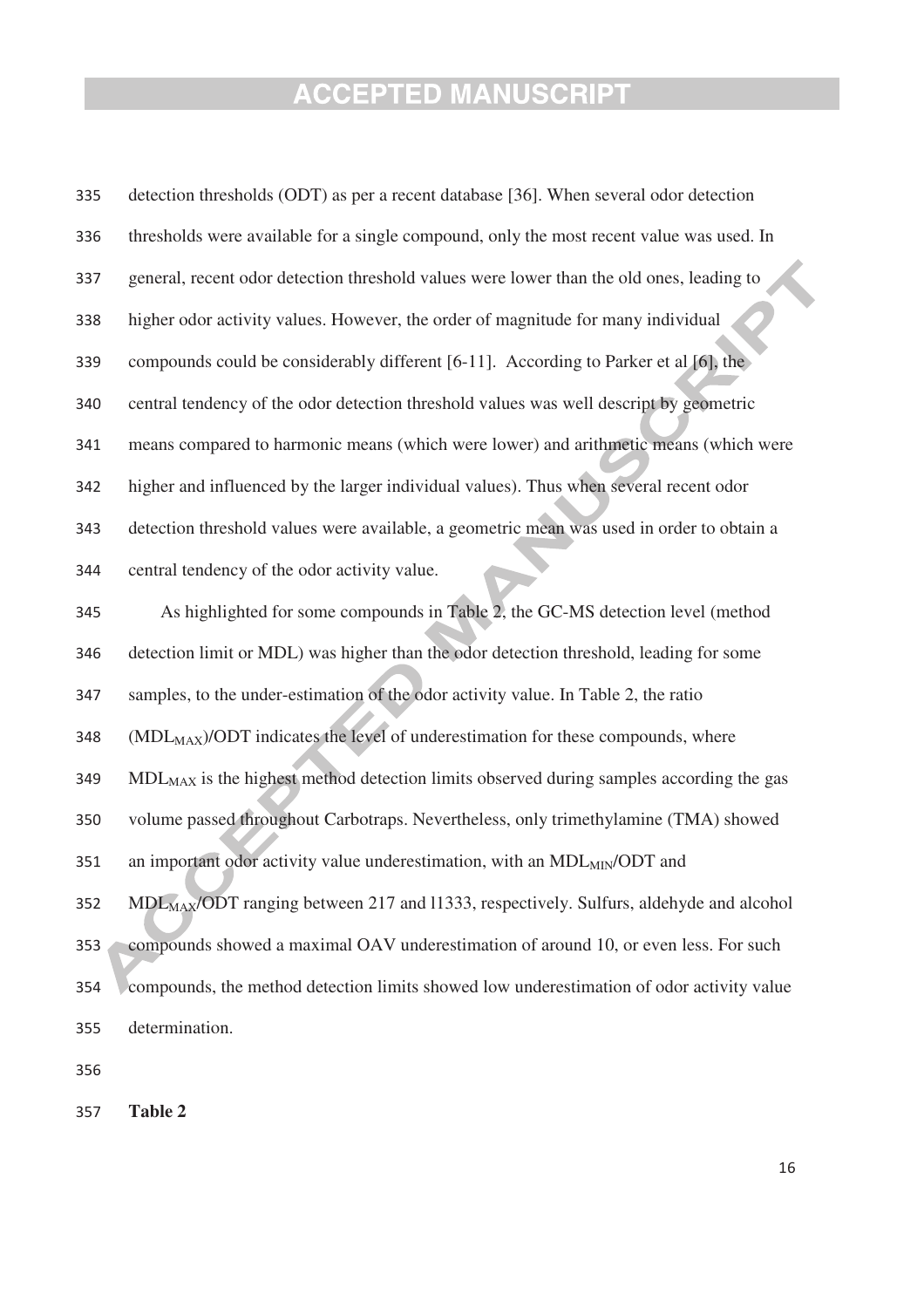358 Gaseous compounds identified from emissions collected during the composting and the 359 storage of pig slaughterhouse sludge

largely quantified during chromatogram processing. This reinforces the assumption that 360 A last and important bias for odor activity value determination can result from the use 361 of sorbent tubes and the subsequent thermal desorption in TD-GC/MS. Indeed, mercaptans 362 and especially methanethiol can be oxidized to form di- and tri-sulfides [59] which were 363 364 mercaptan were mainly methanethiol. Consequently, the odor activity value from 365 methanethiol could double when adding the odor activity value from organo-sulfides, thus 366 leading to odor activity values overestimation. However, the source of the organo-sulfide 367 was uncertain, whether from composting or from mercaptan oxidization, or from a 368 combination of both.

369 For every compound, its odor activity value (OAV) was calculated from the ratio of its 370 chemical concentration to its odor detection threshold. All the chemical concentrations and 371 OAV are provided in Supplementary Materials 3 and 4, respectively. The odor activity 372 values of methenamine, 1,3 pentadiene and 3-pentanone-2-methyl were not calculated 373 because of their unknown odor detection threshold.

374 Two correlations were calculated to link gas sample odor concentration (OC) to its 375 chemical composition:  $OAV_{MAX}$ , assuming that odor concentration is equal to the  $OAV$  of 376 the most odorous compound, and;  $\text{OAV}_{\text{SIM}}$ , assuming that odor concentration is equal to 377 the sum of all compound OAV. The values of OC, and  $OAV_{MAX}$  and  $OAV_{MAX}$  (the first 378 and second highest odor activity value per sample) and  $OAV_{SIM}$  are given in 379 Supplementary Material 4.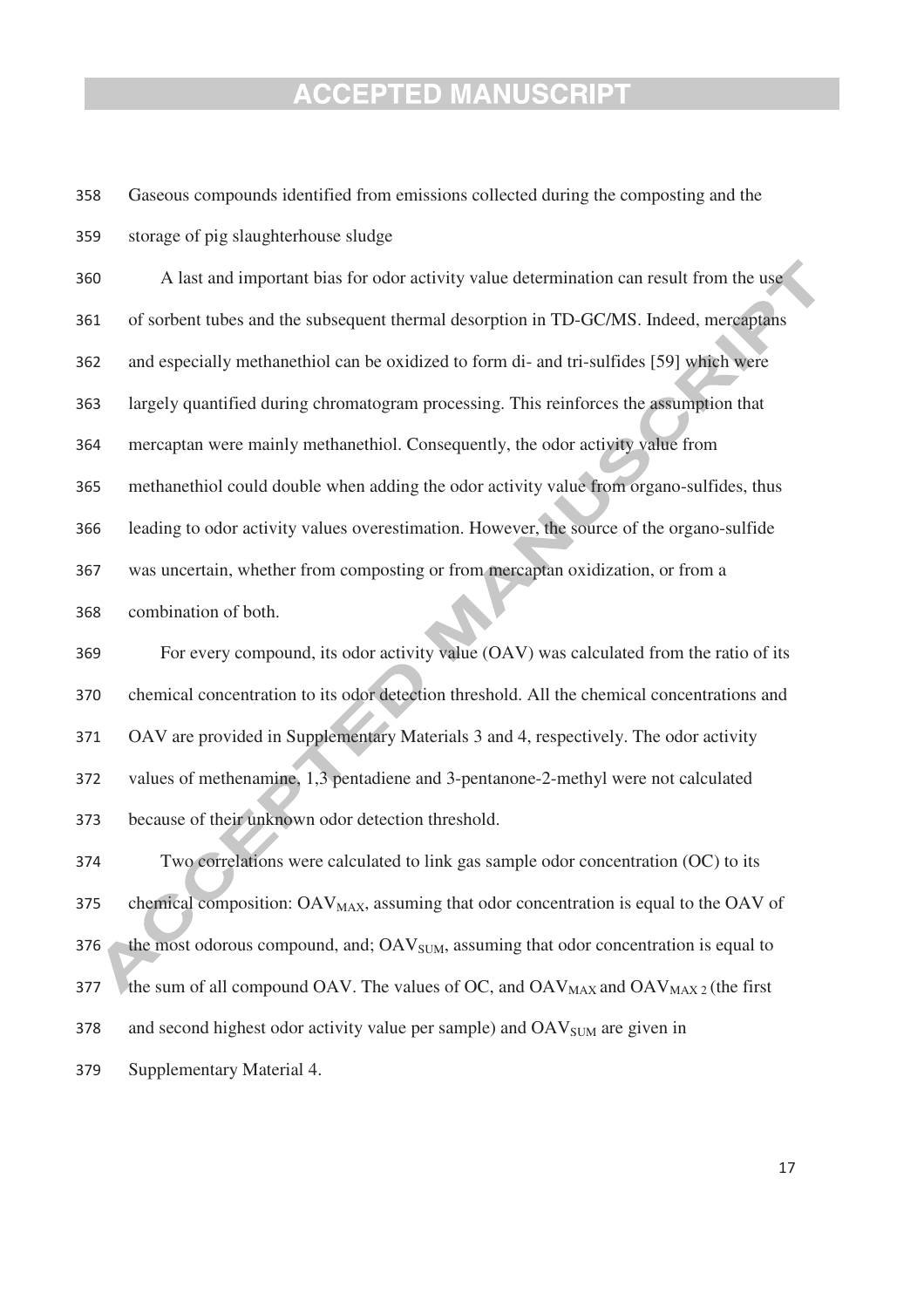380 The relevance of the two types of correlation was evaluated based on the percentage by 381 which  $OAV_{MAX}$  and  $OAV_{SUM}$  fell within the 95% interval of confidence for the 382 corresponding measured odor concentration (OC), as computed for every sample (EN 383 13725 [12]):

384 
$$
\text{OC} / (10^{2.0} * \text{Sr} / \sqrt{n}) < \text{OC} < \text{OC} * (10^{2.0} * \text{Sr} / \sqrt{n})
$$

with, n is the number of bags analyzed, from 1 to 3, and Sr is the standard deviation 385

386 calculated from the repeatability, namely 0.1721. The mean value of  $(10^{2.0} * Sr / \sqrt{n})$  was

387 found to be 1.65, whereby OC /  $1.65 <$  OC  $<$  OC  $\times$  1.65.

388 Consequently, each odor concentration (OC) measure is linked to: two boundaries of 389 the confidence interval as above-mentioned, the highest odor activity value  $(OAV_{MAX})$ 390 (resulting from a single compound) and the sum of the odor activity values from all

391 compounds in the gas sample  $(OAV_{SIM})$ .

392 The correlation extent between OC and either  $OAV_{MAX}$  or  $OAV_{SUM}$  was estimated 393 through a simple linear regression using a log transformation to limit distribution variance 394 between the variables  $(OAV<sub>SUM</sub>, OAV<sub>MAX</sub>$  and OC). This log transformation better 395 illustrated data patterns and allowed for the use of a simple correlation type  $Log(OAV_{MAX})$ 396 or Log(  $\text{OAV}_{\text{SIM}}$ ) = 1 Log(OC) to link the variables. The logarithmic expression of the 397 odor concentration should not be considered as an indirect indicator of the odor intensity, 398 and extension of odor concentration. Moreover, using a "log-log correlation" graphically 399 favors a closeness between OC and  $OAV_{MAX}$  or  $OAV_{SUM}$ , especially for high values of OC. 400 Therefore, the relevance of  $\rm OAV_{SUM}$  and  $\rm OAV_{MAX}$  predictions were also estimated on 401 the basis of the Relative Deviation, computed for the mixtures showing an  $OAV_{MAX}$  or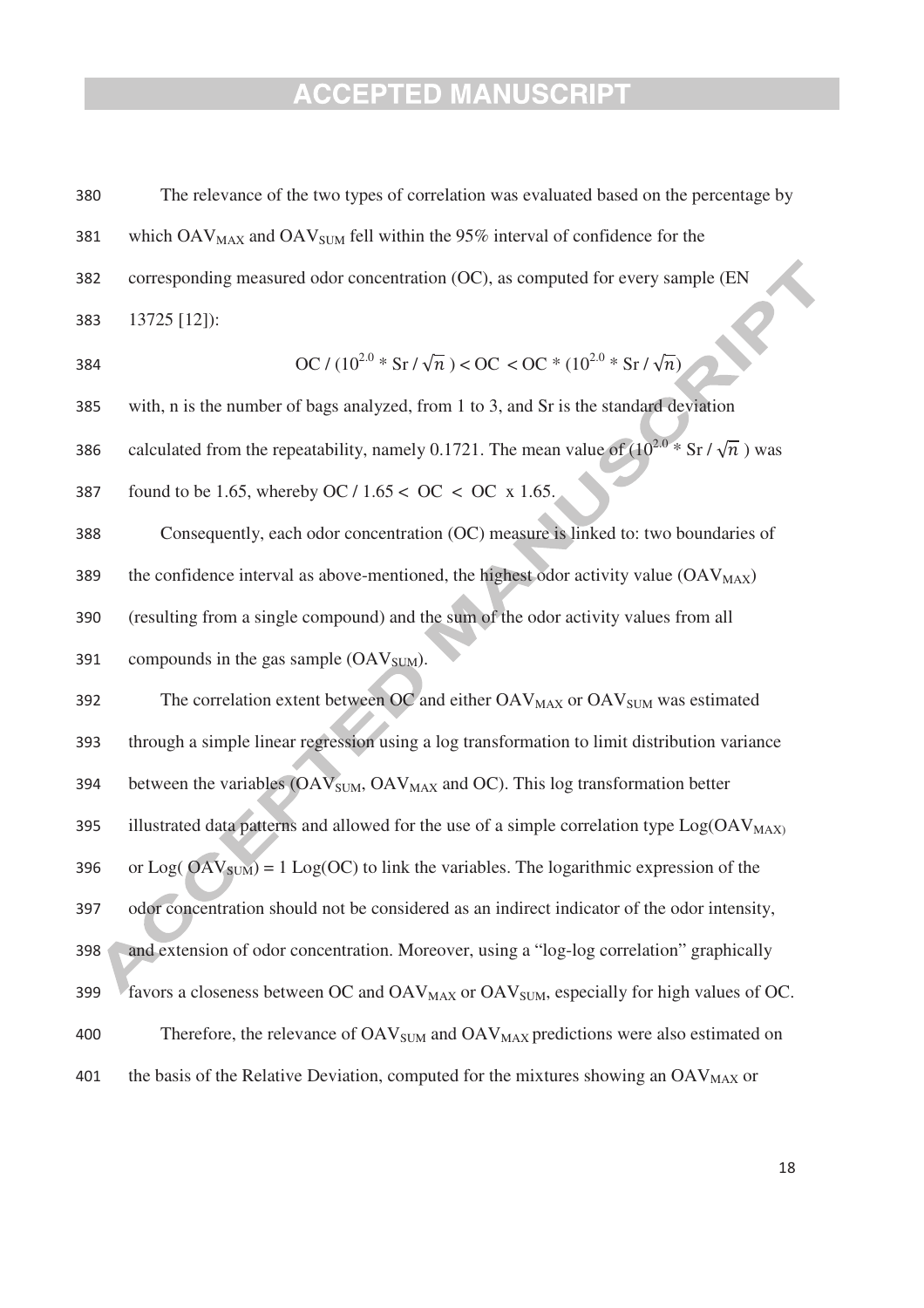| 402 | OAV <sub>SUM</sub> prediction outside the confidence interval of odor concentrations. Values for                 |
|-----|------------------------------------------------------------------------------------------------------------------|
| 403 | Relative Deviations (RDs) were computed with the closest odor concentration interval                             |
| 404 | bounds ( $OC_{INT}$ ) according to the Eq.1:                                                                     |
| 405 | $RD = (IOAVMAX or OAVSUM-OCINT)/*100/OCINT (1)$                                                                  |
| 406 | with OC <sub>INT</sub> being the closest interval bounds of $OAV_{MAX}$ or $OAV_{SUM}$ , in $OU.m^{-3}$ , and    |
| 407 | where OAV <sub>MAX</sub> and OAV <sub>SUM</sub> are dimensionless. Values for Relative Deviation (RD) are        |
| 408 | found in Supplementary Material 5 and expressed in %. A box plot figure was drawn to                             |
| 409 | study the distributional characteristics of the RD of OAV <sub>MAX</sub> and OAV <sub>SUM</sub> predictions with |
| 410 | $OCINT$ .                                                                                                        |
| 411 | Only the sum of the odor activity values $(OAV_{SUM})$ determination was                                         |
| 412 | affected by underestimation resulting from method detection limit. Therefore, the influence                      |
| 413 | of the method detection limits on OAV <sub>SUM</sub> computations was investigated. The maximum                  |
| 414 | underestimated odor activity value is computed (supplementary material 4), defined as the                        |
| 415 | ratio between the method detection limits by the odor detection threshold of the                                 |
| 416 | compounds, and added in the OAV <sub>SUM</sub> computation. The method detection limits was                      |
| 417 | observed to produce 0 to 55% deviation on the sum of the odor activity values                                    |
| 418 | (supplementary material 4). Trimethylamine has a very low odor detection threshold mainly                        |
| 419 | involved in the determination of OAV <sub>SUM</sub> . However, the mean Relative Deviation between               |
| 420 | the computed OAV <sub>SUM</sub> (with or without taking in account the method detection limit) was               |
| 421 | of 5.6%, indicating a limited influence of method detection limits on OAV <sub>SUM</sub>                         |
| 422 | determination.                                                                                                   |
|     |                                                                                                                  |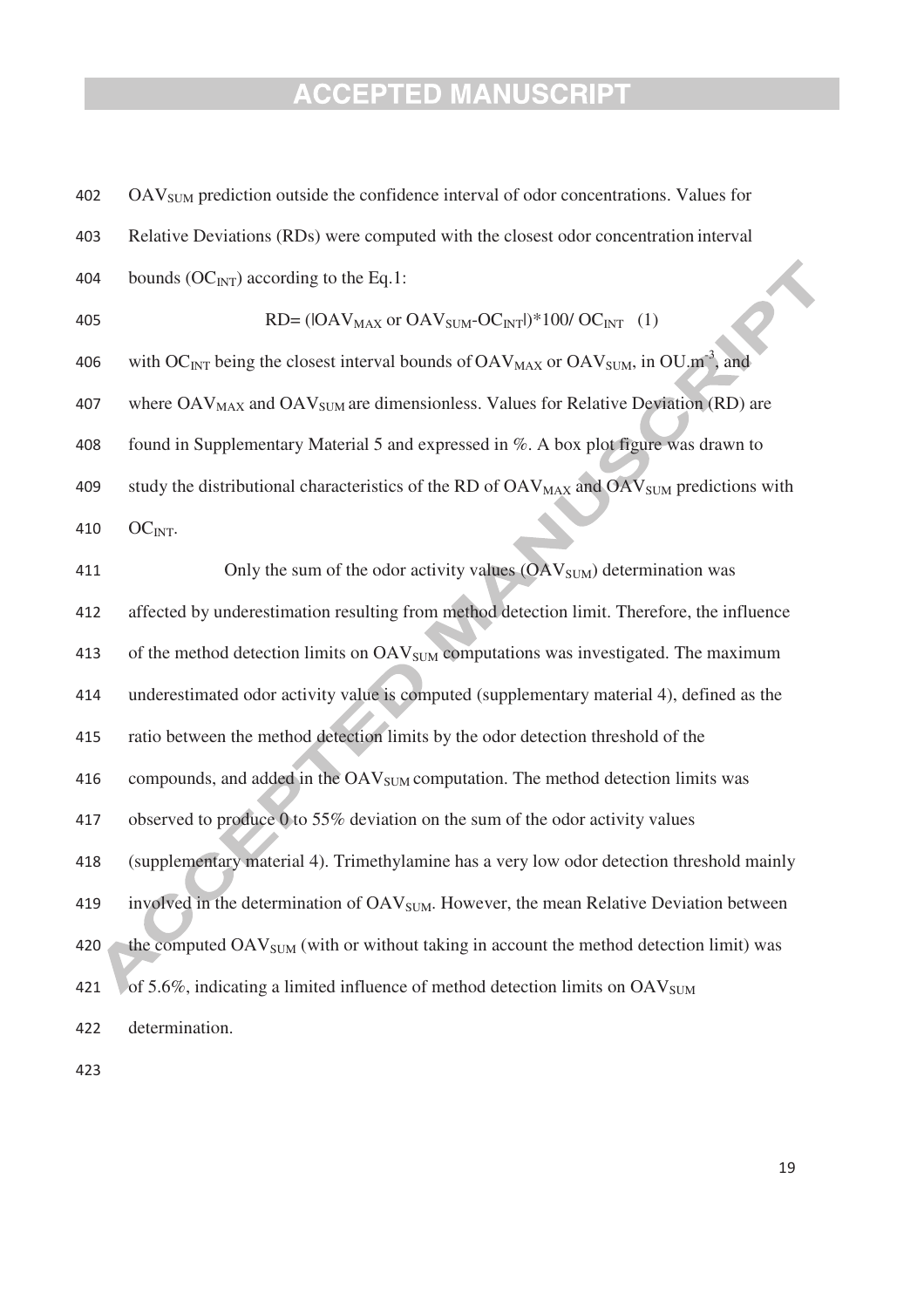424 3.2. Qualitative evaluation of the highest odor activity value and the sum of the odor

425 activity value from a gas sample

synergistic effects, the olfactory stimulus should come from the most odorant compound 426 Olfactometry consists initially in diluting a gas sample until its odor cannot be 427 perceived by all panellists, and then, increasing its concentration, with lower dilutions, until 428 all trained human panelists are able to detect the odor. Theoretically in the absence of 429 430 namely the one requiring the highest dilution rate to be odorless. In this context, Zahn et al. 431 [60] showed that the synergistic effects were minor for swine odors. Thus, odor 432 concentration should correlate to the odor activity value of the most odorant compound 433 namely  $OAV_{MAX}$ . Considering the 66 gas samples analyzed,  $OAV_{MAX}$  displayed only three 434 compounds responsible for the odors, namely mercaptans (presumed to be methanethiol), 435 trimethylamine and hydrogen sulfide, respectively at 64, 21 and 15% of the gaseous 436 mixtures studied. Similarly by multivariate analyses, Hansen et al. [18] identified hydrogen 437 sulfide, methanethiol, trimethylamine, and 4-methylphenol as the main odorous compounds 438 emitted from growing-finishing hogs facilities. Finally, these three compounds were 439 presumed to be mostly responsible for odor concentration (OC) because of their very high 440 odor activity values (OAV) in all 66 samples.

441 Fig. 1 gives  $Log (OAV_{MAX})$  values as function of  $Log (OC)$ . The dotted lines represent 442 the 95 % confidence interval for Log (OC), namely Log (OC / 1.65)  $\lt$  Log (OC)  $\lt$  Log 443 (OC  $*$  1.65). The values for Log (OAV<sub>MAX</sub>) fell outside this interval mostly for mixtures 444 within methanethiol, estimated as the most odorous compound and especially at low and high concentrations, namely when  $\text{OAV}_{\text{MAX}}$  was under 8 x 10<sup>3</sup> and over 6 x 10<sup>4</sup>. This 445 446 resulted either from the low relevance of the  $OAV_{MAX}$  correlation for the low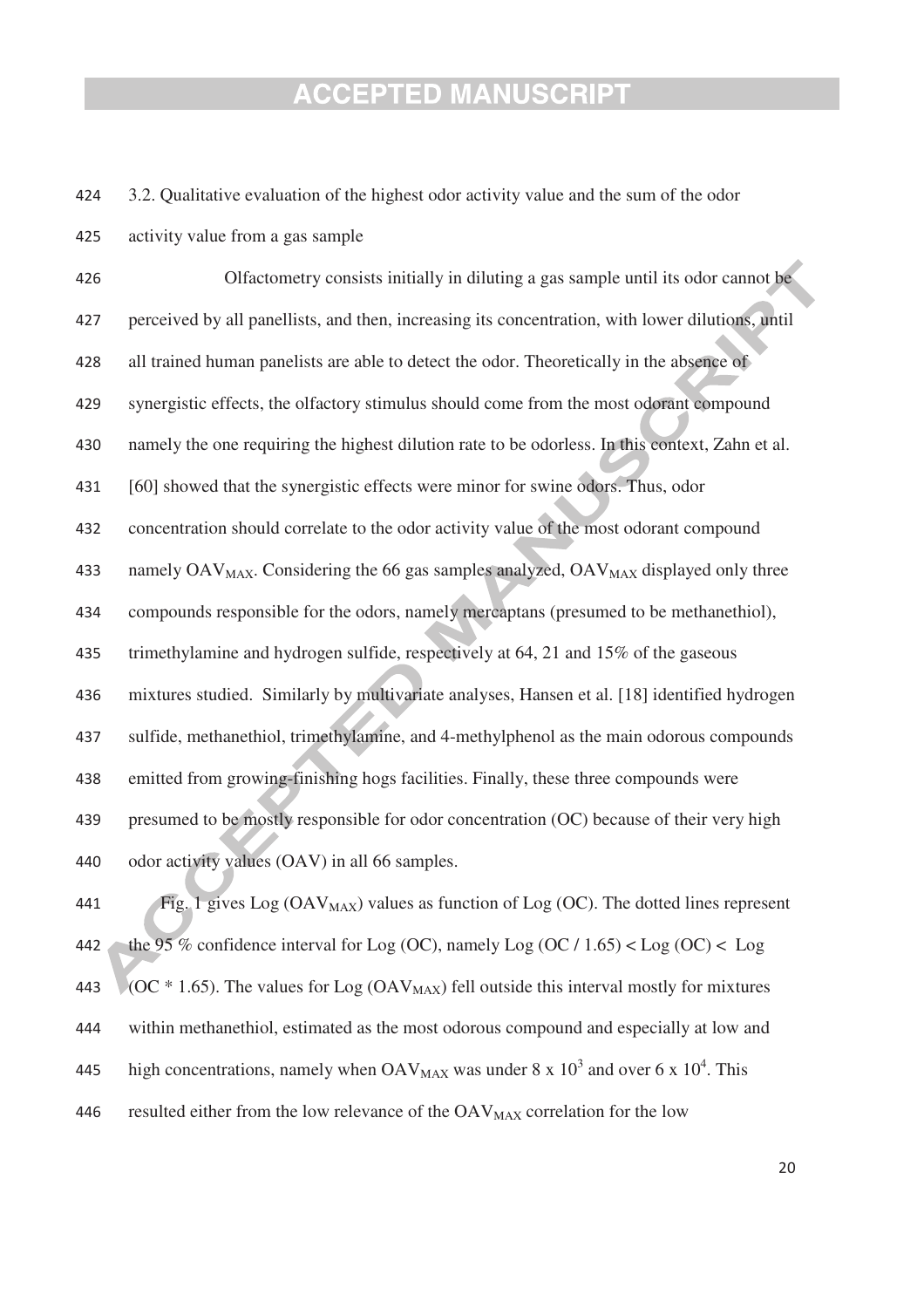| 447 | concentration, from the insufficient accuracy of the chemical characterization method                           |
|-----|-----------------------------------------------------------------------------------------------------------------|
| 448 | (hydrogen sulfide and mercaptans samples correspond to that collected during almost 24h                         |
| 449 | while samples for odor concentration and GC/MS quantification were collected during less                        |
| 450 | than one hour), or from the assumption that mercaptans were mostly methanethiol.                                |
| 451 | Nevertheless, the slope of the fitted line lies is very close to that of the confidence intervals               |
| 452 | with Log $(OAV_{MAX}) = 0.98Log(OC)$ . Furthermore, the coefficient of determination                            |
| 453 | $(R^2=0.90)$ denoted a strong linear association between Log (OAV <sub>MAX</sub> ) and Log (OC),                |
| 454 | suggesting that $Log (OAV_{MAX})$ could be a good predictor of $Log (OC)$ .                                     |
| 455 |                                                                                                                 |
| 456 | Fig. 1                                                                                                          |
| 457 | Predicted Log $(OAV_{MAX})$ as function of measured Log $(OC)$ ; $OAV_{MAX}$ is the odor activity               |
| 458 | value (OAV) of the most odorous compound, namely the compound with the highest                                  |
| 459 | concentration/ODT value; OC was measured by olfatometry. Hollow points stand outside                            |
| 460 | the confidence interval of OC.                                                                                  |
| 461 |                                                                                                                 |
| 462 | Fig. 2 gives Log (OAV <sub>SUM</sub> ) values as function of Log(OC). As for Log(OAV <sub>MAX</sub> ),          |
| 463 | $Log(OAV_{SUM})$ fell outside the $Log(OC)$ confidence interval mostly for mixtures where                       |
| 464 | methanethiol was the most odorous compound and especially when at low and high                                  |
| 465 | concentrations, namely when $OAV_{MAX}$ was under 8 x 10 <sup>3</sup> and over 6 x 10 <sup>4</sup> . As for Log |
| 466 | $(OAVMAX)$ , the slope of the fitted line was very close to that of the confidence interval,                    |
| 467 | where $Log (OAV_{SUM}) = 1 * Log (OC)$ , namely $Log (OAV_{SUM}) = 1.02 Log (OC)$ , with a                      |
| 468 | coefficient of determination $R^2$ =0.87. In conclusion, Log (OAV <sub>SUM</sub> ) can also be an               |
| 469 | acceptable predictor of Log (OC).                                                                               |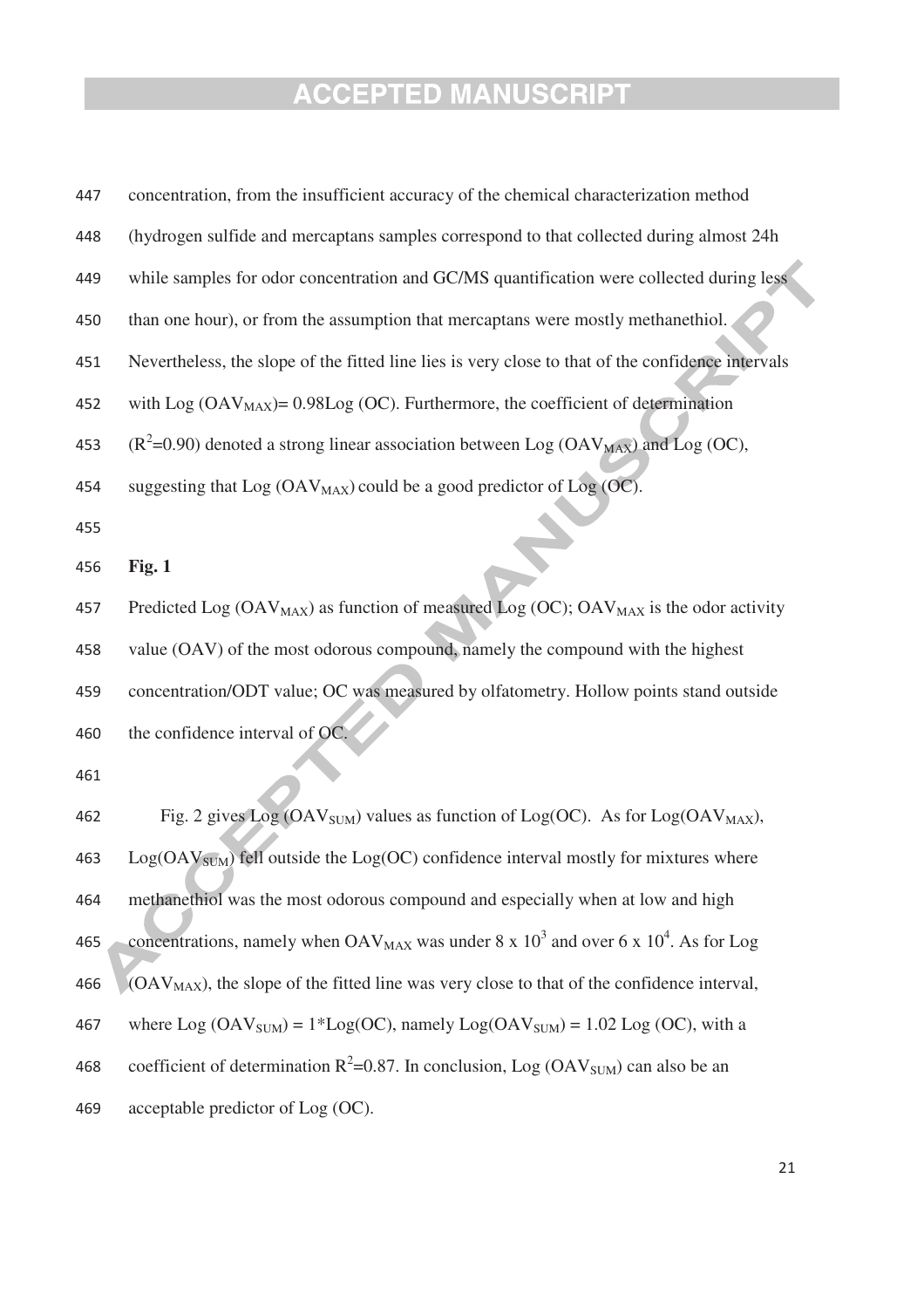| 470 | Fig. 2                                                                                                               |
|-----|----------------------------------------------------------------------------------------------------------------------|
| 471 | Predicted Log $(OAV_{SUM})$ as function of measured Log $(OC)$ ; $OAV_{SUM}$ was obtained by                         |
| 472 | summing the OAV of every odorous compound found in the gas sample; Odor                                              |
| 473 | concentration (OC) was measured by olfatometry. Hollow points are out of the confidence                              |
| 474 | limits of the OC measure.                                                                                            |
| 475 |                                                                                                                      |
| 476 | However to determine odor concentration, on basis of Fig. 1 and 2, OAV <sub>MAX</sub> showed a                       |
| 477 | higher coefficient of determination than OAV <sub>SUM</sub> . Although OAV <sub>MAX</sub> and OAV <sub>SUM</sub> are |
| 478 | functions which are far apart, their linear regression shows a numerically similarity (Log                           |
| 479 | $(OAV_{SUM})$ =1.04Log $(OAV_{MAX})$ and $R^2$ =0.98; data not show). Consequently, for most of                      |
| 480 | the samples analyzed, the odor activity value (OAV) was mainly displayed by a single                                 |
| 481 | compound. In other words, a limited percentage of the odor activity charge is displayed by                           |
| 482 | secondary compounds. Therefore, a quantitative study of OAV <sub>MAX</sub> and OAV <sub>SUM</sub>                    |
| 483 | correlation with the odor concentration must be investigated.                                                        |
| 484 |                                                                                                                      |
| 485 | 3.3. Quantitative evaluation of odor activity                                                                        |
| 486 | Table 3 gives the numbers of samples where only OAV <sub>MAX</sub> , only OAV <sub>SUM</sub> and when                |
| 487 | both values fell outside the 95% confidence interval of the odor concentration                                       |
| 488 | measurement. The mean of the absolute Relative Deviation value is also presented.                                    |
| 489 |                                                                                                                      |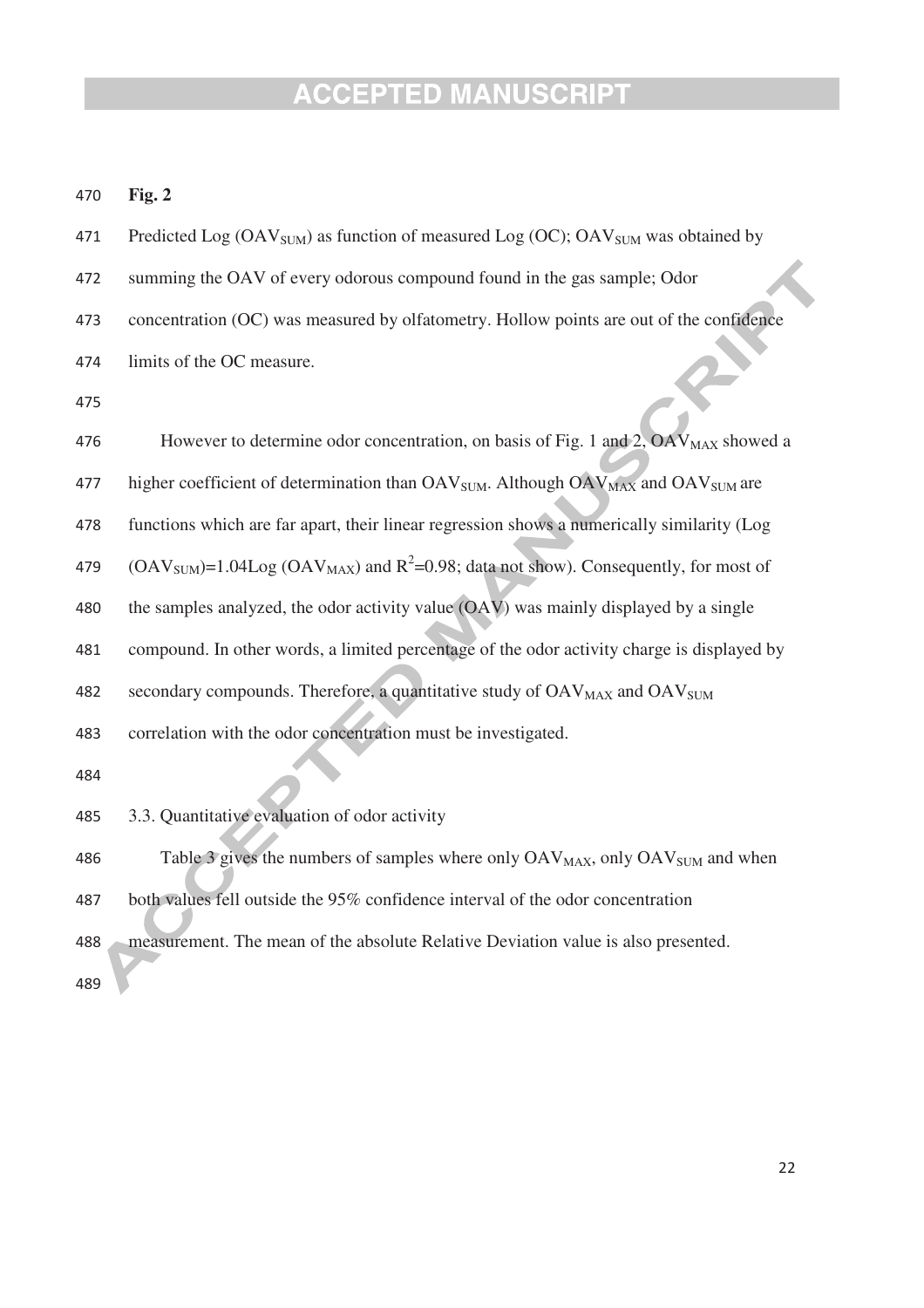490 **Table 3** 

491 Comparison of the absolute Relative Deviation of OAV<sub>MAX</sub> and OAV<sub>SUM</sub> with respect to

492 the 95% confidence interval for odor concentration measurement

493

| 494 | The highest odor activity value in a gas sample $(OAVMAX)$ was within the confidence                            |
|-----|-----------------------------------------------------------------------------------------------------------------|
| 495 | interval of odor concentration (OC) for $62\%$ gas samples (Fig. 1) whereas the sum of the                      |
| 496 | odor activity values of a gas sample (OAV <sub>SUM</sub> ) for 52% (Fig. 2). For all the OAV <sub>MAX</sub> and |
| 497 | the OAV <sub>SUM</sub> outside the confidence interval, the mean Relative Deviations (RDs) were of              |
| 498 | 53 and 73%, respectively. As result, the mean absolute RD value indicated that OAV <sub>MAX</sub>               |
| 499 | was, on the average, closer to the corresponding odor concentration interval than OAV <sub>SUM</sub> .          |
| 500 | Similarly, when the mixtures showed that both, OAV <sub>MAX</sub> and OAV <sub>SUM</sub> , were outside the     |
| 501 | confident interval of the odor concentration, the Relative Deviation remained lower for                         |
| 502 | $OAV_{MAX}$ , namely at 68% versus 103% for $OAV_{SUM}$ . Finally, the Fig. 3 shows the                         |
| 503 | distributional characteristics of the Relative Deviation when the highest odor activity value                   |
| 504 | (OAV <sub>MAX</sub> ) and the sum of the odor activity values (OAV <sub>SUM</sub> ) from a gas sample were      |
| 505 | outside the confident interval of the odor concentration measurement.                                           |
| 506 |                                                                                                                 |
|     |                                                                                                                 |

507 **Fig. 3** 

508 Box plot of the Relative Deviation between the closest odor concentration interval

509 boundaries  $(OC<sub>INT</sub>)$  and the maximal odor activity value within a sample outside the odor

510 concentration confident interval, and; between  $OC_{INT}$  and the sum of every odor activity

511 values of a sample outside the odor concentration confident interval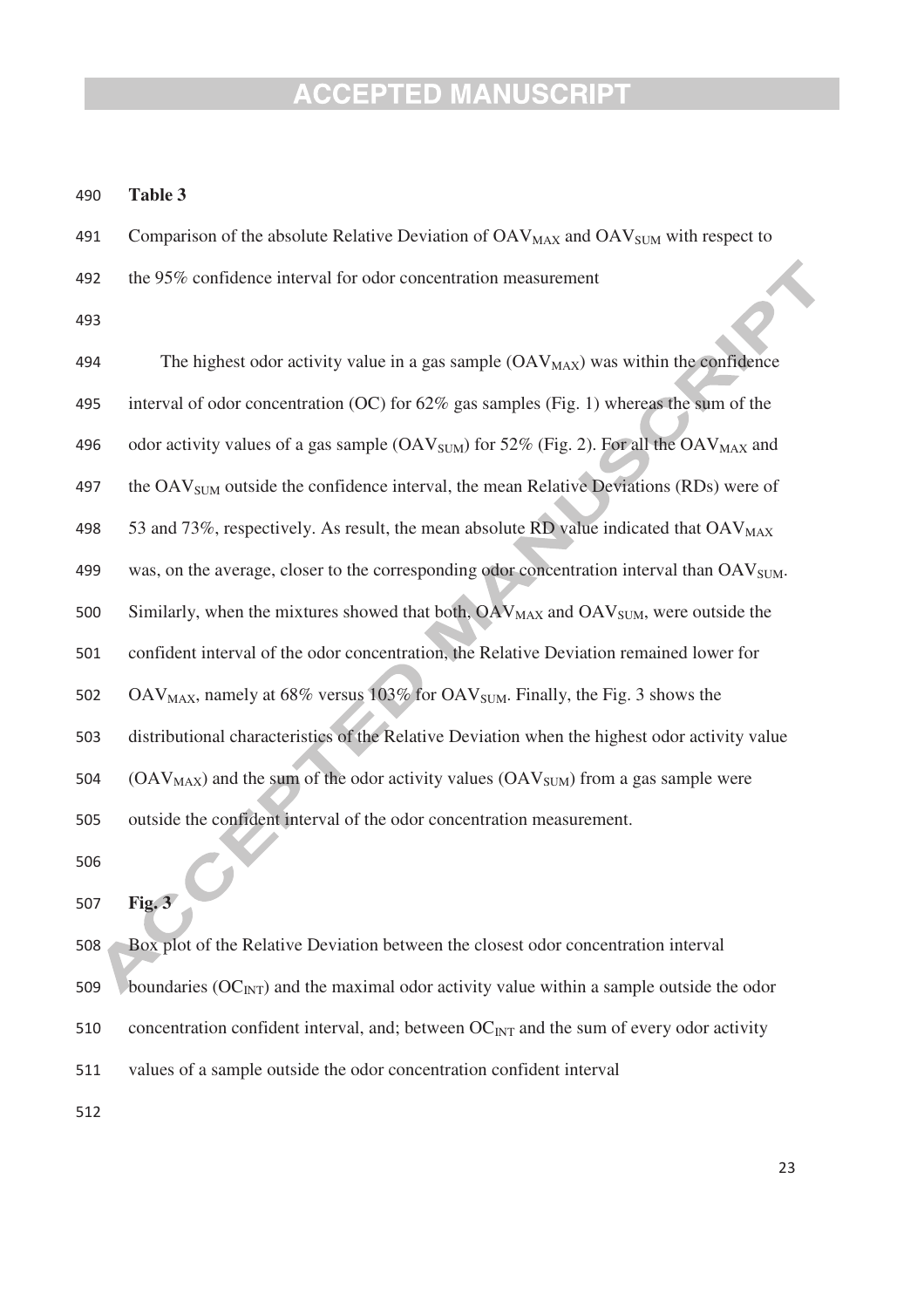| 513 | The range of Relative Deviation (RD) between the sum of the odor activity values from                                              |
|-----|------------------------------------------------------------------------------------------------------------------------------------|
| 514 | a gas sample ( $\text{OAV}_{\text{SUM}}$ ) and the closest odor concentration interval boundaries ( $\text{OC}_{\text{INT}}$ ) was |
| 515 | larger than the range of RD between the highest odor activity value from a gas sample                                              |
| 516 | (OAV <sub>MAX</sub> ) and OC <sub>INT</sub> (Fig. 3). The OAV <sub>SUM</sub> varied from -73 to 300% against                       |
| 517 | -80 to 200% for OAV <sub>MAX</sub> . Moreover, 50% of the OAV <sub>MAX</sub> data set was displayed in a                           |
| 518 | relative deviation interval of -33 to 45%, whereas, for $OAVSUM$ , this interval ranged from                                       |
| 519 | 22 to 74%. Since the Relative Deviation for $OAV_{MAX}$ was closer to $OC_{INT}$ than that                                         |
| 520 | computed for OAV <sub>SUM</sub> , OAV <sub>MAX</sub> better predicted the odor concentration (OC) with                             |
| 521 | OAV <sub>SUM</sub> overestimating OC.                                                                                              |
| 522 | The Relative Deviation between OC and OAV <sub>MAX</sub> or OAV <sub>SUM</sub> was very high                                       |
| 523 | especially when OC was low, namely under $3 \times 10^3$ OU.m <sup>-3</sup> . Even if the statistical analysis                     |
| 524 | of too few samples with such a low odor concentration was not possible, the following                                              |
| 525 | were investigated with no resulting conclusion: the influence on odors of some mitigating                                          |
| 526 | effects such as $NH_3$ concentration [2]; the number of sample compounds with a                                                    |
| 527 | concentration exceeding the odor detection threshold; the distribution of the odor activity                                        |
| 528 | value among compounds within the sample, such as $OAV_{MAX}/OAV_{MAX2}$ and as provided in                                         |
| 529 | the supplementary material 5), and; the closeness of the odor activity values among                                                |
| 530 | compounds (results not shown). Also, the relative deviation was influenced by: the method                                          |
| 531 | used for mercaptans analysis; the exclusion of compounds without known odor detection                                              |
| 532 | threshold; too high or too low a value for the geometric mean of odor detection threshold;                                         |
| 533 | the assumption that odor is linearly correlated to concentration, and; the negligible synergy                                      |
| 534 | assumed among odorous compounds.                                                                                                   |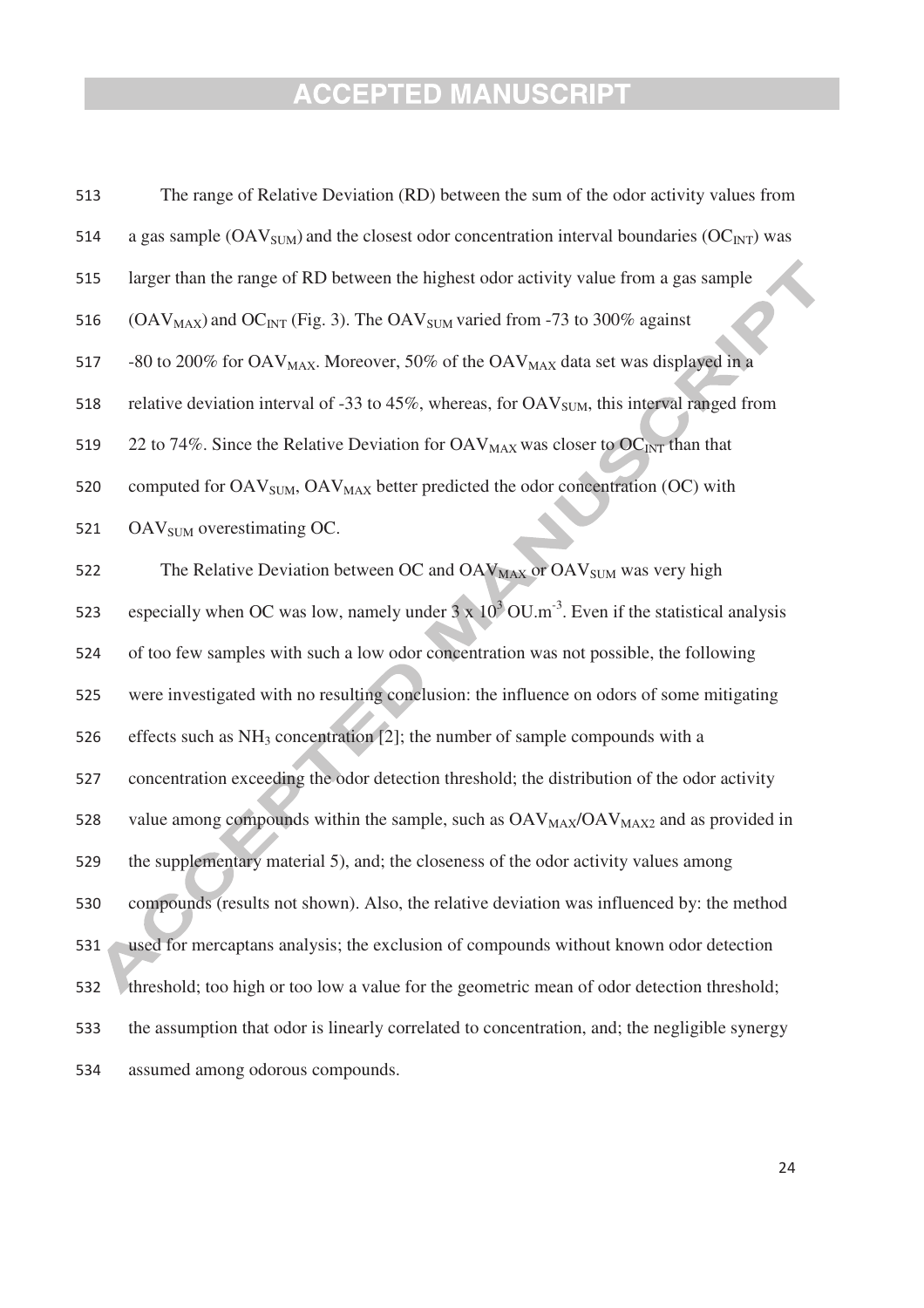| 535 | Limited research work correlates the highest odor activity values for a gas sample to its                                 |
|-----|---------------------------------------------------------------------------------------------------------------------------|
| 536 | odor concentration. However, several studies correlated the odor intensity with respect of                                |
| 537 | the VDI 3881 [61], ASTM E544-10 [62]) measured at supra-threshold with the theoretical                                    |
| 538 | intensity derived from compound concentration forming synthetic mixtures. Kim and Park                                    |
| 539 | [9] showed that odor intensity could be determined by a single predominant compound                                       |
| 540 | rather than by the sum or average of all individuals. Kim [63] and Zhao et al. [64] also                                  |
| 541 | found that the odor intensity from compound mixtures with similar chemical properties                                     |
| 542 | could be mostly characterized by averaging the odor intensity potential of all the                                        |
| 543 | contributors. The relevance of the "highest odor activity value compound model" must be                                   |
| 544 | cautiously considered as further investigation is necessary.                                                              |
| 545 | The literature has generally favoured the correlation between odor concentration (OC)                                     |
| 546 | and the sum of the odor activity values for a gas sample $(OAVSUM)$ even if the numerical                                 |
| 547 | addition of odor activity value, representing the theoretical dilution factor, does not                                   |
| 548 | correspond to the method used in olfactometry. Kim and Park [9] found a strong correlation                                |
| 549 | (Pearson coefficient of 0.866) between OAV <sub>SUM</sub> and OC, without presenting sufficient data                      |
| 550 | to appreciate the closeness between OAV <sub>MAX</sub> and OAV <sub>SUM</sub> . Parker et al. [6] correlated OC           |
| 551 | to OAV <sub>SUM</sub> , to find a 2 to 3 fold underestimation of OC. However, the range of measured                       |
| 552 | odor concentrations was quite low, namely from $3 \times 10^{1}$ to $8 \times 10^{3}$ OU.m <sup>-3</sup> . In this range, |
| 553 | OAV <sub>SUM</sub> can be easily underestimated, especially for compounds with a very low odor                            |
| 554 | detection threshold. In this study, supplementary materials 4 lists all cases with compounds                              |
| 555 | detected below their detection limits. Moreover, supplementary materials 4 presents the                                   |
| 556 | maximum odor activity value underestimation, defined as the ratio of the method detection                                 |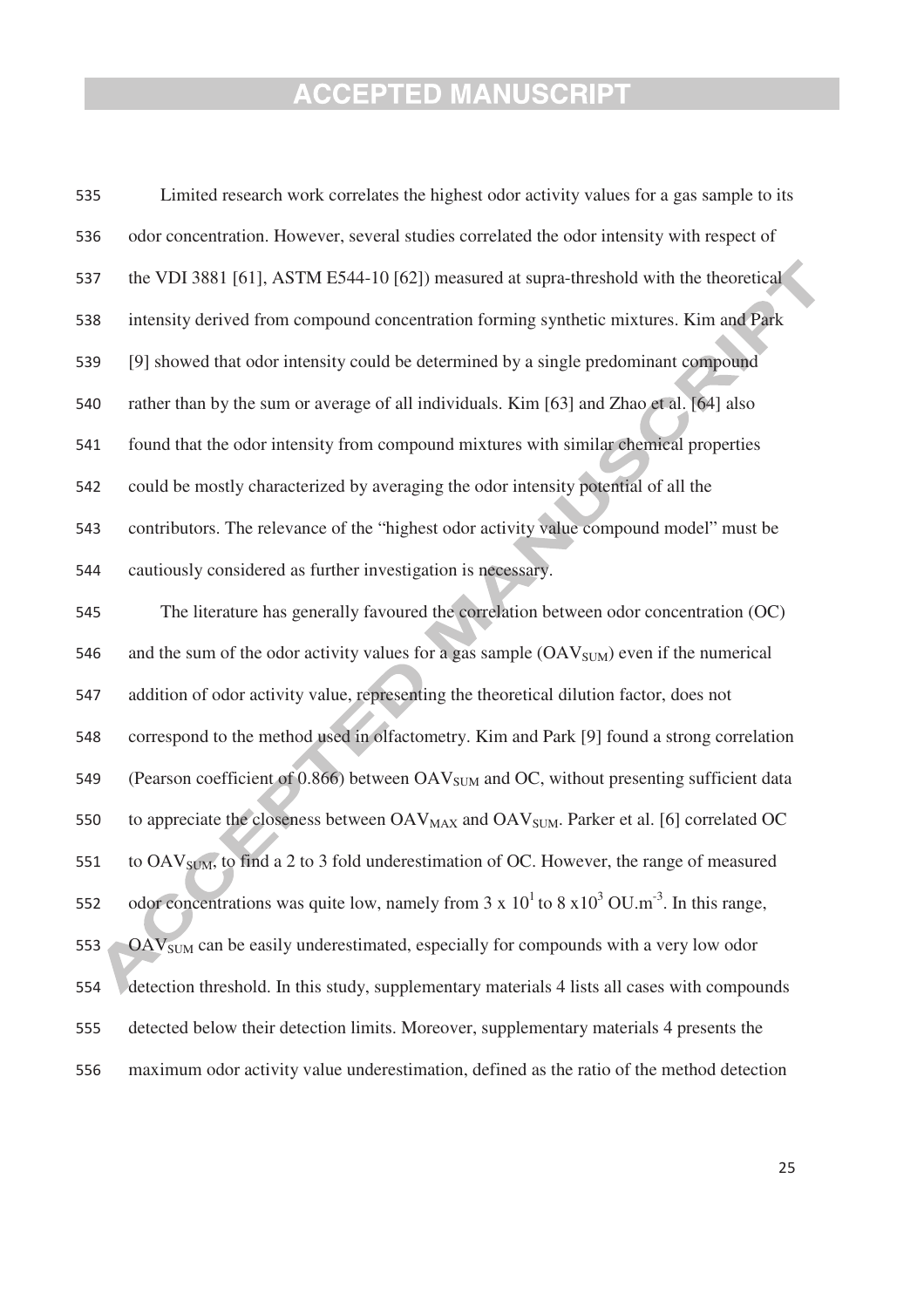- 557 limits by the odor detection threshold of the considered compound for each compounds and 558 the sum of the odor activity value of a gas sample.
- 559

compounds of the gas sample collected during the composting processes applied. As 560 3.4. Emissions profiles of odor concentration and the main odorous compounds 561 Fig. 4a, 4b and 4c compares Log (OAV) and Log (OC) for the leading odorous 562 563 previously mentioned, the similarity between a sample's odor concentratin (OC) and its 564 highest odor activity value  $(OAV_{MAX})$  or the sum of its odor activity values  $(OAV_{SIM})$ 565 required a cautious interpretation because of the "log-log correlation". Nevertheless, the 566 Log ( $\text{OAV}_{\text{MAX}}$ ) profile emissions (hollow points) better described Log (OC) variations. For 567 the first 4.6 days,  $OAV_{MAX}$  was much lower than  $OC$  and methanethiol was the most 568 odorant compound. Thereafter,  $OAV_{MAX}$  followed, as expected, the same trend as  $OC$  and 569 was relatively close, confirming that  $OAV_{MAX}$  is a good predictor of OC. Then, hydrogen 570 sulfide was found as the most odorous compound except for the samples on day 15 with a 571 peak of trimethylamine, whatever the process conditions. The odor emissions decreased 572 significantly after 15 to 20 days at which time no leading odorous compound could be 573 clearly identified.

574 Accordingly, mercaptans were emitted when the need for  $O_2$  was highest and when the 575 redox potential was the lowest whereas hydrogen sulfide was emitted at a slightly lower 576 redox potential. Finally, the second and the third material turning operation, on days 22 and 577 29, influenced neither  $OAV_{MAX}$  nor  $OC$  (Fig. 4a, 4b and 4c) emissions while an increase in 578 O2 consumption and temperature indicated that biodegradation was still in progress. Thus,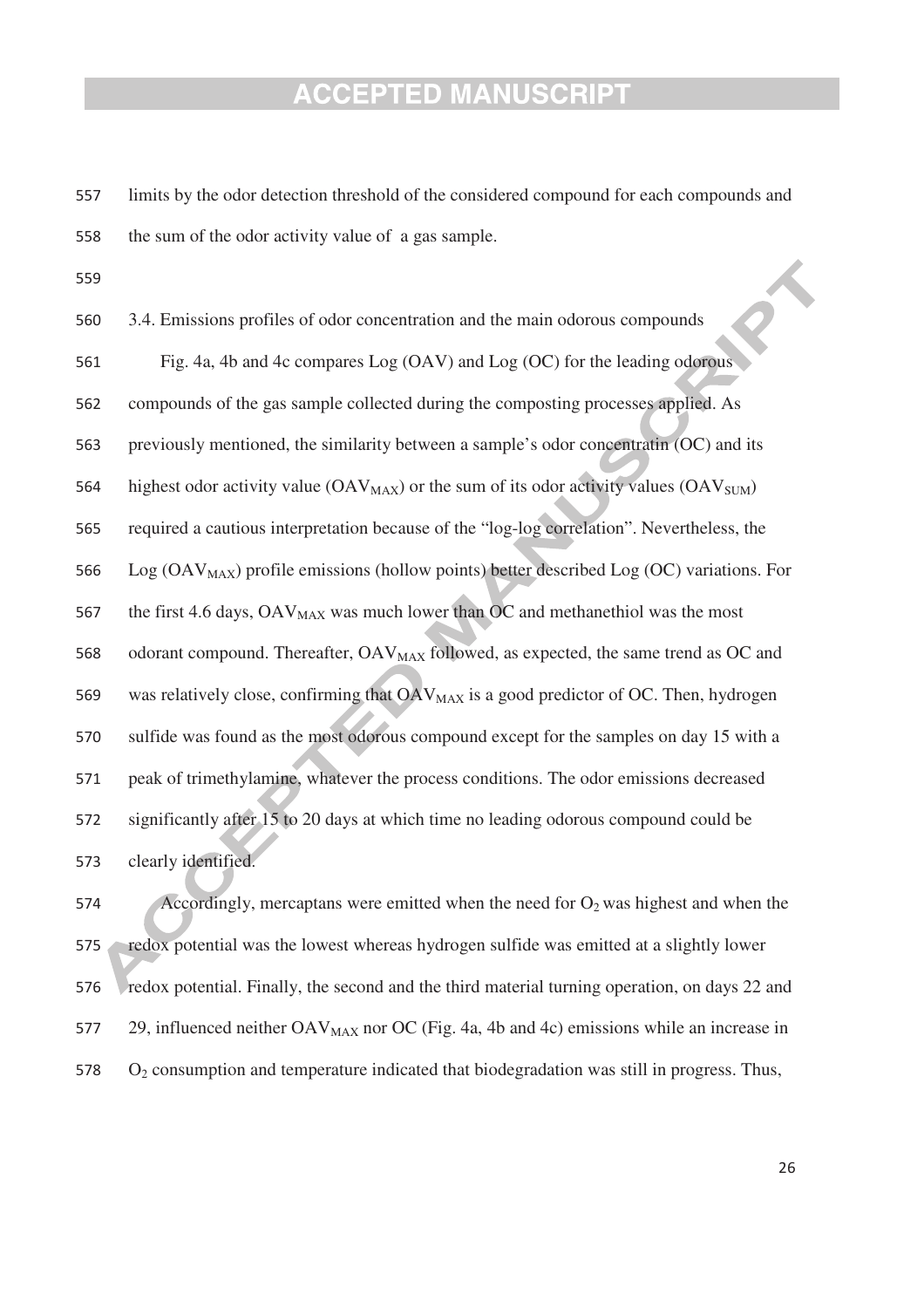| 579 | the easily biodegradable fraction of organic matter, responsible for the highest $O_2$ demand,    |
|-----|---------------------------------------------------------------------------------------------------|
| 580 | seemed to produce conditions for the emission of the most odorous compounds.                      |
| 581 | The distribution of the odor activity value within a sample also indicates the                    |
| 582 | perspectives for odor abatement, with the removal of the most odorous compounds not               |
| 583 | necessarily generating a strong odor decrease. The extent of the odor decrease will depend        |
| 584 | of the next highest odor activity value perceptible during odor concentration measurement.        |
| 585 | Consequently odor treatment must target in decreasing order, the compounds showing the            |
| 586 | highest odor activity value. Thus, the number of compounds to be targeted for odor                |
| 587 | abatement can vary greatly.                                                                       |
| 588 |                                                                                                   |
| 589 | Fig. 3                                                                                            |
| 590 | Composting emissions profiles of odor concentration (OC) and odor activity value (OAV)            |
| 591 | for the leading odorous compounds, namely methanethiol (CH <sub>3</sub> SH), trimethylamine (TMA) |
| 592 | and hydrogen sulfodoride $(H_2S)$ . Full points indicate that the highest odor activity value is  |
| 593 | produced by TMA, $H_2S$ or $CH_3SH$ .                                                             |
| 594 |                                                                                                   |
| 595 | The Fig. 5a, 5b, 5c and 5d give the log (OAV) profiles of the leading odorous                     |
| 596 | compounds and the log (OC) measured during the various storage processes. Methanethiol            |
| 597 | always produced the highest odor activity value from gas samples likely because of the low        |
| 598 | redox potential created by the storage conditions. Slight discrepancies were found between        |
| 599 | odor concentration and the highest odor activity value when storing fresh PSS and fresh           |
| 600 | PSS mixed with BA, as high concentrations of mercaptan were produced (Fig. 5a and 5b).            |
| 601 | In contrast, the 15 and 30 days composts were responsible for lower mercaptan                     |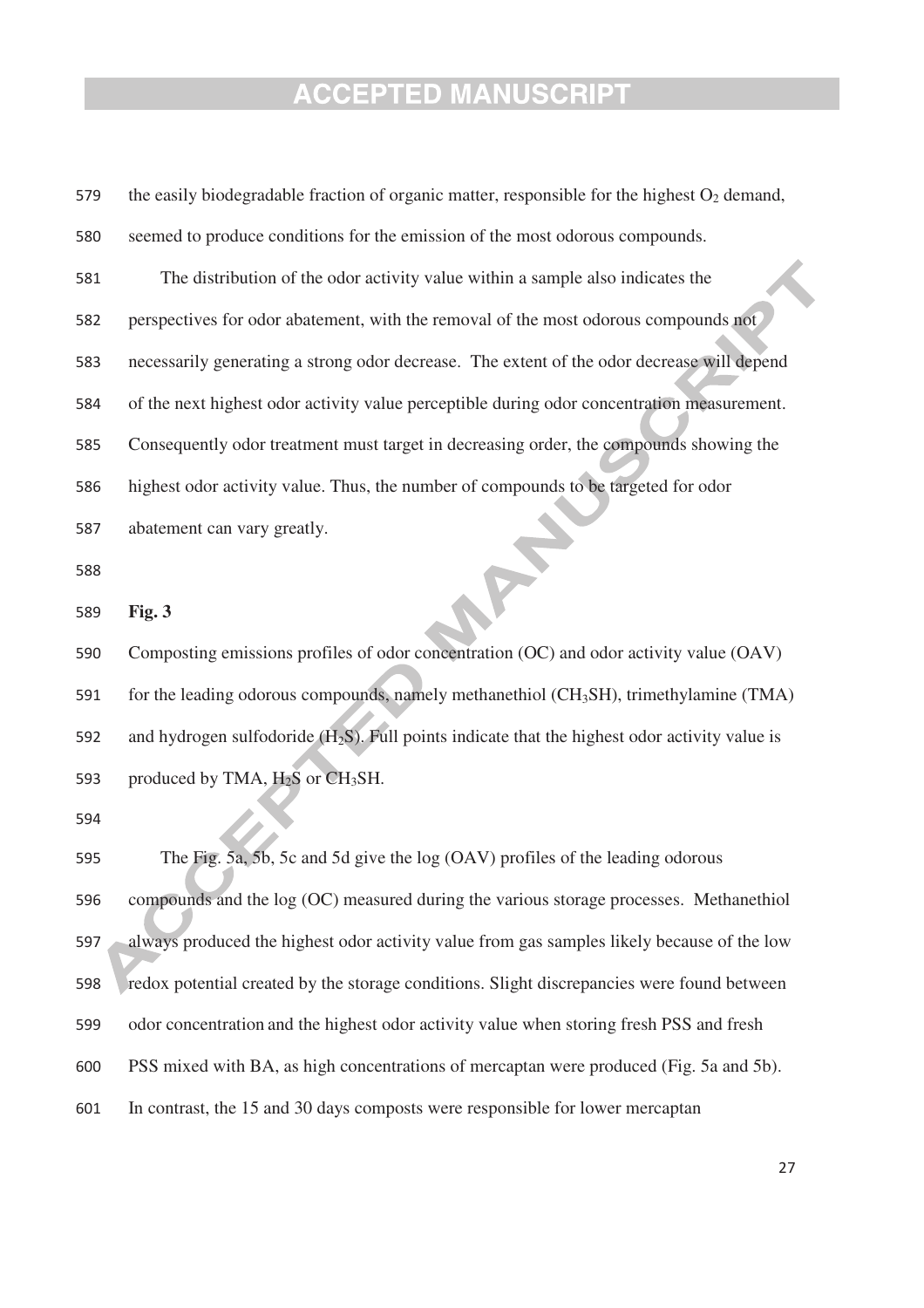| 602 | concentrations and, even with similar trends, a larger discrepancy between odor                    |
|-----|----------------------------------------------------------------------------------------------------|
| 603 | concentration and the highest odor activity values. A more accurate identification of the          |
| 604 | mercaptans would likely improve this correlation.                                                  |
| 605 |                                                                                                    |
| 606 | Fig. 4                                                                                             |
| 607 | Emissions profiles of odor concentration (OC) and odor activity values (OAV) for the               |
| 608 | leading odorous compounds, namely methanethiol (CH <sub>3</sub> SH), trimethylamine (TMA) and      |
| 609 | hydrogen sulfide (H <sub>2</sub> S), emitted during the storage of fresh pig slaughterhouse sludge |
| 610 | (PSS), fresh pig slaughterhouse sludge mixed with bulking agent (PSS+BA) and composted             |
| 611 | pig slaughterhouse sludge after 15 and 30 days of treatment. Full points indicate that the         |
| 612 | highest odor activity value is produced by TMA, or H <sub>2</sub> S or CH <sub>3</sub> SH.         |
| 613 |                                                                                                    |
| 614 | 4. Conclusion                                                                                      |
| 615 |                                                                                                    |
| 616 | The objective of this research was to correlate the chemical characterization of odor              |
| 617 | emissions with their odor concentration as measured by olfactometry. The emissions                 |
| 618 | analysed in this project were obtained from the composting and storage of pig                      |
| 619 | slaughterhouse sludge. Two correlations were investigated to relate odor concentration             |
| 620 | (OC) with the chemical composition of the gas sample. The first, based on principles of            |
| 621 | olfactometric analysis, assumed that the highest odor activity value of the gas sample             |
| 622 | $(OAVMAX)$ corresponded to OC, whereas the second used the sum of the odor activity                |
| 623 | values for each compound in the sample.                                                            |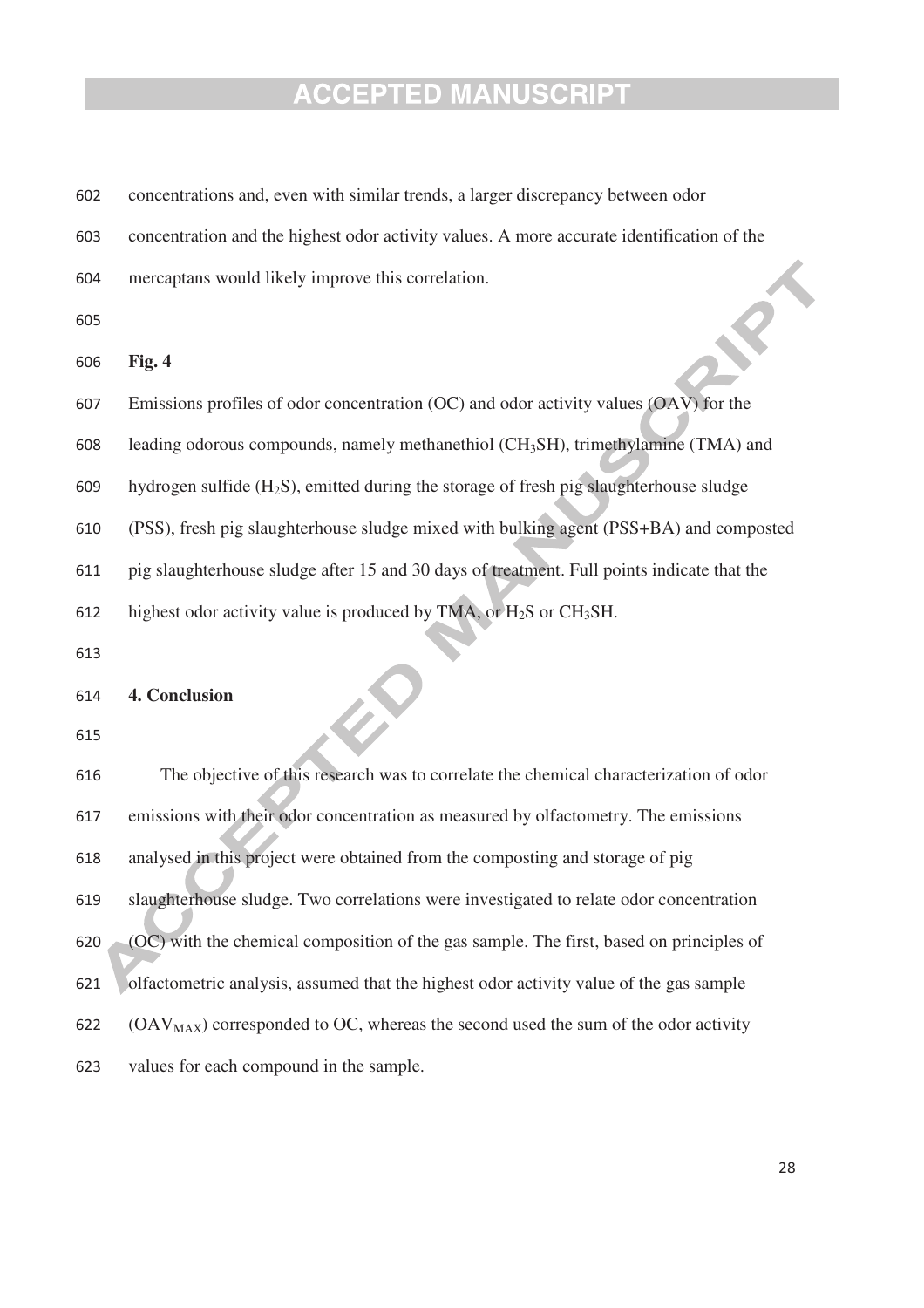| 624 | The value of the highest OAV quantitatively gave a better prediction of the odor                                 |
|-----|------------------------------------------------------------------------------------------------------------------|
| 625 | activity value, as compared to that of the sum of OAVs. However, OAV <sub>MAX</sub> and OAV <sub>SUM</sub>       |
| 626 | were two close mathematical functions, as both showed a good linear regression with the                          |
| 627 | odor concentration, indicating that both could predict the odor concentration. A qualitative                     |
| 628 | comparison of OAV <sub>MAX</sub> and OAV <sub>SUM</sub> indicated that OAV <sub>MAX</sub> was a more relevant    |
| 629 | predictor than OAV <sub>SUM</sub> which tended to overestimate the odor concentration.                           |
| 630 | Three main odorous compounds were found to produce $\rm OAV_{MAX}$ in the 66 samples                             |
| 631 | analyzed: trimethylamine, hydrogen sulfide and mercaptans. Accordingly, the odor                                 |
| 632 | determination by dilution-to-threshold method was mostly characterized by the compound                           |
| 633 | with the highest odor activity value (OAV <sub>MAX</sub> ). Nevertheless, OAV <sub>MAX</sub> did not always fall |
| 634 | within the 95% confidence interval established for the odor concentration, because:                              |
| 635 | mercaptans were mostly represented by methanethiol; the quantification method for                                |
| 636 | hydrogen sulfide and mercaptans was not sufficiently accurate; no synergy was presumed                           |
| 637 | between compounds forming the gas samples, and; odor threshold determination was drawn                           |
| 638 | on geometric means to describe the central tendency of the threshold value. Regardless of                        |
| 639 | the mathematical function used for correlation, odor activity values were a poor predictor                       |
| 640 | for low odor concentrations, namely under $1000 \text{ OU.m}^{-3}$ , likely because very low odor                |
| 641 | detection threshold are often below the GC-MS detection limits leading to an                                     |
| 642 | underestimation of the odor activity value.                                                                      |
| 643 |                                                                                                                  |

643

#### 644 **Acknowledgements**

645 The authors wish to acknowledge La Région Bretagne and l'Université Européenne de 646 Bretagne for their financial contributions and that of the Natural Science and Engineering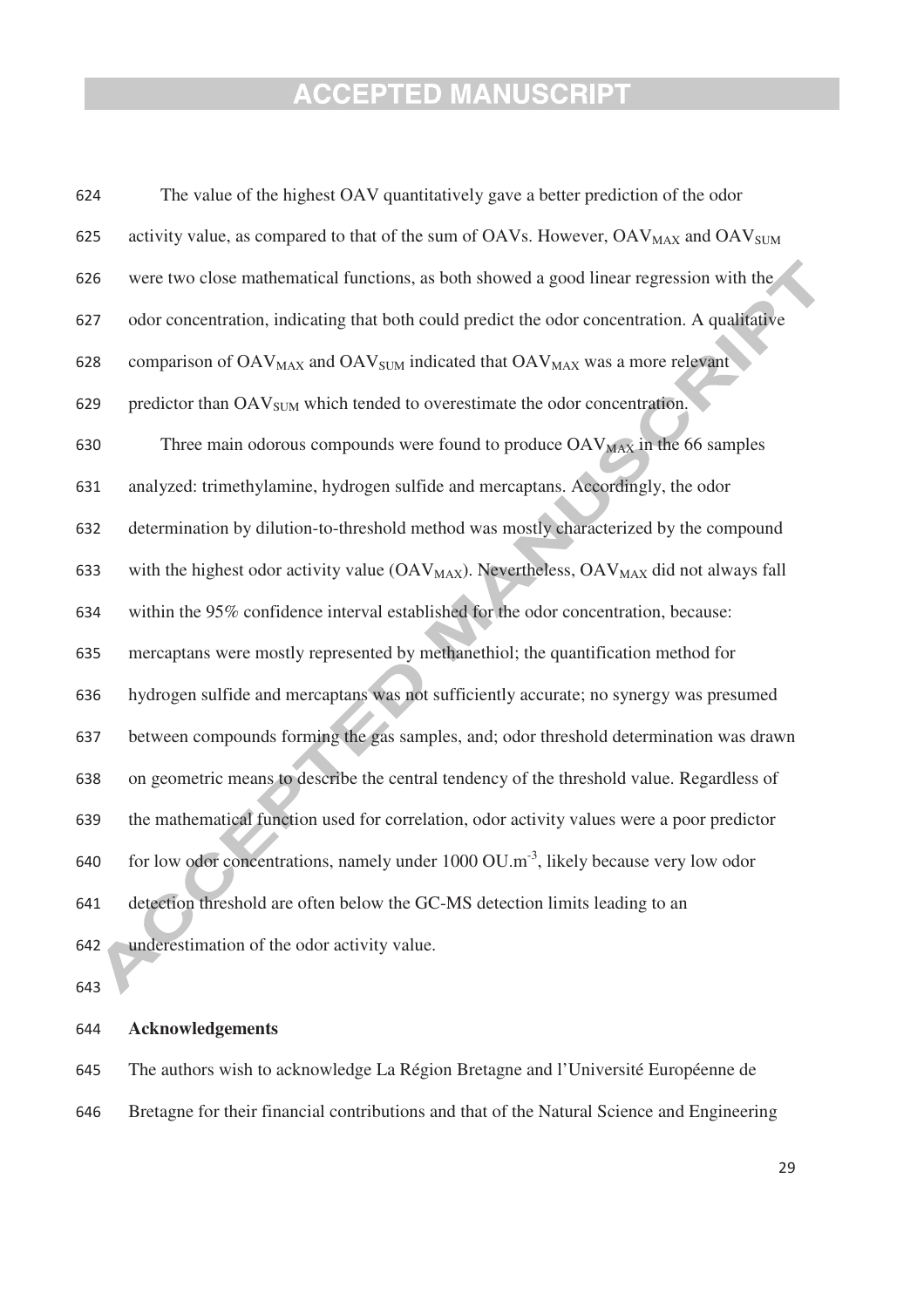| 647 | Research Council of Canada. We would also like to thank the panelists for their investment |
|-----|--------------------------------------------------------------------------------------------|
| 648 | and their cooperation during the odor measurements.                                        |
| 649 |                                                                                            |
| 650 | <b>References</b>                                                                          |
| 651 |                                                                                            |
| 652 | [1] M. Aatamila, P.K. Verkasalo, M.J. Korhonen, A.L. Suominen, M.R. Hirvonen, M.K.         |
| 653 | Viluksela, A. Nevalainen, Odor annoyance and physical symptoms among residents             |
| 654 | living near waste treatment centres, Environmental Research 111 (1) (2010) 164-170.        |
| 655 |                                                                                            |
| 656 | [2] C.J. Tsai, M.L. Chen, A.D. Ye, M.S. Chou, S.H. Shen, I.F. Mao, The relationship of     |
| 657 | odor concentration and the critical components emitted from food waste composting          |
| 658 | plants, Atmospheric Environment 42 (35) (2008) 8246-8251.                                  |
| 659 |                                                                                            |
| 660 | [3] C. Coker, Managing odors in organics recycling, BioCycle 53 (4) (2012) 25-28.          |
| 661 |                                                                                            |
| 662 | [4] M. Schlegelmilch, J. Streese, W. Biedermann, T. Herold, R. Stegmann, Odor control at   |
| 663 | biowaste composting facilities, Waste Management 25(9) (2005) 917-927.                     |
| 664 |                                                                                            |
| 665 | [5] K.R. Murphy, G. Parcsi, R.M. Stuetz, Non-methane volatile organic compounds            |
| 666 | predict odor emitted from five tunnel ventilated broiler sheds, Chemosphere 95 (2014)      |
| 667 | $423 - 432.$                                                                               |
| 668 |                                                                                            |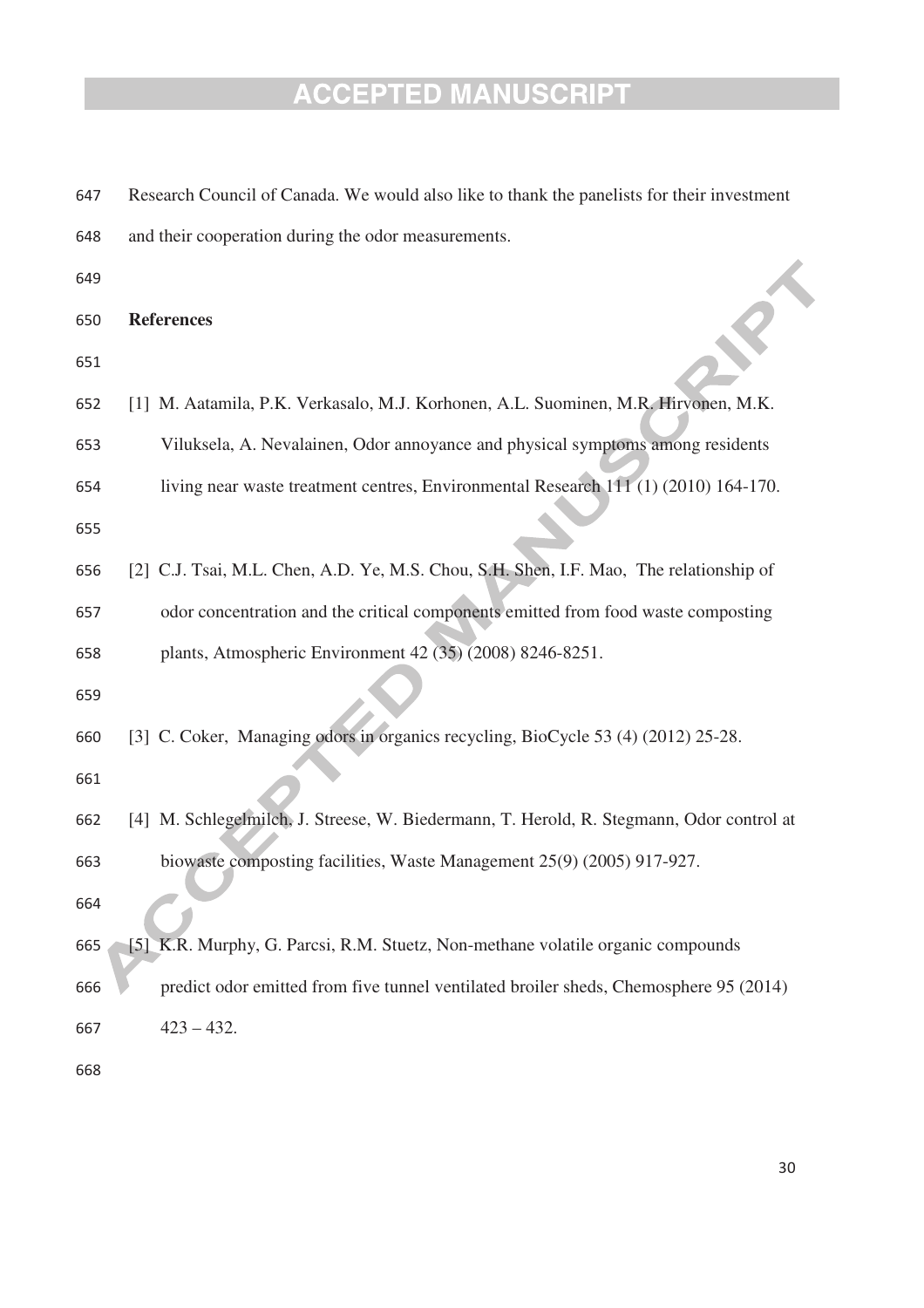| 669 | [6] D.B. Parker, J.A. Koziel, L. Cai, L.D. Jacobson, N. Akdeniz, S.D. Bereznicki, T.T.  |
|-----|-----------------------------------------------------------------------------------------|
| 670 | Lim, E.A. Caraway, S. Zhang, S.J. Hoff, A.J. Heber, K.Y. Heathcote, B.P. Hetchler,      |
| 671 | Odor and odorous chemical emissions from animal buildings: Part 6. Odor activity        |
| 672 | value, Transactions of the ASABE. 55(6) (2012) 2357-2368.                               |
| 673 |                                                                                         |
| 674 | [7] J.E. Friedrich and T. E. Acree, Gas chromatograph olfactometry (GC/O) of dairy      |
| 675 | products, International Dairy Journal 8(3) (1998) 235-241.                              |
| 676 |                                                                                         |
| 677 | [8] S.L. Trabue, J.C. Anhalt, J.A. Zahn, Bias of Tedlar bags in the measurement of      |
| 678 | agricultural odorants, Journal of Environmental Quality 35(5) (2006) 1668-1677.         |
| 679 |                                                                                         |
| 680 | [9] K.H. Kim and S.Y. Park, A comparative analysis of malodor samples between direct    |
| 681 | (olfactometry) and indirect (instrumental) methods, Atmospheric Environment 42(20)      |
| 682 | $(2008) 5061 - 5070.$                                                                   |
| 683 |                                                                                         |
| 684 | [10] D.B. Parker, Z.L. Perschbacher-Buser, N. A. Cole, J. A. Koziel, Recovery of        |
| 685 | agricultural odors and odorous compounds from polyvinyl fluoride film bags, Sensors     |
| 686 | 10(9) (2010) 8536-8552.                                                                 |
| 687 |                                                                                         |
| 688 | [11] E, Gallego. F.J. Roca, J.F. Perales, G. Sánchez, P. Esplugas, Characterization and |
| 689 | determination of the odorous charge in the indoor air of a waste treatment facility     |
| 690 | through the evaluation of volatile organic compounds (VOCs) using TD-GC-MS,             |
| 691 | Waste Management 32(12) (2012) 2469-2481.                                               |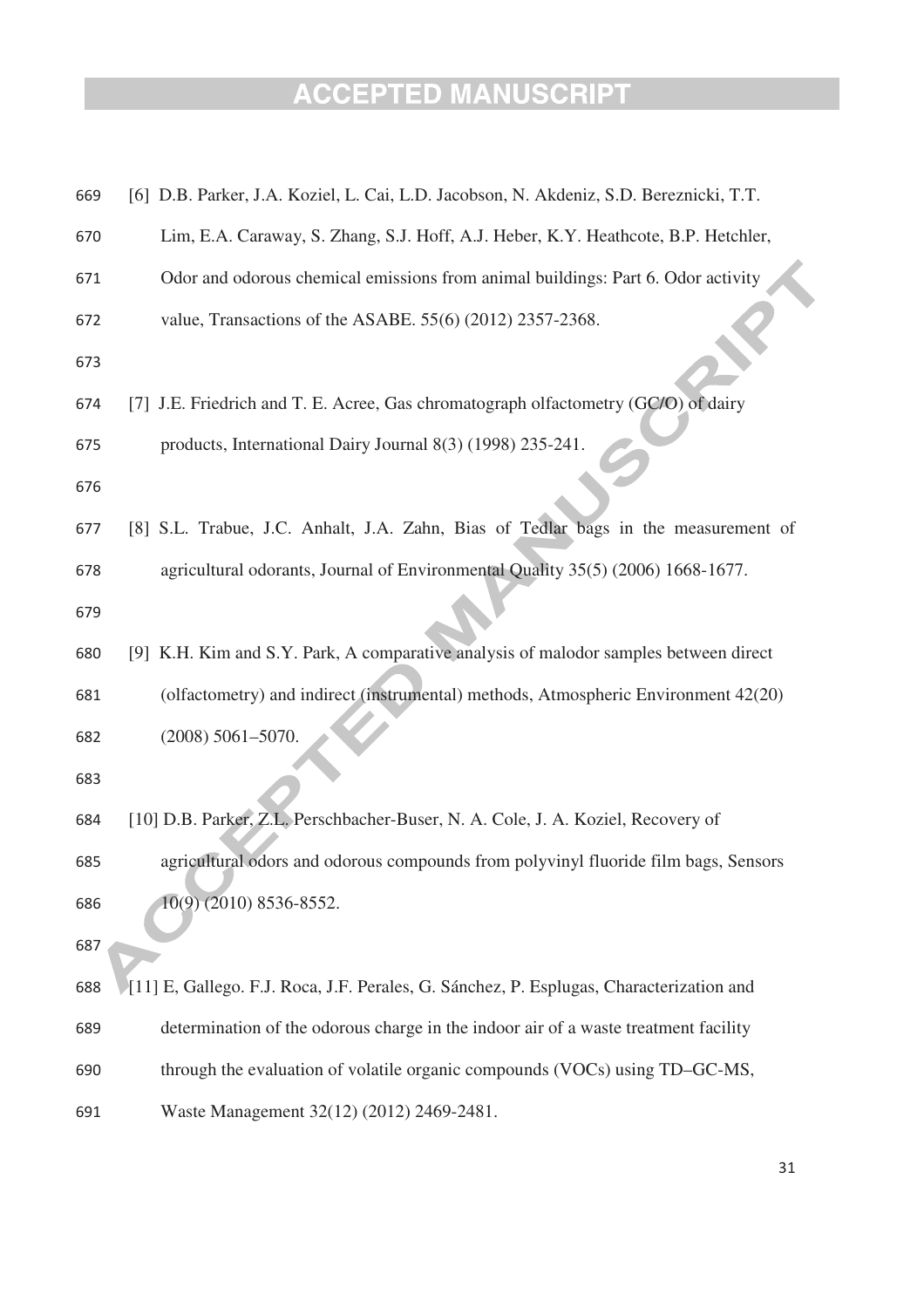| u. | 전 사 | P. |
|----|-----|----|
|    | ×   | ٠  |

| 693 | [12] EN 13725, Air Quality – Determination of odor concentration by dynamic |  |  |  |  |  |  |
|-----|-----------------------------------------------------------------------------|--|--|--|--|--|--|
|-----|-----------------------------------------------------------------------------|--|--|--|--|--|--|

- 694 olfactometry, AFNOR, 2003.
- 695
- 696 [13] R. Noble, P.J. Hobbs, A. Dobrovin-Pennington, T.H. Misselbrook, A. Mead, Olfactory
- response to mushroom composting emissions as a function of chemical concentration, 697
- 698 Journal of Environmental Quality 30(3) (2001) 760-767.
- 699
- 700 [14] D. Hanajima, K. Kuroda, K. Morishita, J. Fujita, K. Maeda, K. Morioka, Key odor
- 701 components responsible for the impact on olfactory sense during swine feces

702 composting, Bioresource Technology 101(7) (2010) 2306-2310.

- 703
- 704 [15] I.F. Mao, C.J. Tsai, S.H. Shen, T.F. Lin, W.K. Chen, M.L. Chen, Critical components 705 of odors in evaluating the performance of food waste composting plants. Science of the 706 Total Environment 370(2-3) (2006) 323-329.
- 707
- 708 [16] N. Defoer, I. De Bo, H. Van Langenhove, J. Dewulf, T. Van Elst, Gas
- 709 chromatography-mass spectrometry as a tool for estimating odor concentrations of
- 710 biofilter effluents at aerobic composting and rendering plants, Journal of
- 711 Chromatography 970(1-2) (2002) 259-273.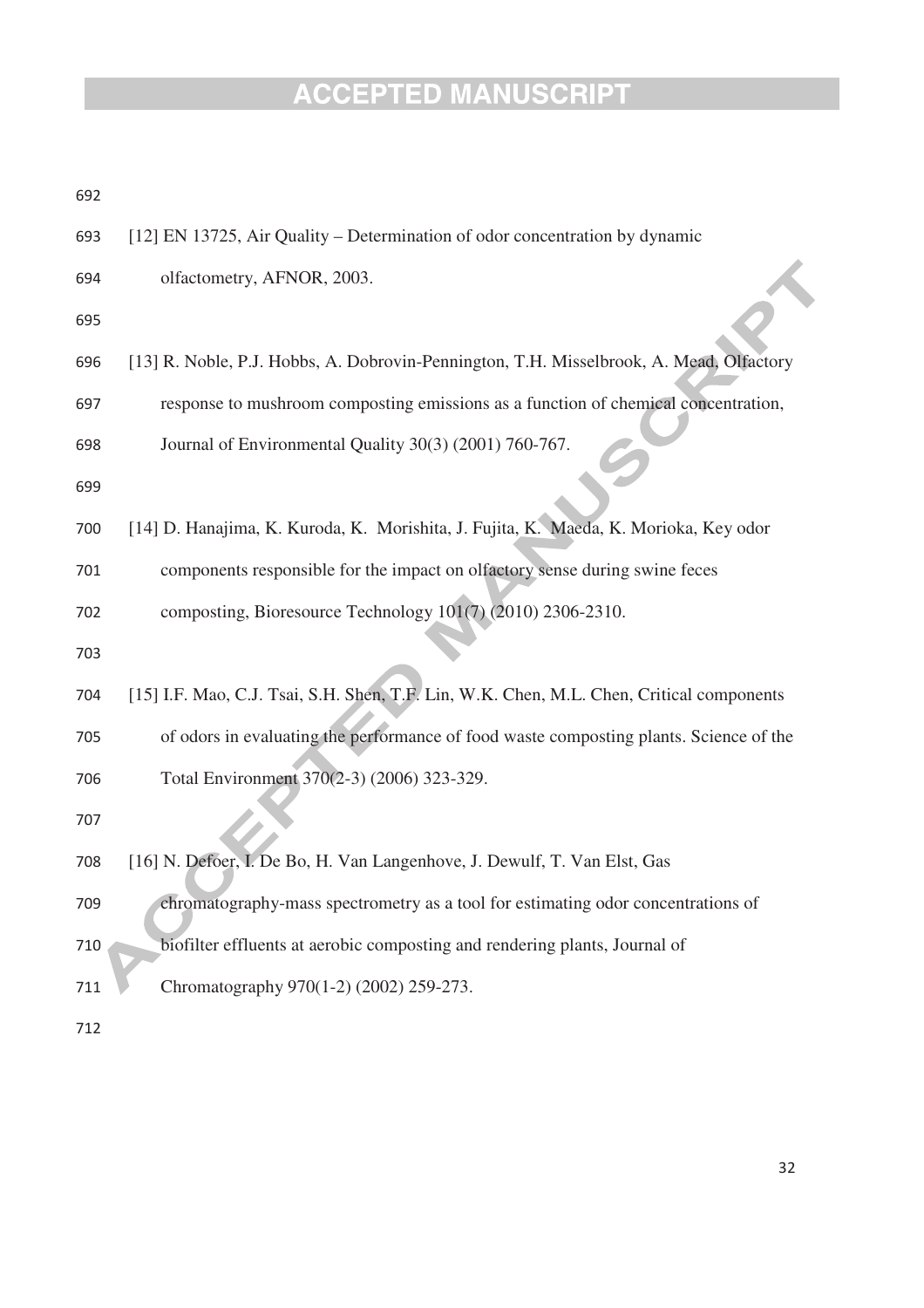| 713 | [17] A.K. Gralapp, W.J. Powers, D.S. Bundy, D.S., 2001. Comparison of olfactometry, gas  |
|-----|------------------------------------------------------------------------------------------|
| 714 | chromatography, and electronic nose technology for measurement of indoor air from        |
| 715 | swine facilities. Swine Research Report, 2000. Paper 28 (2001).                          |
| 716 |                                                                                          |
| 717 | [18] M.J. Hansen, A.P.S. Adamsen, P. Pedersen, A. Feilberg, A., 2012. Prediction of odor |
| 718 | from pig production based on chemical odorants. Journal of Environmental Quality         |
| 719 | 41(2012) 436-443.                                                                        |
| 720 |                                                                                          |
| 721 | [19] V. Blanes-Vidal, M.N. Hansen, A.P.S. Adamsen, A. Feilberg, S.O. Petersen, B.B.      |
| 722 | Jensen. Characterization of odor released during handling of swine slurry: Part I.       |
| 723 | Relationship between odorants and perceived odor concentrations. Atmospheric             |
| 724 | Environment 43(2009) 2997-3005.                                                          |
| 725 |                                                                                          |
| 726 | [20] P.J. Hobbs, T.H. Misselbrook, T.R. Cumby. Production and emission of odors and      |
| 727 | gases from ageing pig waste. Journal of Agricultural Engineering Research 72 (1999)      |
| 728 | 291-298.                                                                                 |
| 729 |                                                                                          |
| 730 | [21] W. Groves and E. Zellers, Investigation of organic vapor losses to condensed water  |
| 731 | vapor in Tedlar bags used for exhaled-breath sampling, American Industrial Hygiene       |
| 732 | Association Journal 57 (1996) 257-263.                                                   |
| 733 |                                                                                          |
| 734 | [22] J.A. Koziel, J.P. Spinhirne, J.D. Lloyd, D.B. Parker, D.W. Wright, F.W. Kuhrt.      |
| 735 | Evaluation of sample recovery of malodorous livestock gases from air sampling bags,      |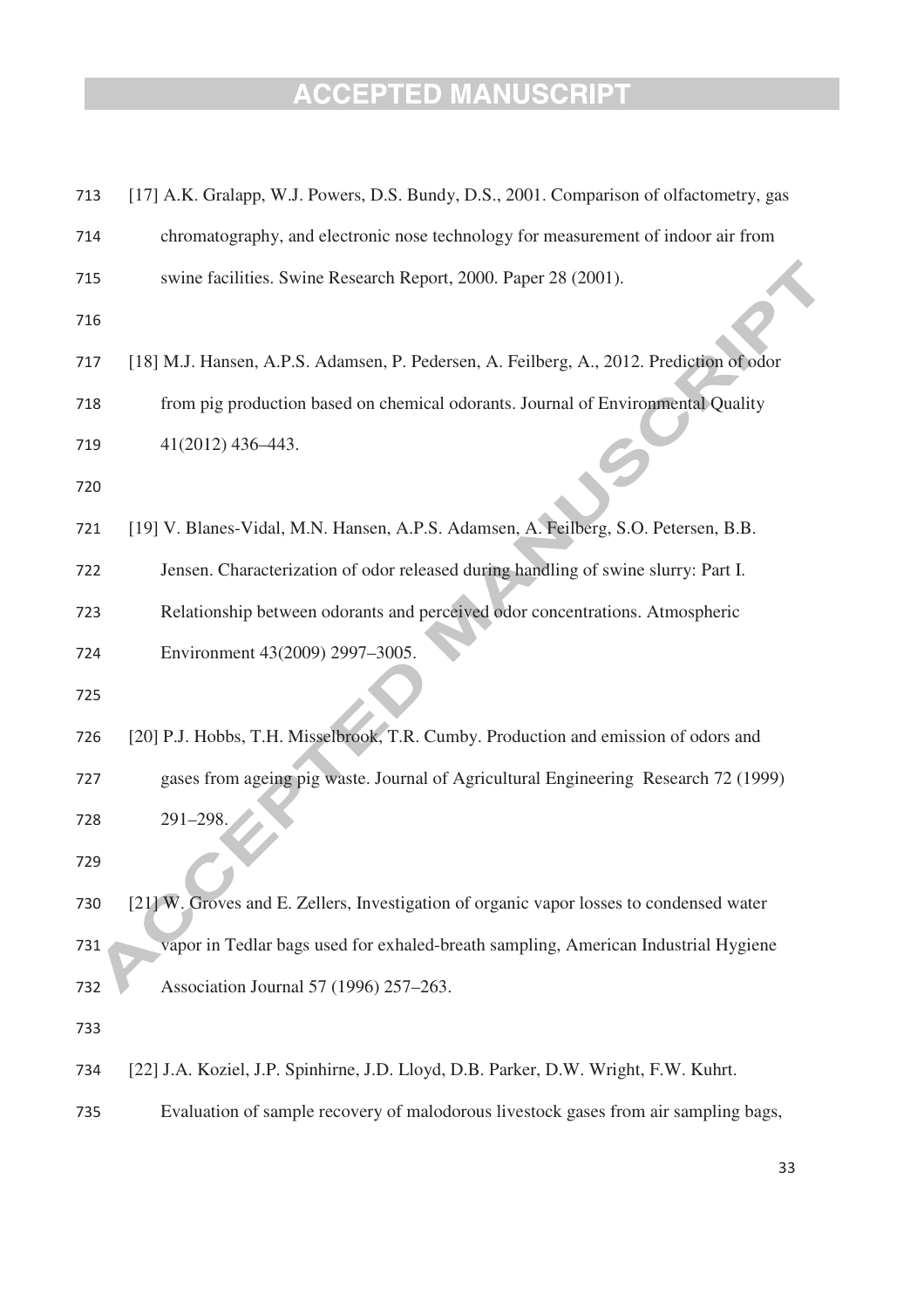| 736 | solid-phase microextraction fi bers, Tenax TA sorbent tubes, and sampling canisters.      |
|-----|-------------------------------------------------------------------------------------------|
| 737 | Journal of the Air and Waste Management Association, 55 (2005) 1147–1157.                 |
| 738 |                                                                                           |
| 739 | [23] M. Sulyok, M., C. Haberhauer-Troyer, E. Rosenberg, M. Grasserbauer. Investigation    |
| 740 | of the storage stability of selected volatile sulfur compounds in different sampling      |
| 741 | containers. Journal of Chromatography A, 917 (2001) 367-374.                              |
| 742 |                                                                                           |
| 743 | [24] S.L. Trabue, J.C. Anhalt, J.A. Zahn. 2006. Bias of Tedlar bags in the measurement of |
| 744 | agricultural odorants. Journal of Environmental Quality 35 (2006) 1668-1677.              |
| 745 |                                                                                           |
| 746 | [25] J.M. Guillot and S. Beghi. Permeability to water vapour and hydrogen sulphide of     |
| 747 | some sampling bags recommended by EN 13725. Chemical Engineering Transaction,             |
| 748 | 15 (2008) 79-85.                                                                          |
| 749 |                                                                                           |
| 750 | [26] M.J. Hansen, A.P.S. Adamsen, A. Feilberg, K.E.N. Jonassen. Stability of odorants     |
| 751 | from pig production in sampling bags for olfactometry. Journal of Environmental           |
| 752 | Quality, 40 (2011) 1096-1102.                                                             |
| 753 |                                                                                           |
| 754 | [27] P. Mochalski, B. Wzorek, I. Sliwka, A. Amann. Suitability of different polymer bags  |
| 755 | for storage of volatile sulphur compounds relevant to breath analysis. Journal of         |
| 756 | Chromatography B, 877 (2009) 189-196.                                                     |
| 757 |                                                                                           |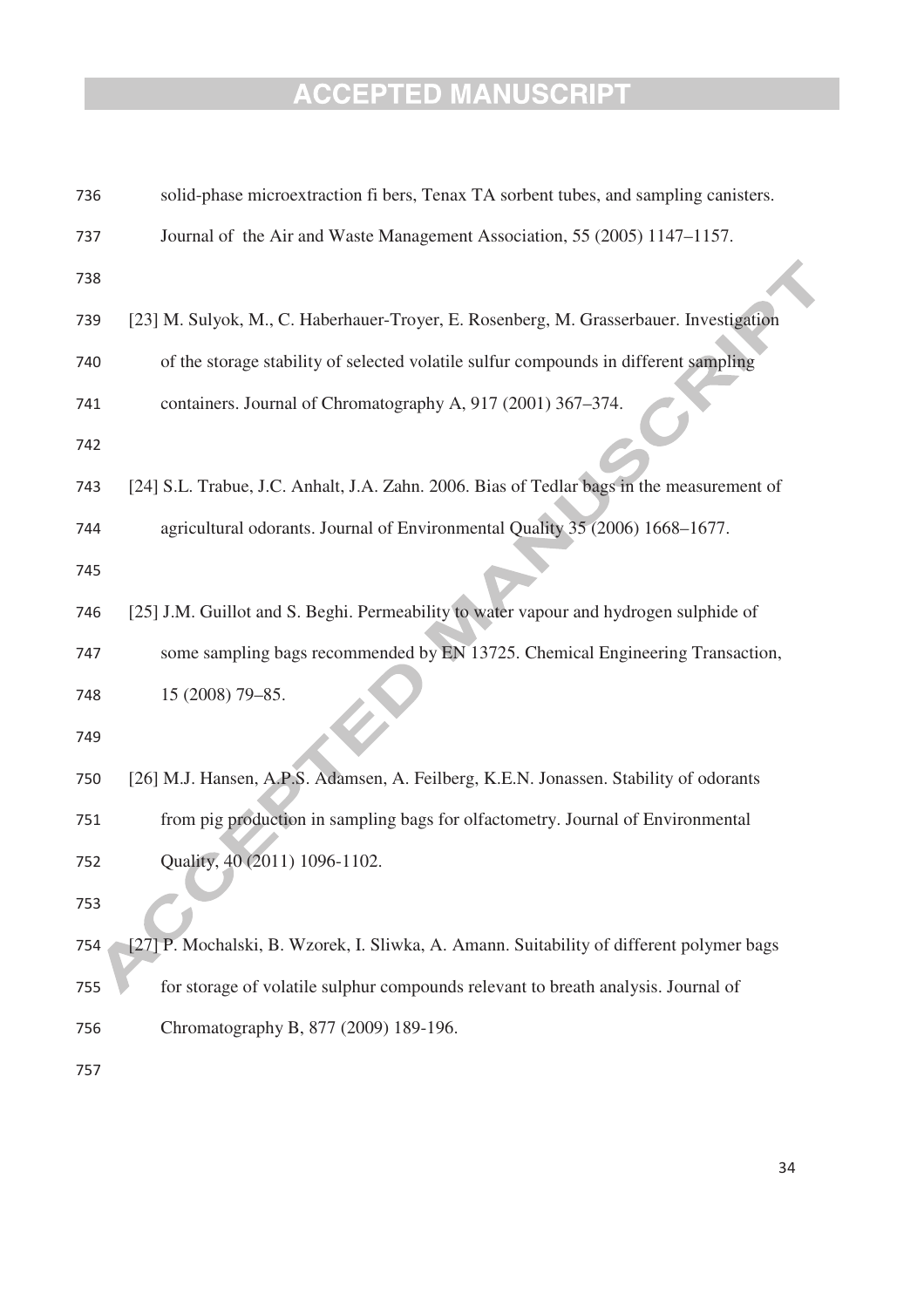| 758 | [28] A.Ph. Van Harreveld. Odor concentration decay and stability in gas sampling bags.   |
|-----|------------------------------------------------------------------------------------------|
| 759 | Journal of the Air and Waste Management Association, 53 (2003) 51–60.                    |
| 760 |                                                                                          |
| 761 | [29] W. Wardencki. Sulfur compounds: gas chromatography. I.D. Wilson (Ed.),              |
| 762 | Encyclopedia of separation science, Academic Press, Oxford (2000), 4285-4301             |
| 763 |                                                                                          |
| 764 | [30] M.J. Hansen, A. Feilberg, A.P.S. Adamsen Stability of volatile reduced sulphur      |
| 765 | compounds in the dilution system of an olfactometer. Chemical Engineering                |
| 766 | Transaction 23 (2010) 67-72.                                                             |
| 767 |                                                                                          |
| 768 | [31] M.J. Hansen, A.P.S. Adamsen, A. Feilberg. Recovery of Odorants from an              |
| 769 | Olfactometer Measured by Proton-Transfer-Reaction Mass Spectrometry. Sensors             |
| 770 | 13(2013) 7860-7871.                                                                      |
| 771 |                                                                                          |
| 772 | [32] NF T90-015-1, Water quality-Determination of ammonium-Part 1: Titrimetric method    |
| 773 | after steam distillation, 2000.                                                          |
| 774 |                                                                                          |
| 775 | [33] A. Ribes, G. Carrera, E. Gallego, X. Roca, M.J. Berenguer, X. Guardino, Development |
| 776 | and validation of a method for air-quality and nuisance odors monitoring of volatile     |
| 777 | organic compounds using multi-sorbent adsorption and gas chromatography/mass             |
| 778 | spectrometry thermal desorption system, Journal of Chromatography 1140(1-2) (2007)       |
| 779 | 44-55.                                                                                   |
| 780 |                                                                                          |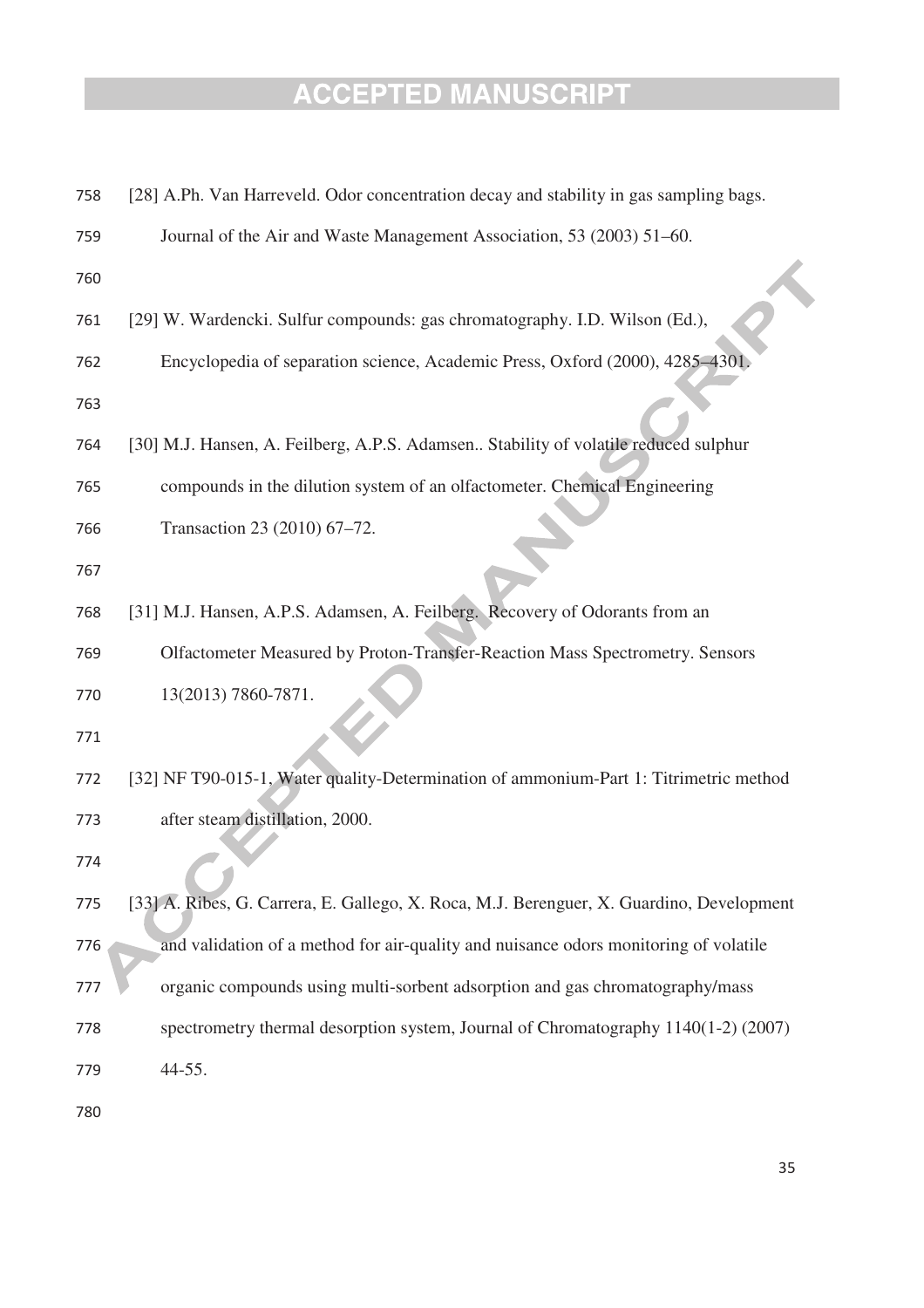| 781 | [34] V. Blazy, A. de Guardia, J.C. Benoist, M. Daumoin, M. Lemasle, D. Wolbert, S.       |
|-----|------------------------------------------------------------------------------------------|
| 782 | Barrington, Odorous gaseous emissions as influence of process condition for the forced   |
| 783 | aeration composting of pig slaughterhouse sludge, Waste Management 34(7) (2014)          |
| 784 | 1125-1138.                                                                               |
| 785 |                                                                                          |
| 786 | [36] L.J. Van Gemert, Odor Threshold – Compilation of Odor Threshold Values in Air,      |
| 787 | Water and Other Media, Oliemans Punter & Partners BV, 2011.                              |
| 788 |                                                                                          |
| 789 | [37] Y. Nagata, Measurement of odor threshold by triangle odor bag method, Bulletin of   |
| 790 | Japan Environmental Sanitation Center 17 (2003) 77-89.                                   |
| 791 |                                                                                          |
| 792 | [38] P.H. Dalton, D.D. Dilks, M.I. Banton, Evaluation of odor and sensory irritation     |
| 793 | thresholds for methyl isobutyl ketone in humans. American Industrial Hygiene             |
| 794 | Association Journal 61(2000) 340-350.                                                    |
| 795 | [39] K. Korneev, E. Yu, Effect of the combined presence of low concentrations of phenol  |
| 796 | and acetophenone in the urban atmosphere, Hygiene and Sanitation USSR 30 (7–9)           |
| 797 | $(1965)$ 336-345.                                                                        |
| 798 |                                                                                          |
| 799 | [40] R. Savenhed, H. Boren, A. Grimvall, Stripping analysis and chromatographic sniffing |
| 800 | for the source identification of odorous compounds in driking water, Journal of          |
| 801 | Chromatography 328 (1985) 219-231.                                                       |
| 802 |                                                                                          |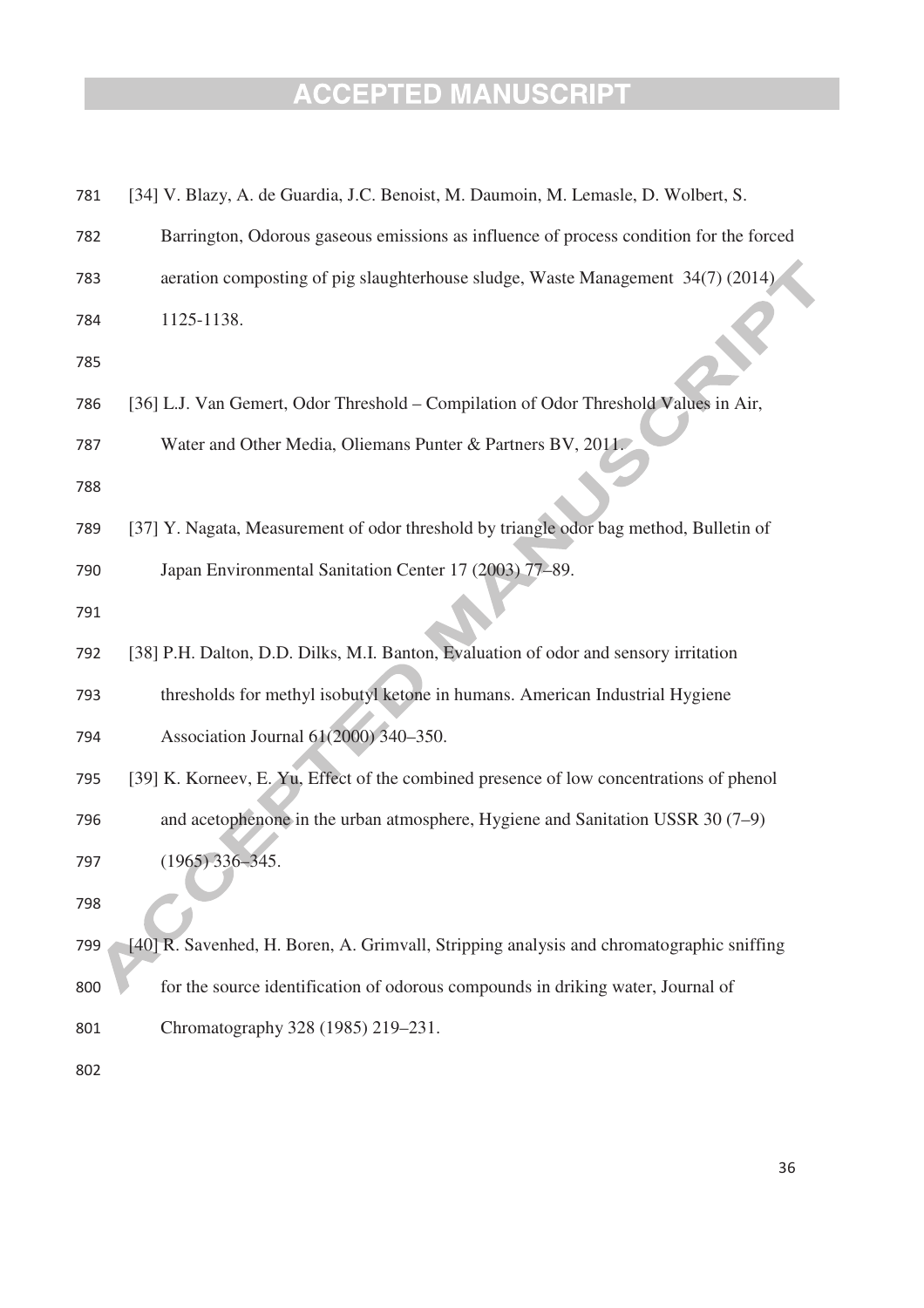| 803        | [41] N.B. Imasheva, The substantiation of the maximum permissible concentration of        |
|------------|-------------------------------------------------------------------------------------------|
| 804        | acetophenon in the atmospheric air (in Russia), Hygiene and Sanitation 28 (2) (1963)      |
| 805        | $3 - 8$ .                                                                                 |
| 806        |                                                                                           |
| 807        | [42] N.Z. Tkach, Combined effect of acetone and acetophenone in the atmosphere, Hygiene   |
| 808<br>809 | and Sanitation, USSR 30 (7-9) (1965) 179-185.                                             |
| 810        | [43] M.A.M. Smeets, P.J. Bulsing, S. Van Rooden, R. Steinman, J.A. De Ru, N.W.M.          |
| 811        | Ogink, C. Van Triel, P.H. Dalton, Odor and irritation thresholds for ammonia: a           |
| 812        | comparison between static and dynamic olfactometry, Chemical Senses 32 (2007) 11-         |
| 813        | 20.                                                                                       |
| 814        |                                                                                           |
| 815        | [44] J. Greenman, J. Duffield, P. Spencer, M. Rosenberg, D. Corry, S. Saad, P. Lenton, G. |
| 816        | Majerus, S. Nachnani, M. El-Maaytah, Study on the organoleptic intensity scale for        |
| 817        | measuring malodor, Journal of Dental Research 83 (2004) 81–85.                            |
| 818        |                                                                                           |
| 819        | [45] ADEME, Pollution olfactives, Dunod ed., l'usine nouvelle, Paris, 2005.               |
| 820        |                                                                                           |
| 821        | [46] H. Ueno, S. Amano, B. Merecka, J. Kosmider, Difference in the odor concentration     |
| 822        | measured by the trianble odor bag method and dynamic olfactometry, Water Science          |
| 823        | Technology 59 (2009) 1339–1342.                                                           |
| 824        |                                                                                           |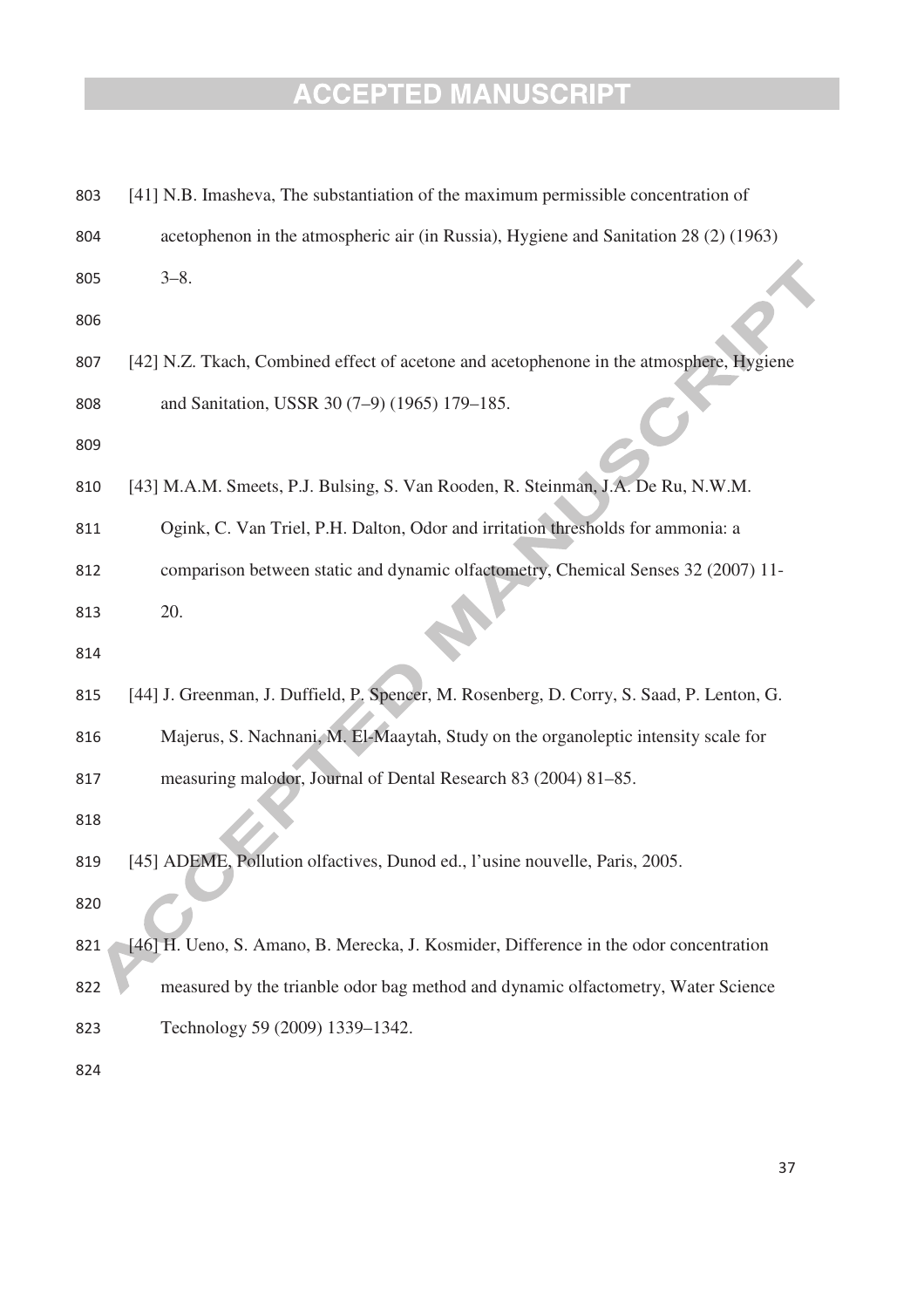| 825 | [47] M.A. McGinley, C.M. McGinley, Comparison of field olfactometers in a controlled       |
|-----|--------------------------------------------------------------------------------------------|
| 826 | chamber using hydrogen sulphide as the test odorant, Water Science Technology 50 (4)       |
| 827 | $(2004)$ 75-82.                                                                            |
| 828 |                                                                                            |
| 829 | [48] W.S. Cain, M.L. Dourson, M.J. Kohrman-Vincent, B.C. Allen, Human chemosensory         |
| 830 | perception of methyl isothiocyanate: chemesthesis and odor, Regulatory Toxicology          |
| 831 | and Pharmacology 58 (2010) 173-180.                                                        |
| 832 |                                                                                            |
| 833 | [49] D.S. Yang, R.L. Shewfelt, K.S. Lee, S.J. Kays, Comparison of odor-active compounds    |
| 834 | from six distincly different rice flavor types, Journal of Agricultural and Food           |
| 835 | Chemistry 56 (2008) 2780-2787.                                                             |
| 836 |                                                                                            |
| 837 | [50] G.Z. Nagy, The odor impact model, Journal of the Air & Waste Management               |
| 838 | Association, 41 (1991) 1360-1362.                                                          |
| 839 |                                                                                            |
| 840 | [51] J.A. Don., Odor measurement and control, Paper presented at odor control in industry, |
| 841 | London, March 18 1986.                                                                     |
| 842 |                                                                                            |
| 843 | [52] Y. Hoshika, T. Imamura, G. Muto, L.J. Van Gemert, J.A. Don, J.I. Walpot,              |
| 844 | International comparison of odor threshold values of several odorants in Japan and in      |
| 845 | the Netherlands, Environmental Resources 61 (1993) 78-83.                                  |
| 846 |                                                                                            |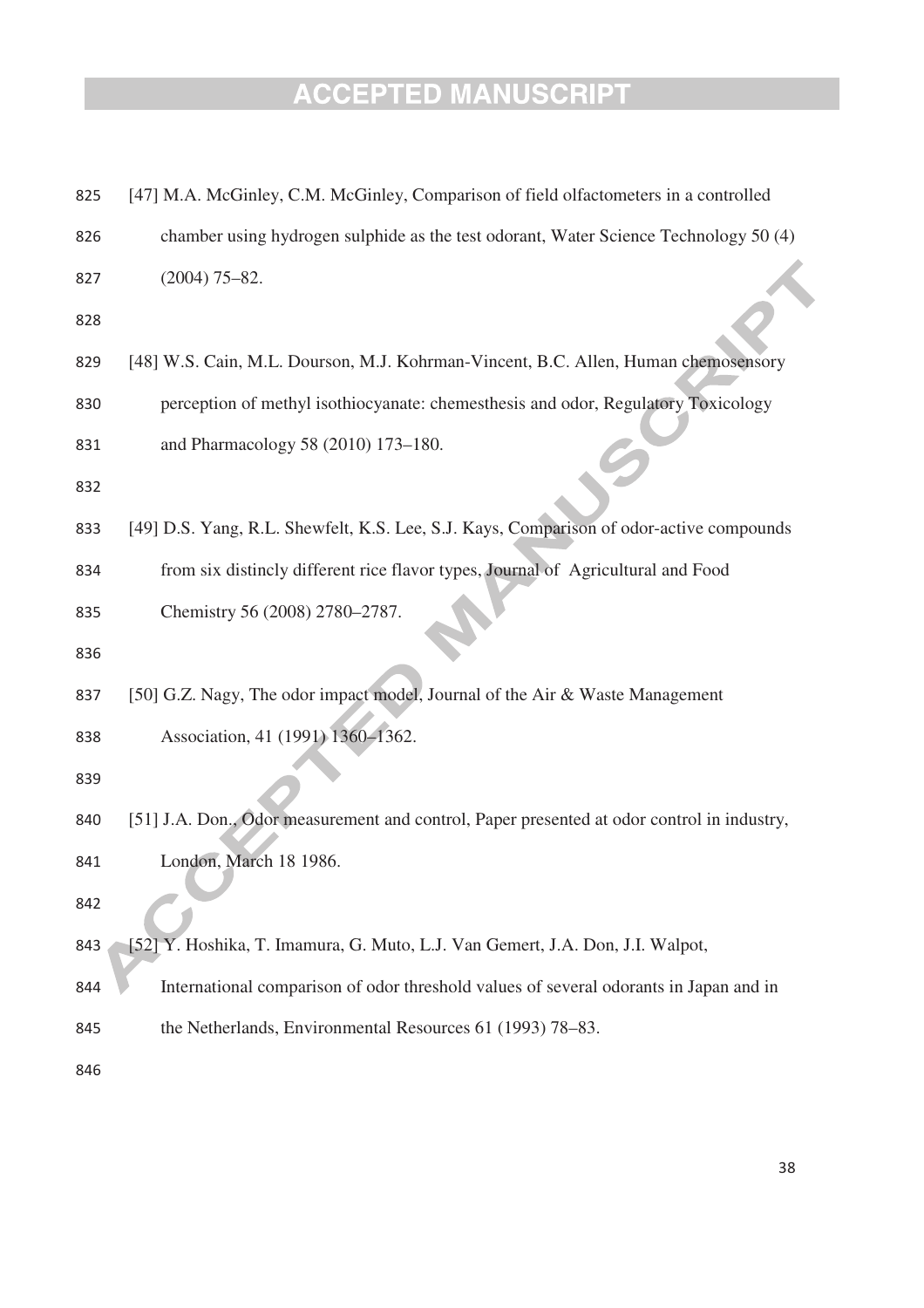| 847 | [53] J.E. Cometto-Muniz, M.H. Abraham, Olfactory detedtability of homologous                  |
|-----|-----------------------------------------------------------------------------------------------|
| 848 | nalkylbenzenes as reflected by concentration-detection functions in humans,                   |
| 849 | Neuroscience 161 (2009) 236-248.                                                              |
| 850 |                                                                                               |
| 851 | [54] R.H. Gundlach, G. Kenway, A method for the determination of olfactory thresholds in      |
| 852 | humans, Journal of Experimental Psychology 24(2) (1939) 192-201.                              |
| 853 |                                                                                               |
| 854 | [55] S.H. Katz and E.J. Talbert, Intensities of odors an irritating effects of warning agents |
| 855 | for inflammable and poisonous gases. U.S. Bureau of Mines, Technical report n°480,            |
| 856 | 1930.                                                                                         |
| 857 |                                                                                               |
| 858 | [56] P.M. Wise, T. Miyazawa, M. Gallagher, G. Petri, Human odor detection of                  |
| 859 | homologous carboxylic acids and their binary mixtures, Chemical Senses, 32 (2007),            |
| 860 | 475-482.                                                                                      |
| 861 |                                                                                               |
| 862 | [57] T. Miyazawa, M. Gallagher, G. Petri, P.M. Wise, Odor detection of mixtures of            |
| 863 | homologous carboxylic acids and coffee aroma compounds by humans, Journal of                  |
| 864 | Agricultural and Food Chemistry (2009) 9895-9901.                                             |
| 865 |                                                                                               |
| 866 | [58] J.E. Cometto-Muniz, M.H. Abraham, Structure-activity relationships on the odor           |
| 867 | detectability of homologous carboxylic acids by humans, Experimental Brain                    |
| 868 | Research 207 (2010) 75-84.                                                                    |
|     |                                                                                               |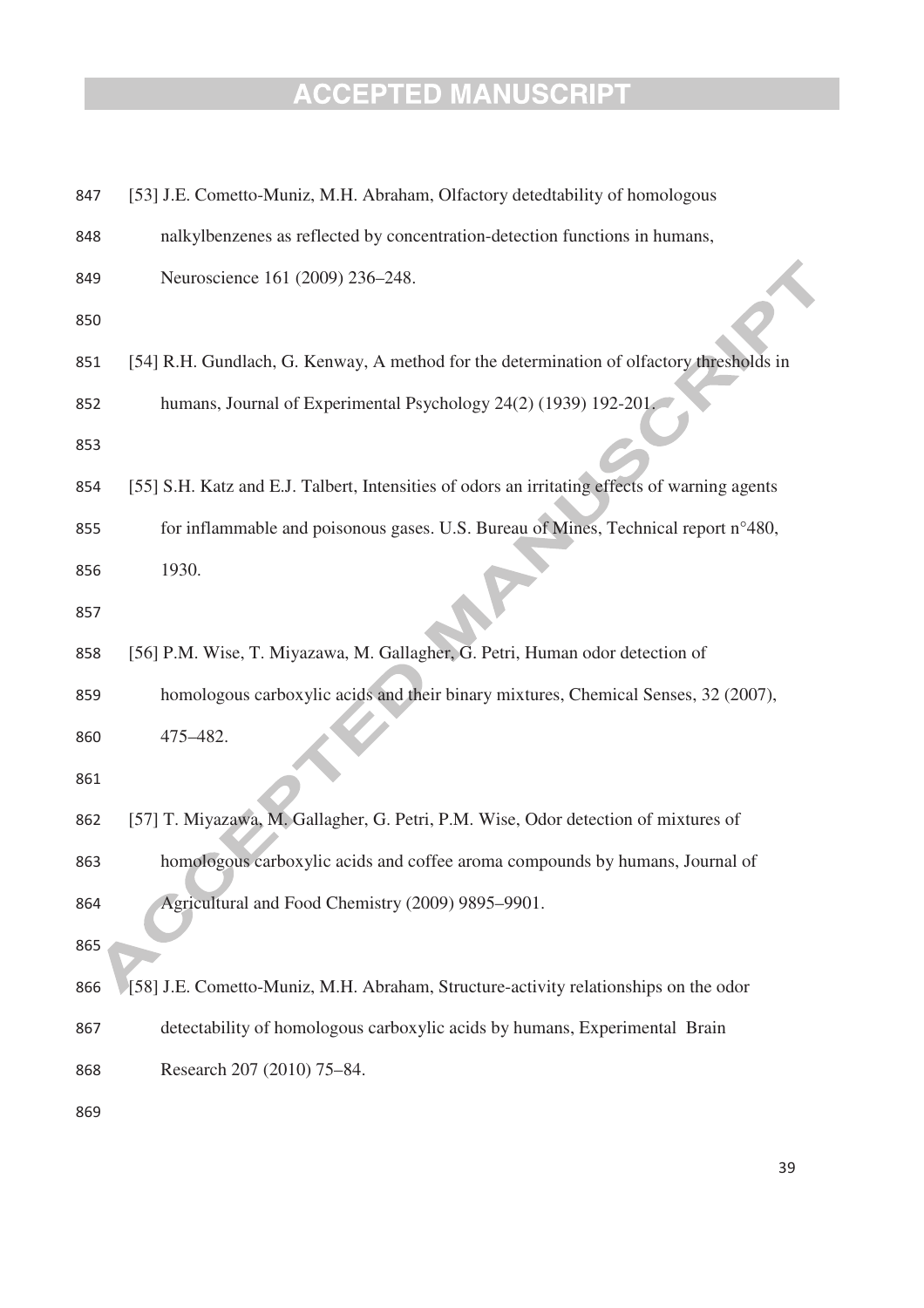| 870 | [59] G. Parcsi, E.C. Sivret, X. Wang, R.M. Stuetz. Fate of sulfur odorants in odor    |
|-----|---------------------------------------------------------------------------------------|
| 871 | collection. AWA Odor Specialty Conference 24–25 August, Sydney, 2010.                 |
| 872 |                                                                                       |
| 873 | [60] J.A. Zahn, A.A. DiSpirito, Y.S. Do, B.E. Brooks, E.E. Cooper, J.L. Hatfield,     |
| 874 | Correlation of human olfactory responses to airborne concentrations of malodorous     |
| 875 | volatile organic compounds emitted from swine effluent, Journal of Environmental      |
| 876 | Quality 30(2) (2001) 624-634.                                                         |
| 877 | [61] VDI 3882 Part 1, 1992. Olfactometry Determination of Odor Intensity, Technische  |
| 878 | Regel. Von Braun, J., 1927. Geruch und molekulare asymetrie, IV. Mitteilung: Die drei |
| 879 | 1.3-Dimethylcyclohexanone-5 und die vier 1.3-Dimethyl-cyclohexanole-5. Berichte der   |
| 880 | deutschen chemischen Gesellschatt (A and B Series), 60(11), 1927, 2438-2446.          |
| 881 |                                                                                       |
| 882 | [62] ASTM standard E544-10, Standard practices for referencing suprathreshold odor    |
| 883 | intensity, ASTM international (2010), West Conshohocken, PA.                          |
| 884 |                                                                                       |
| 885 | [63] K.H. Kim, The averaging effect of odorant mixing as determined by air dilution   |
| 886 | sensory tests: A case study on reduced sulfur compounds, Sensors 11 (2011) 1405-      |
| 887 | 1417.                                                                                 |
| 888 |                                                                                       |
| 889 | [64] P. Zhao, J.M. Liu, S.C. Tang, The interaction of mixing odorants with similar    |
| 890 | chemical properties: A case study on ketone compounds (Conference paper),             |
| 891 | Advanced Materials Research, International Forum on Materials Analysis and Testing    |
| 892 | Technology 850-851 (2013) 32-37.                                                      |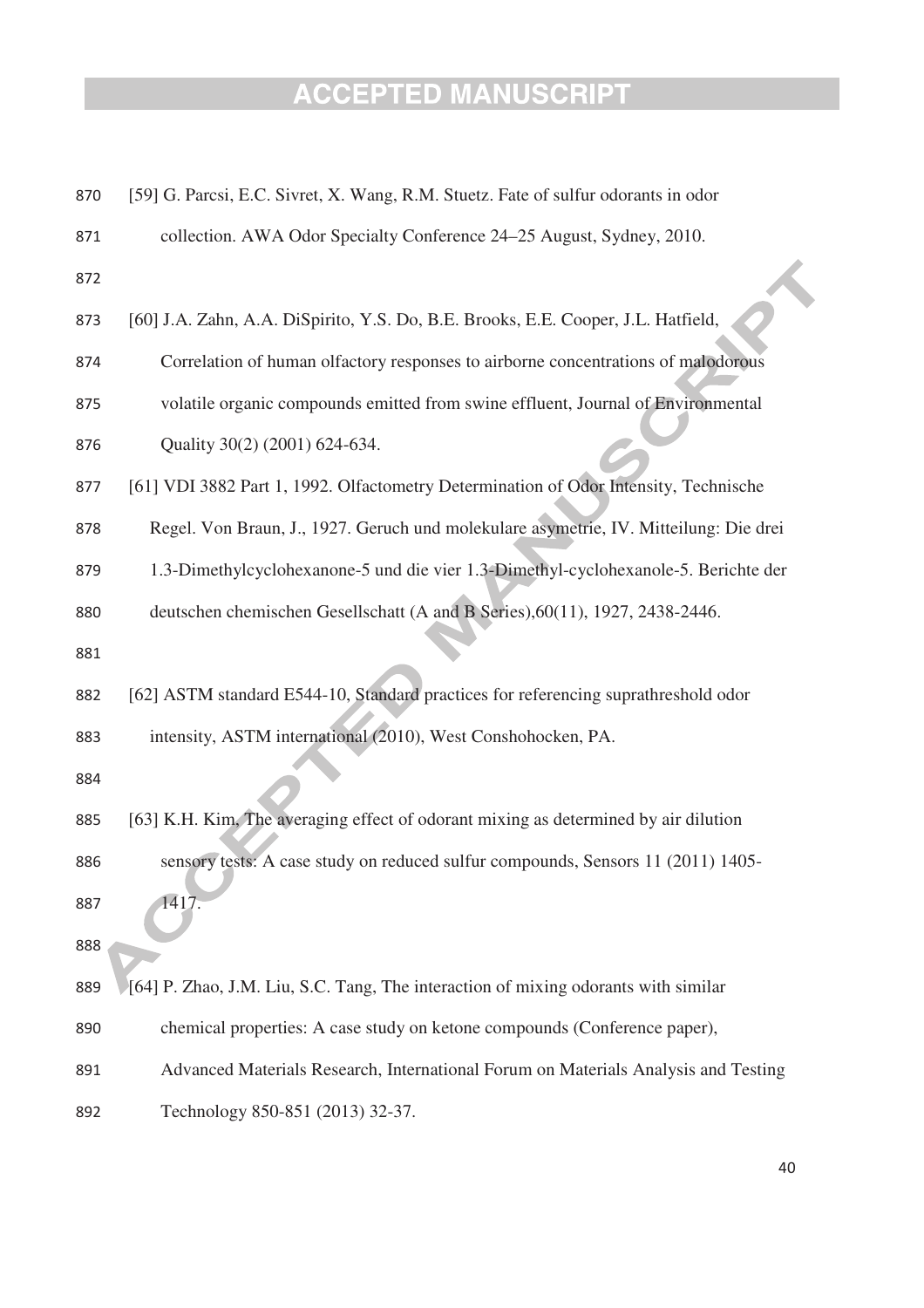- 893 [65] V. Blazy, A. de Guardia, J.C. Benoist, M. Daumoin, M. Lemasle, D. Wolbert, S.
- 894 Barrington, Process Conditions Influence on Pig Slaughter House Compost Quality
- 895 Under Forced Aeration, Waste and Biomass Valorization 5(3) (2014) 451-468.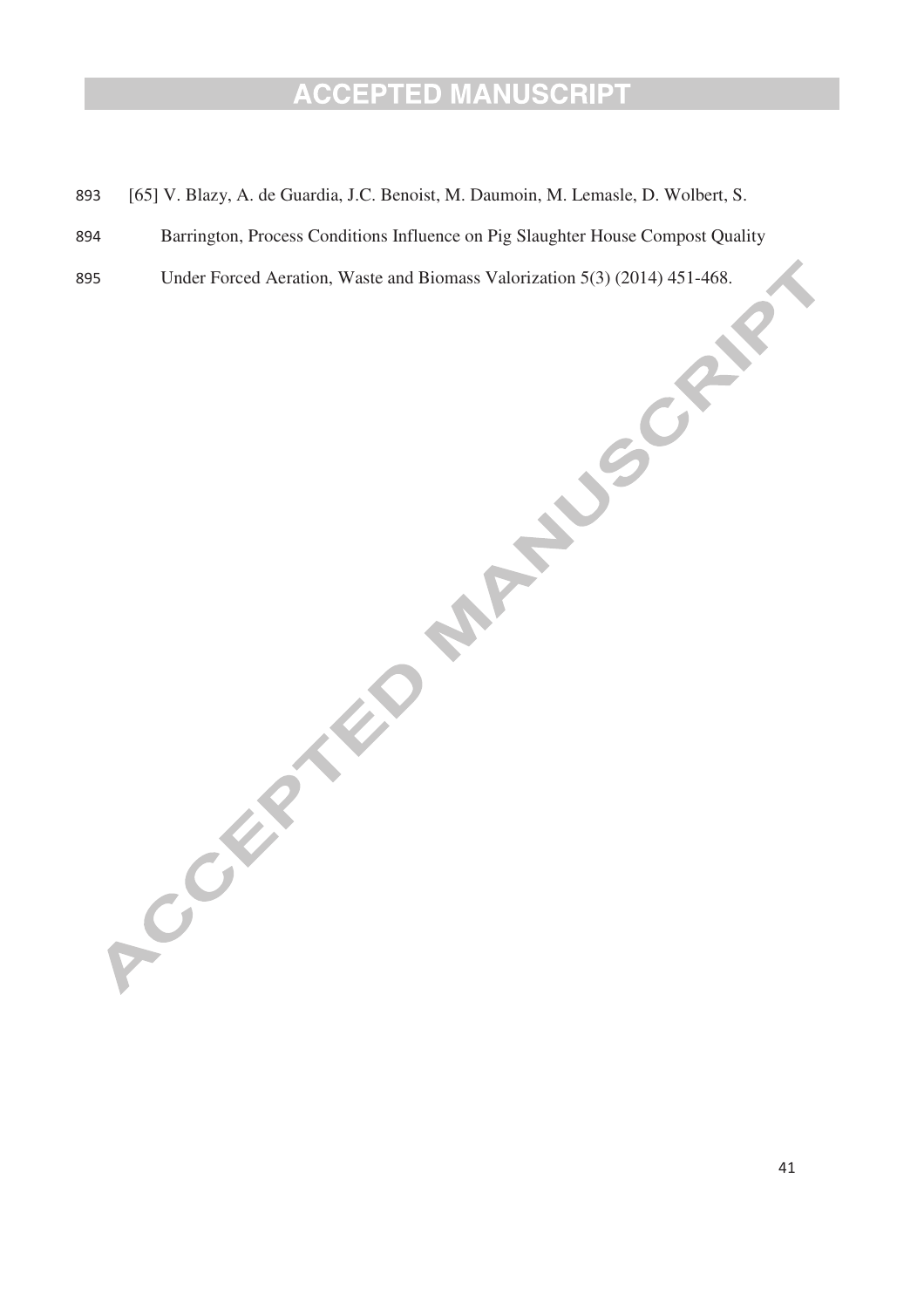#### **Table 1**

Mixtures compositions and experimental conditions

|                                                                                                                                                   | <b>Storage experiments</b> |                   |                                     |                                     |                  | Composting<br>experiments |       |  |  |
|---------------------------------------------------------------------------------------------------------------------------------------------------|----------------------------|-------------------|-------------------------------------|-------------------------------------|------------------|---------------------------|-------|--|--|
| Material composition                                                                                                                              | Fresh<br><b>PSS</b>        | Fresh<br>$PSS+BA$ | <b>PSS</b><br>compost<br>at 15 days | <b>PSS</b><br>compost at<br>30 days | <b>Fresh PSS</b> |                           |       |  |  |
| PSS or compost fresh mass (kg)                                                                                                                    | 24.44                      | 11.57             | 10.75                               | 11.07                               | 59.76            | 58.52                     | 58.75 |  |  |
| Bulking agent fresh mass (kg)                                                                                                                     |                            | 9.63              |                                     |                                     | 43.75            | 42.84                     | 32.25 |  |  |
| Water added (kg)                                                                                                                                  |                            |                   |                                     |                                     |                  | 6.83                      |       |  |  |
| Fresh mass ratio (BA/PSS)                                                                                                                         |                            | 0.83              |                                     |                                     | 0.73             | 0.73                      | 0.55  |  |  |
| Mixture moisture $(\% )$                                                                                                                          | 76.3                       | 51.9              | 46.1                                | $35.6^{\circ}$                      | 61.2             | 63.7                      | 63.6  |  |  |
| <i>Experimental conditions</i>                                                                                                                    |                            |                   |                                     |                                     |                  |                           |       |  |  |
| Mean aeration rate $(L.h^{-1})$                                                                                                                   | 42.2                       | 38.4              | 42.5                                | 41.7                                | 553              | 554                       | 556   |  |  |
| number of turning material                                                                                                                        |                            | -                 | -                                   |                                     | 3                | 3                         | 3     |  |  |
| end of the experimentation (days)<br>$\mathbf{R} \cap \mathbf{C}$<br>$\sqrt{1}$ $\sqrt{1}$ $\sqrt{1}$ $\sqrt{1}$ $\sqrt{1}$ $\sqrt{1}$ $\sqrt{1}$ | 29.6<br>11 <sup>1</sup>    | 13.9              | 15.7                                | 15.9                                | 35.5             | 35.5                      | 35.5  |  |  |

PSS: pig slaughterhouse sludge; BA: bulking agent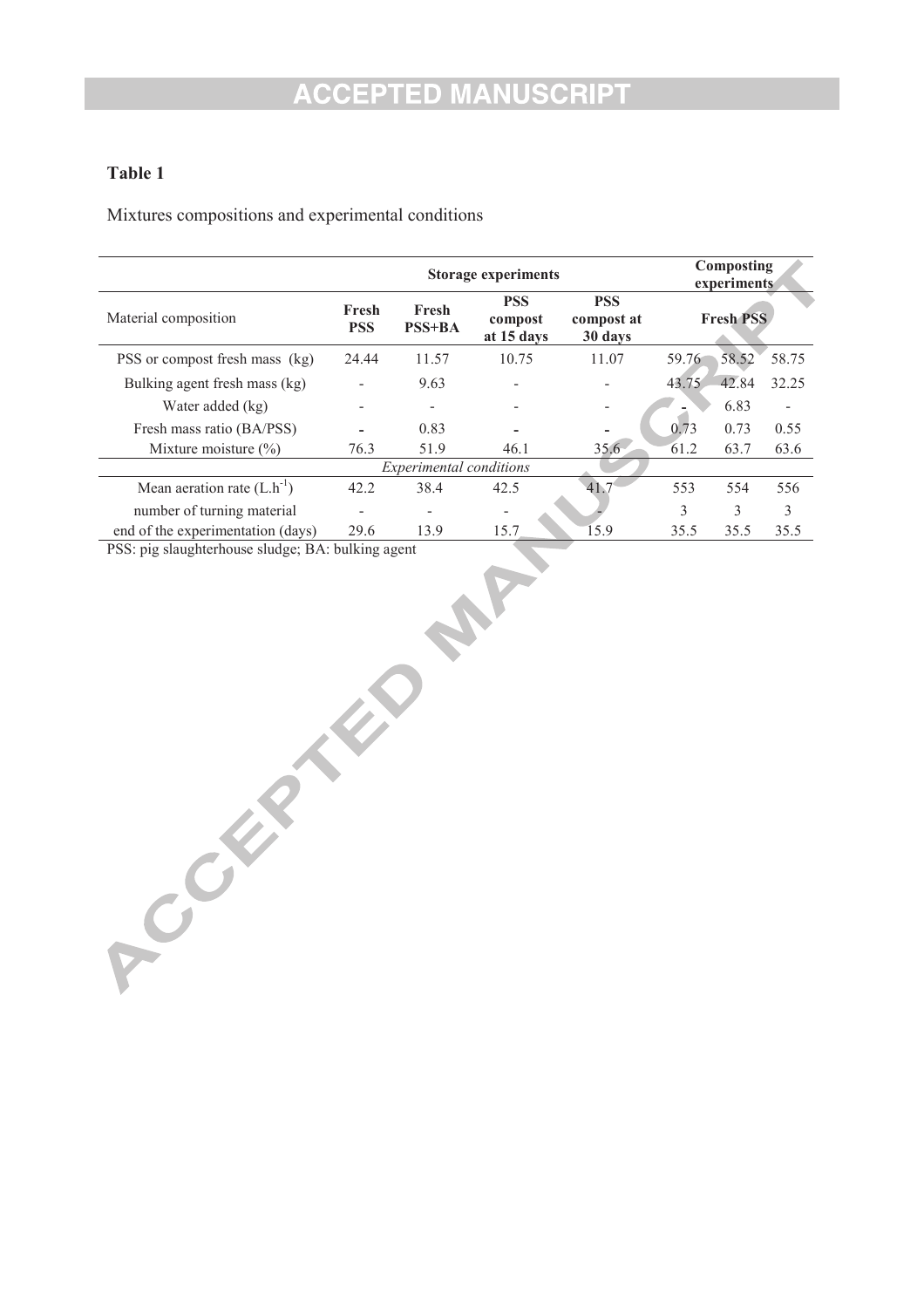#### **Table 2**

Gaseous compounds identified from emissions collected during the composting and the storage of pig slaughterhouse sludge

| $^{\circ}$ and $^{\circ}$             | <b>CAS</b>     | <b>Quantification Calibration</b> |                          | ODT           | <b>MDL</b> <sub>MAX</sub> |                                                               |
|---------------------------------------|----------------|-----------------------------------|--------------------------|---------------|---------------------------|---------------------------------------------------------------|
| <b>Compounds</b>                      | number         | ion $(m/z)$                       | coefficient              | $(mg.m^{-3})$ | /ODT                      | <b>ODT</b> References                                         |
| Ketones                               |                |                                   |                          |               |                           |                                                               |
| 2 Butanone                            | $78 - 93 - 3$  | 43                                | 680                      | 22.7          | $\overline{\phantom{a}}$  | Nagata [37]                                                   |
| 2 Butanone-3- methyl                  | 563-80-4       | 72                                | 645                      | 1.8           | $\overline{\phantom{a}}$  | Nagata [37]                                                   |
| 2 Butanone 3,3 dimethyl               | 75-97-8        | 43                                | 1000+                    | 0.176         | $\overline{\phantom{a}}$  | Nagata [37]                                                   |
| 2 Hexanone                            | 591-78-6       | 58                                | $1000+$                  | 0.098         | $\overline{\phantom{a}}$  | Nagata [37]                                                   |
| 2-Pentanone                           | 107-87-9       | 86                                | 680                      | 0.098         | $\overline{\phantom{a}}$  | Nagata [37]                                                   |
| 2-Pentanone-3-methyl                  | 565-61-7       | 43                                | 977                      | 0.098         | $\overline{\phantom{a}}$  | Nagata <sup>[37]</sup>                                        |
| 3 Pentanone 2methyl                   | 565-69-5       | 43                                | 1000+                    | $N-D$         | $\overline{\phantom{a}}$  |                                                               |
| Acetone                               | $67-64-1$      | 58                                | 500                      | 101           | $\overline{\phantom{a}}$  | Nagata [37]. Dalton et al. [38]                               |
| Acetophenone*                         | 98-86-2        | 105                               | 71                       | 0.0175        | 4.6                       | Korneev [39]; Savenhed et al. [40]; Imasheva [41]; Tkach [42] |
| N-compounds                           |                |                                   |                          |               |                           |                                                               |
| Ammonia                               | 7664-41-7      | $\overline{\phantom{a}}$          |                          | 1.45          | $\overline{\phantom{a}}$  | Nagata [37]; Smeet et al. [43]                                |
| Methenamine                           | 100-97-0       | 140                               | 1000+                    | $N-D$         | $\overline{\phantom{a}}$  |                                                               |
| Trimethylamine*                       | $75 - 50 - 3$  | 58                                | 775                      | 0.00006       | 1333                      | Nagata [37]; Greenman et al. [44]                             |
| S-compounds                           |                |                                   |                          |               |                           |                                                               |
| Dimethyl disulfide*                   | 624-92-0       | 94                                | 1068                     | 0.0085        | 9                         | Nagata [37]                                                   |
| Dimethyl sulfide*                     | $75 - 18 - 3$  | 62                                | 915                      | 0.0076        | 11                        | Nagata <sup>[37]</sup>                                        |
| Dimethyl trisulfide*                  | 3658-80-8      | 126                               | 301                      | 0.0087        | 9                         | ADEME <sup>[45]</sup>                                         |
| Methanethiol                          | $74-93-1$      | $\overline{a}$                    | $\overline{\phantom{a}}$ | 0.00031       | $\overline{\phantom{a}}$  | Nagata [37], Greenman et al. [44]                             |
| Hydrogen sulfide                      | 7783-06-4      | $\overline{\phantom{a}}$          | $\overline{\phantom{a}}$ | 0.00053       | $\overline{\phantom{a}}$  | Nagata [37]; Ueno et al. [46]. McGinley and McGinley [47]     |
| <b>Alcohols</b>                       |                |                                   |                          |               |                           |                                                               |
| 1-Butanol                             | $71 - 36 - 3$  | 56                                | 1240                     | 0.45          |                           | Ueno et al. [46]; Cain et al. [48]                            |
| 1-Butanol- 3- methyl                  | $123 - 51 - 3$ | 56                                | 1000+                    | 0.01          | 8                         | Nagata [37]                                                   |
| 1-Pentanol                            | $71-41-0$      | 31                                | 1400                     | 0.256         | ÷,                        | Nagata [37]; Yang et al. [49]                                 |
| 1-Propanol                            | $71 - 23 - 8$  | 56                                | $1000+$                  | 0.24          | $\overline{\phantom{a}}$  | Nagata [37]                                                   |
| 1-Propanol-2-methyl                   | $78 - 83 - 1$  | 43                                | 1000+                    | 0.033         | 2                         | Nagata <sup>[37]</sup>                                        |
| 2-Butanol                             | 78-92-2        | 45                                | $1000 +$                 | 0.66          | $\overline{\phantom{a}}$  | Nagata [37]                                                   |
| Ehtyl hexanol                         | 104-76-7       | 57                                | $1000+$                  | 0.8           | $\overline{\phantom{a}}$  | Nagy et al. [50]                                              |
| Ethyl alcohol                         | $64 - 17 - 5$  | 31                                | 1000+                    | 0.99          | $\overline{\phantom{a}}$  | Nagata <sup>[37]</sup>                                        |
| Isopropyl alcohol                     | $67 - 63 - 0$  | 45                                | 1000+                    | 65            | ÷,                        | Nagata [37]                                                   |
| Methanol                              | $67 - 56 - 1$  | 31                                | 2600                     | 43            | $\overline{\phantom{a}}$  | Nagata [37]                                                   |
| <b>Aromatic hydrocarbons</b>          |                |                                   |                          |               |                           |                                                               |
| Phenol                                | 108-95-2       | 94                                | 2130                     | 0.035         | 2                         | Nagata [37]; Don [51]; Hoshika [52]                           |
| Styrene                               | $100 - 42 - 5$ | 104                               | 1095                     | 0.149         | $\overline{\phantom{a}}$  | Nagata [37]                                                   |
| Toluene                               | 108-88-3       | 91                                | 3611                     | 0.38          |                           | Cometto-Muniz and Abraham [53]                                |
| <b>Aliphatic hydrocarbons</b>         |                |                                   |                          |               |                           |                                                               |
| 1-3-Pentadiene                        | $504 - 60 - 9$ | 67                                | 1405                     | $N-D$         |                           |                                                               |
| <b>Terpenes</b>                       |                |                                   |                          |               |                           |                                                               |
| Alpha-pinene                          | 80-56-8        | 91                                | 975                      | 0.1           |                           | Nagata <sup>[37]</sup>                                        |
| Camphor                               | $76 - 22 - 2$  | 95                                | 1000+                    | 0.49          | $\overline{\phantom{a}}$  | Gundlach and Kenway [54]                                      |
| Limonene                              | 138-86-3       | 68                                | 2                        | 0.134         |                           | Nagata [37]                                                   |
| S and N compounds                     |                |                                   |                          |               |                           |                                                               |
| Thiocyanic acid methyl ester 556-64-9 |                | 73                                | 416                      | 0.75          |                           | Katz and Talbert [55]                                         |
| <b>Acids</b>                          |                |                                   |                          |               |                           |                                                               |
| Acid acetic                           | $64 - 19 - 7$  | 60                                | 460                      | 0.016         | 5                         | Nagata [37], Wise et al. [56], Miyazawa et al. [57]           |
| Propanoic acid                        | 79-09-4        | 60                                | 1000+                    | 0.017         | 2                         | Nagata [37]                                                   |
| Hexanoic acid*                        | 142-62-1       | 60                                | $1000+$                  | 0.0048        | 17                        | Cometto-Muniz and Abraham [58]                                |
| Aldehyde                              |                |                                   |                          |               |                           |                                                               |
| Butanal <sup>*</sup>                  | 123-72-8       | 43                                | 1000+                    | 0.0016        | 25                        | Nagata [37]; Cometto-Muniz and Abraham [58]                   |
|                                       |                |                                   |                          |               |                           |                                                               |

N-D: no data found; ODT: odor detection threshold as referenced from the odor detection threshold database [36];

 $MDL_{MAX}/ODT$  indicates how many time the highest GC-MS method detection limit  $(MDL_{MAX})$  exceeded the odor detection threshold (ODT) for a

compound; \* Compounds with an ODT lower than the GC-MS method detection limit.

1000†: the coefficient used when the compound was not calibrated.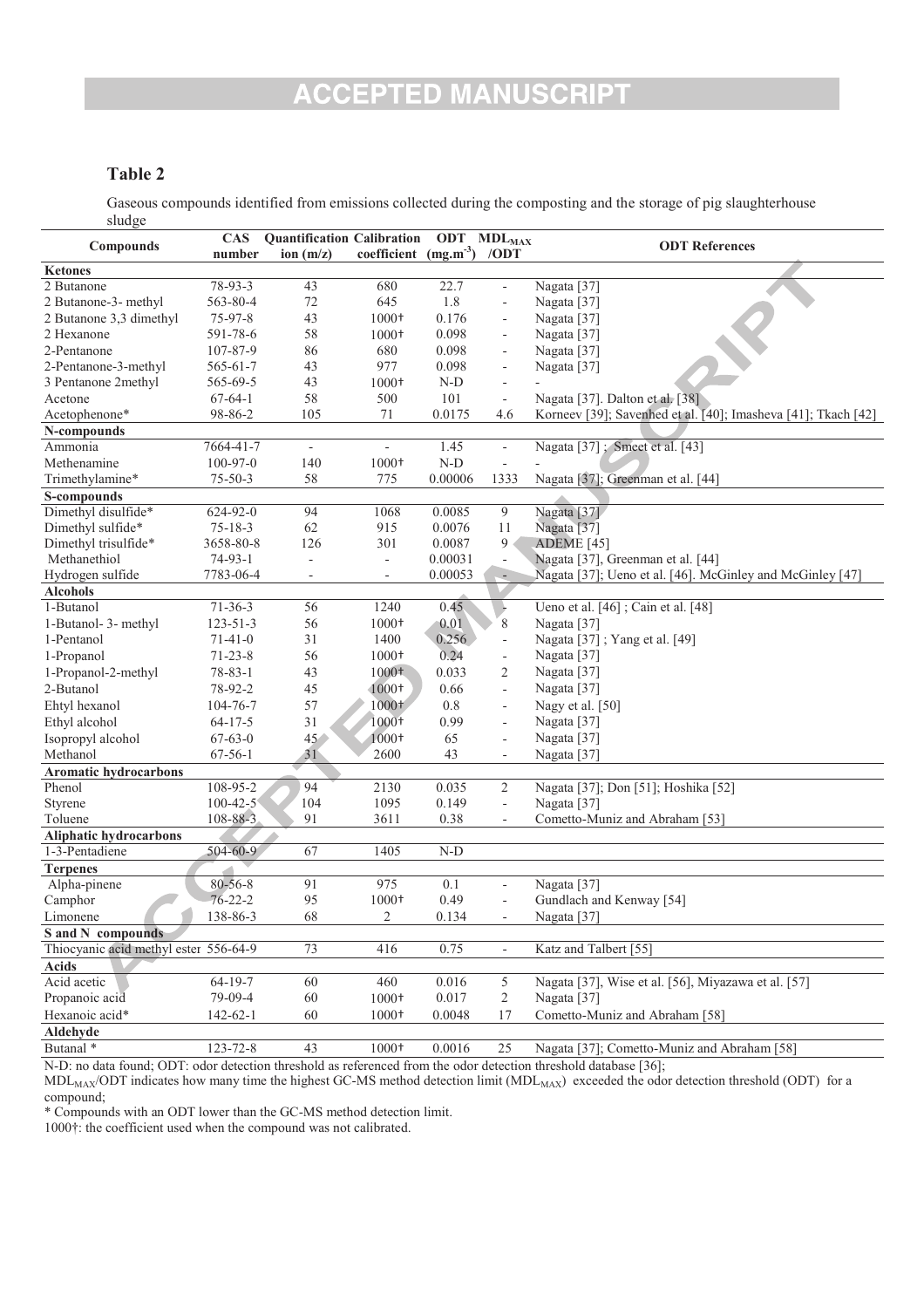#### **Table 3**

Comparison of the absolute relative deviation of  $OAV_{MAX}$  and  $OAV_{SUM}$  with respect to the 95%

confidence interval for odor concentration measurement

|                                                                            | Number of | Mean Abs $RD(%)$                           |  |  |
|----------------------------------------------------------------------------|-----------|--------------------------------------------|--|--|
|                                                                            | mixture   | $\Delta {\rm AV}_{\rm SIM}$<br>$OAV_{MAX}$ |  |  |
| $OAV_{MAX}$ and $OAV_{SUM}$ are outside the confident limits of OC measure | 16(24%)   | 103<br>68                                  |  |  |
| $OAV_{MAX}$ is outside the confident limits of OC measure                  | 25(38%)   | 22<br>-                                    |  |  |
| $OAV_{\text{SIM}}$ is outside the confident limits of OC measure           | 31 (47%)  | 73                                         |  |  |

OC, odor concentration of a gaseous emission measured by olfactometry and corresponding to the number of dilution required for its odor to be undetected;  $\text{OAV}_{\text{MAX}}$ : maximal odor activity value within a mixture ;  $\text{OAV}_{\text{SUM}}$ : sum of every odor activity values of a mixture; Abs RD: absolute relative deviation value **Processes of a mixture; Absolute deviation**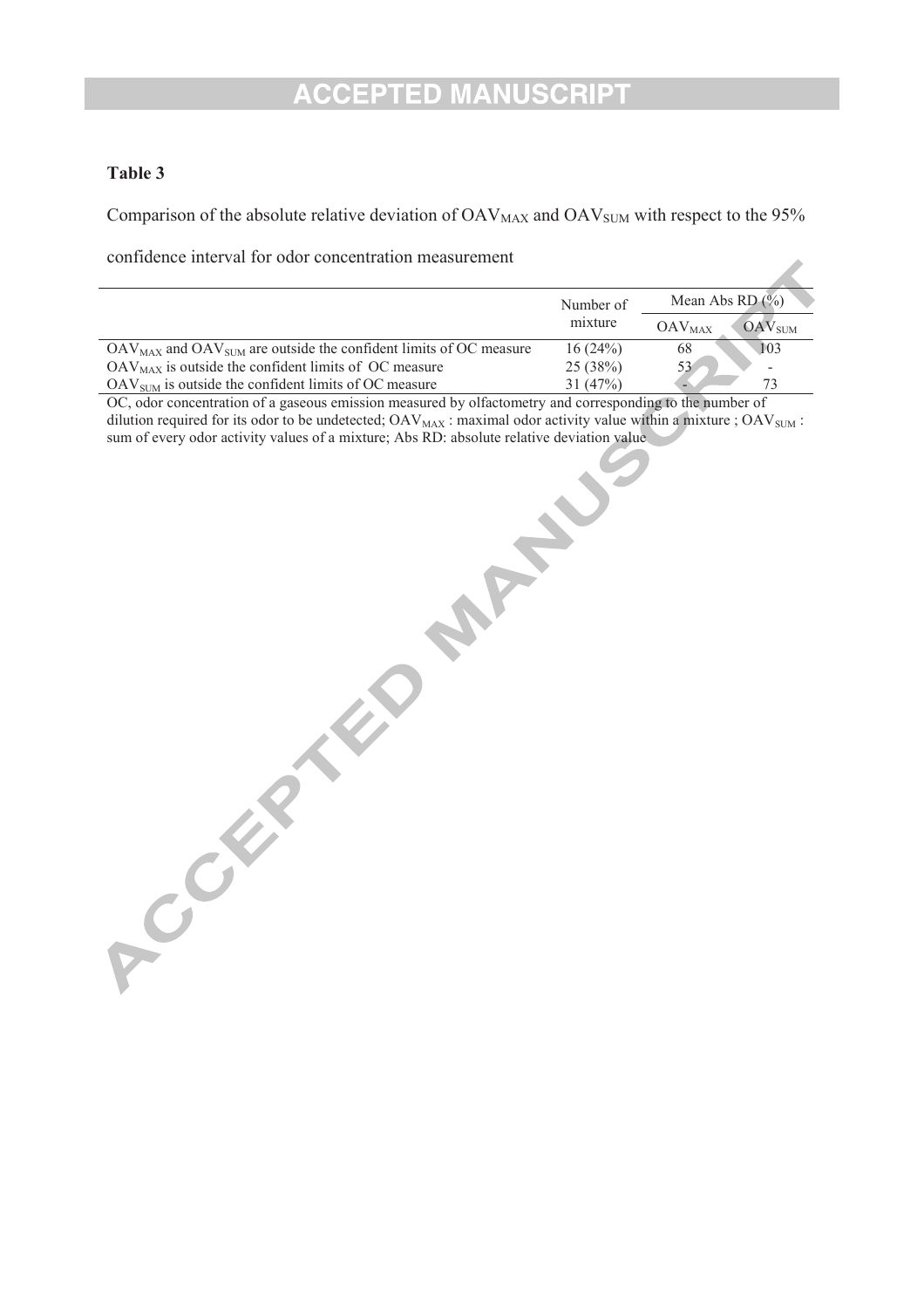

olfatometry. Hollow points stand outside the confidence interval of the odor concentration).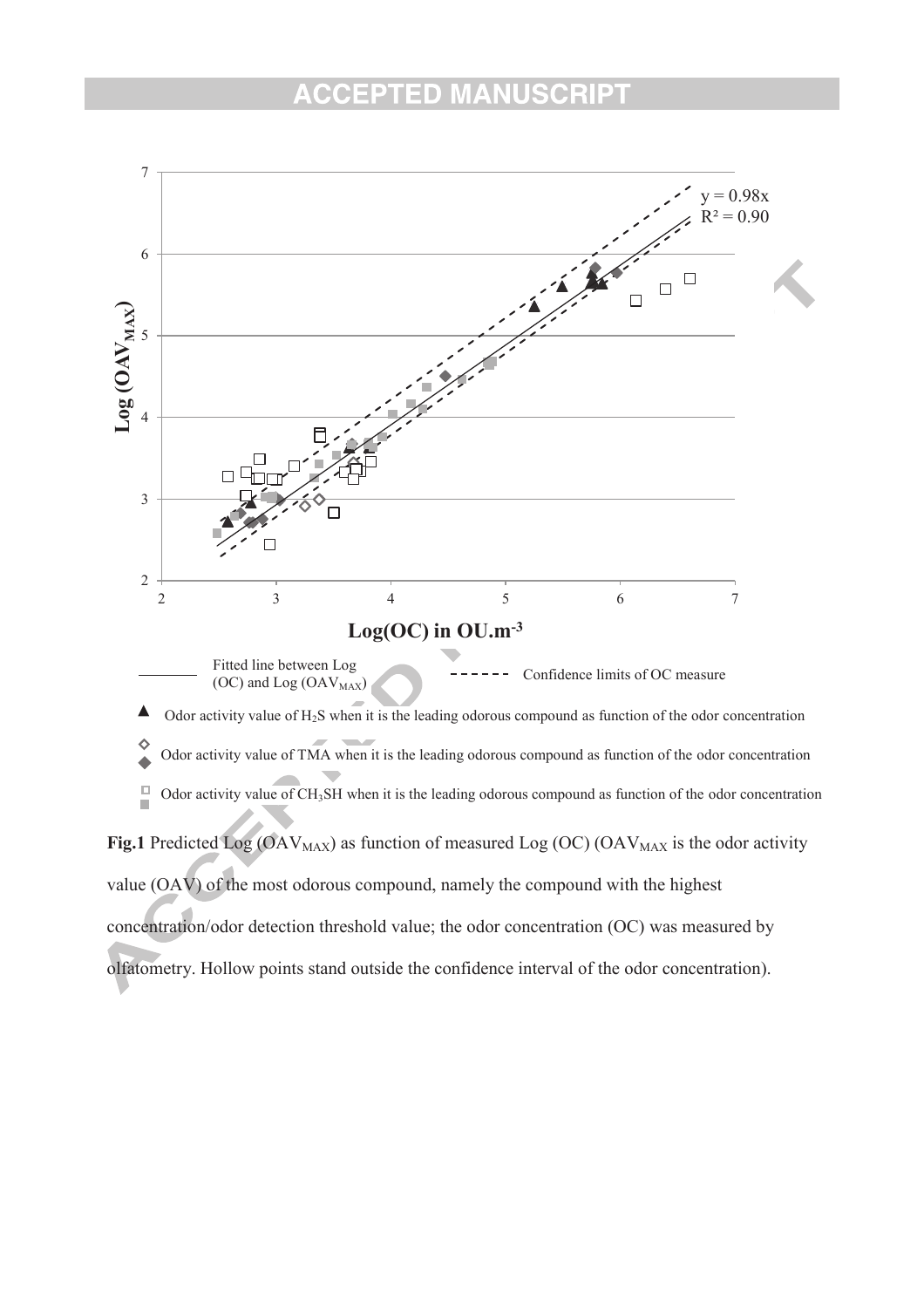

 $\frac{\Delta}{\Delta}$  Sum of the odor activity value of a sample when H2S is the leading odorous compound as function of the odor concentration ♦ Sum of the odor activity value of a sample when TMA is the leading odorous compound as function of the odor concentration  $\overline{\phantom{a}}$  $\Box$ Sum of the odor activity value of a sample when CH<sub>3</sub>SH is the leading odorous compound as function of the odor concentration Ì.

Fig.2. Predicted Log (OAV<sub>SUM</sub>) as function of measured OC (OAV<sub>SUM</sub> was obtained by summing the OAV of every odorous compound found in the gas sample; the odor concentration (OC) was measured by olfatometry. Hollow points are out of the confidence limits of the OC measure).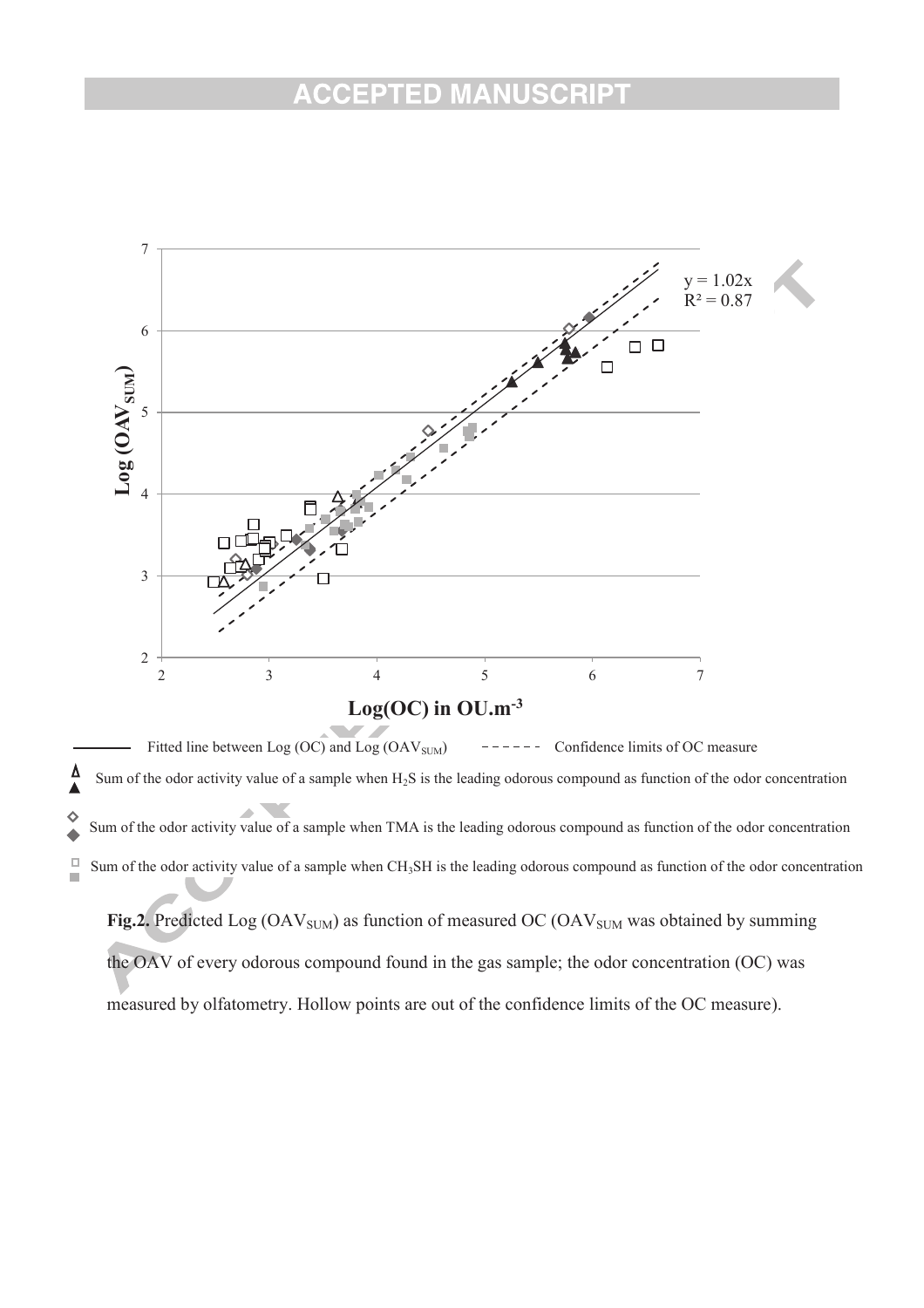

- Box plot of the Relative Deviation between the closest odor concentration interval boundaries and the maximal odor activity value within a sample outside the odor concentration confident interval
- ▲ Box plot of the Relative Deviation between the closest odor concentration interval boundaries and the sum of every odor activity values of a sample outside the odour concentration confident interval

**Fig.3.** Box plot of the Relative Deviation between the closest odor concentration interval boundaries  $(OC<sub>INT</sub>)$  and the maximal odor activity value within a sample outside the odor concentration confident interval, and; between  $OC_{INT}$  and the sum of every odor activity values of a sample outside the odor concentration confident interval.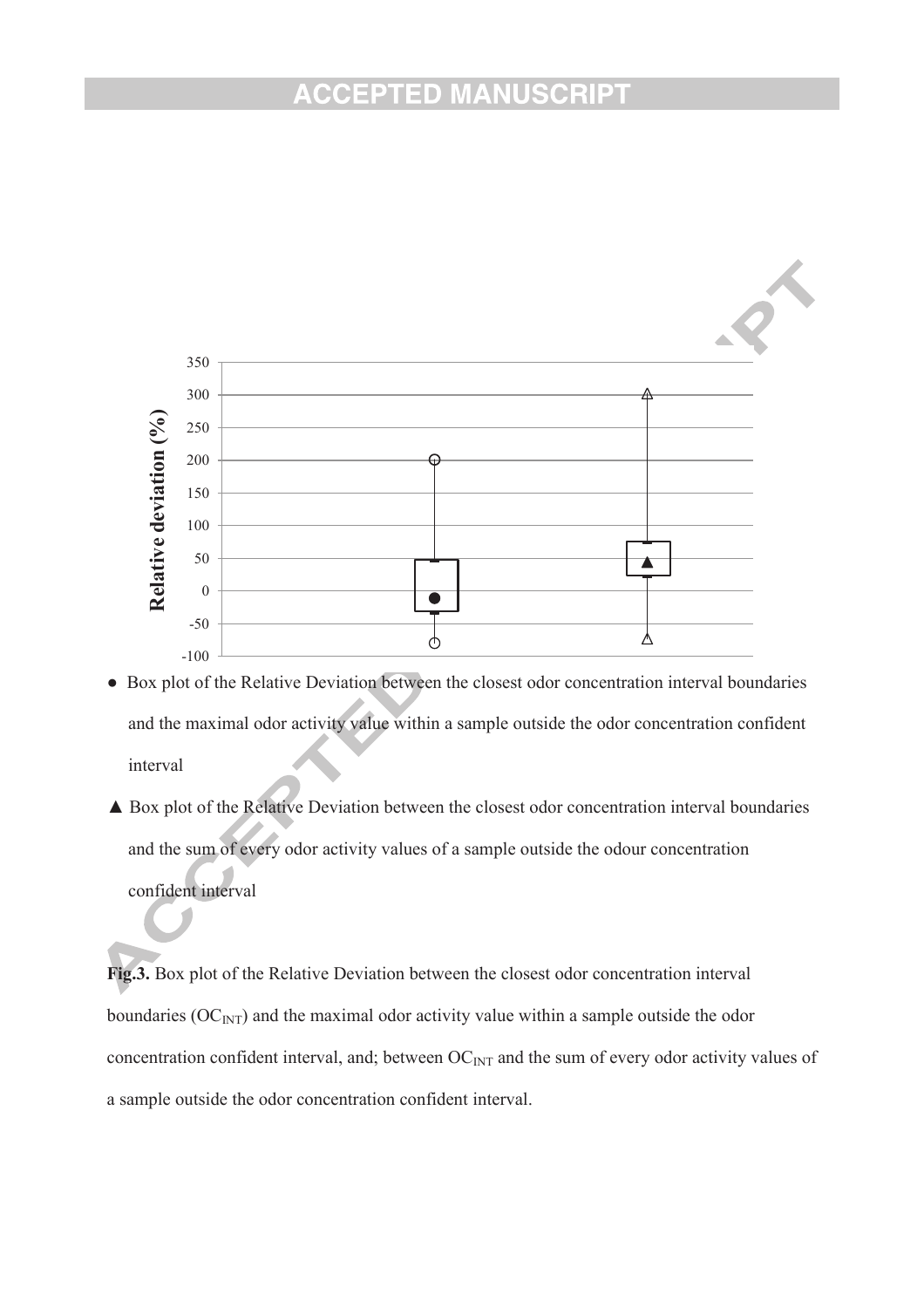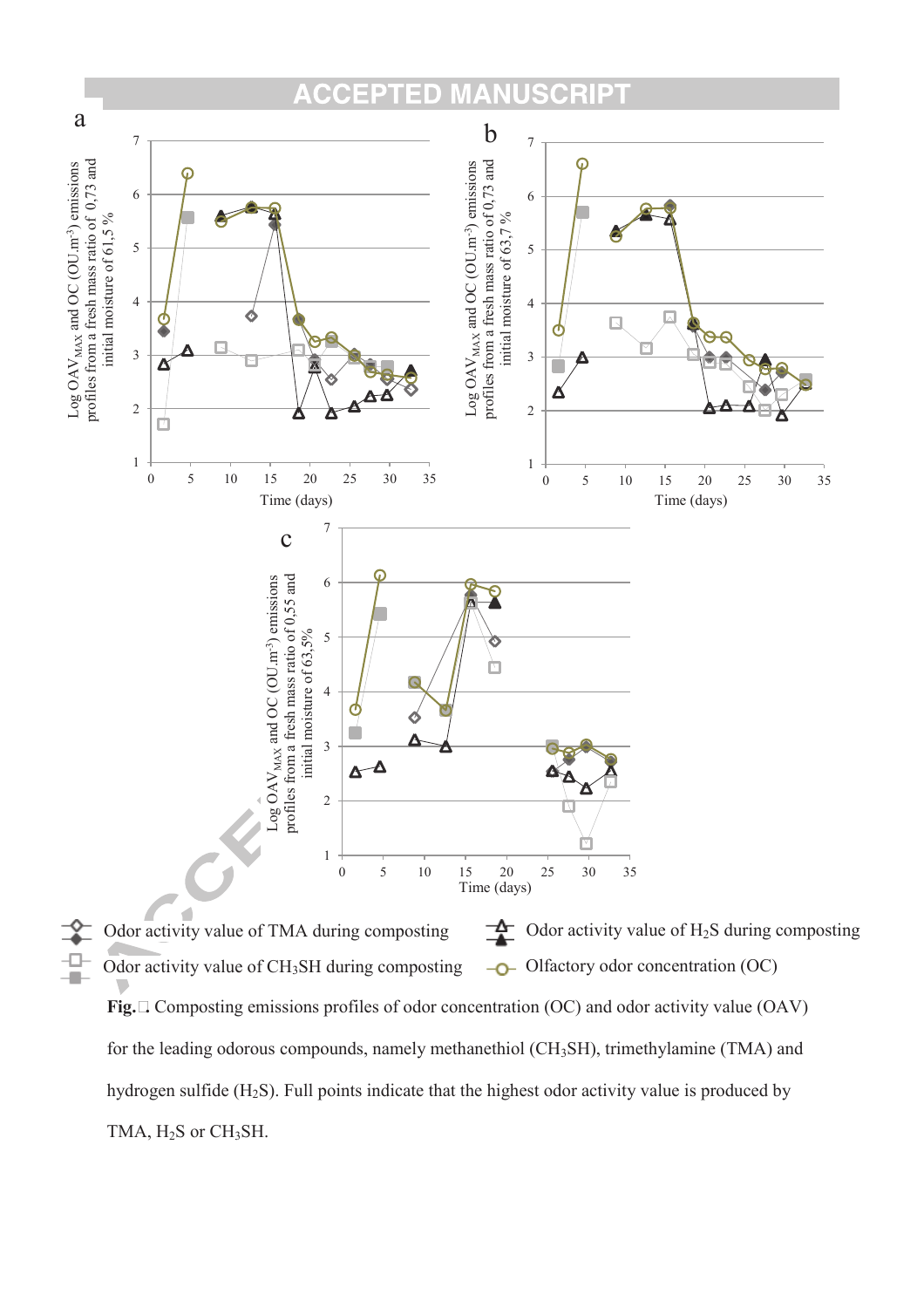#### **CCEPTED** CRIPT MANU



**Fig.5.** Emissions profiles of odor concentration (OC) and odor activity values (OAV) for the leading odorous compounds, namely methanethiol (CH<sub>3</sub>SH), trimethylamine (TMA) and hydrogen sulfide (H2S), emitted during the storage of fresh pig slaughterhouse sludge (PSS),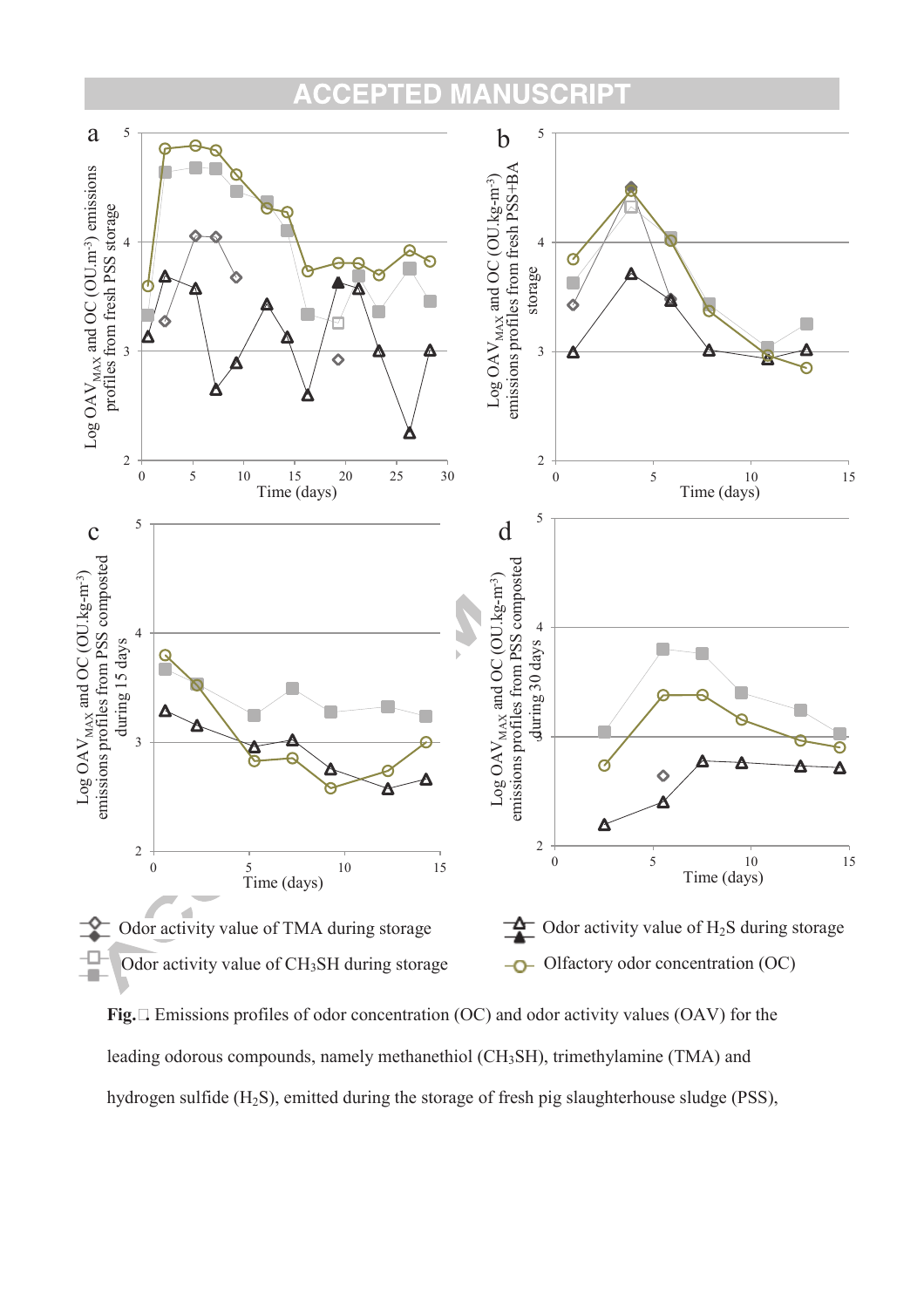fresh pig slaughterhouse sludge mixed with bulking agent (PSS+BA) and composted pig slaughterhouse sludge after 15 and 30 days of treatment. Full points indicate that the highest odor activity value is produced by TMA, or  $H_2S$  or  $CH_3SH$ .